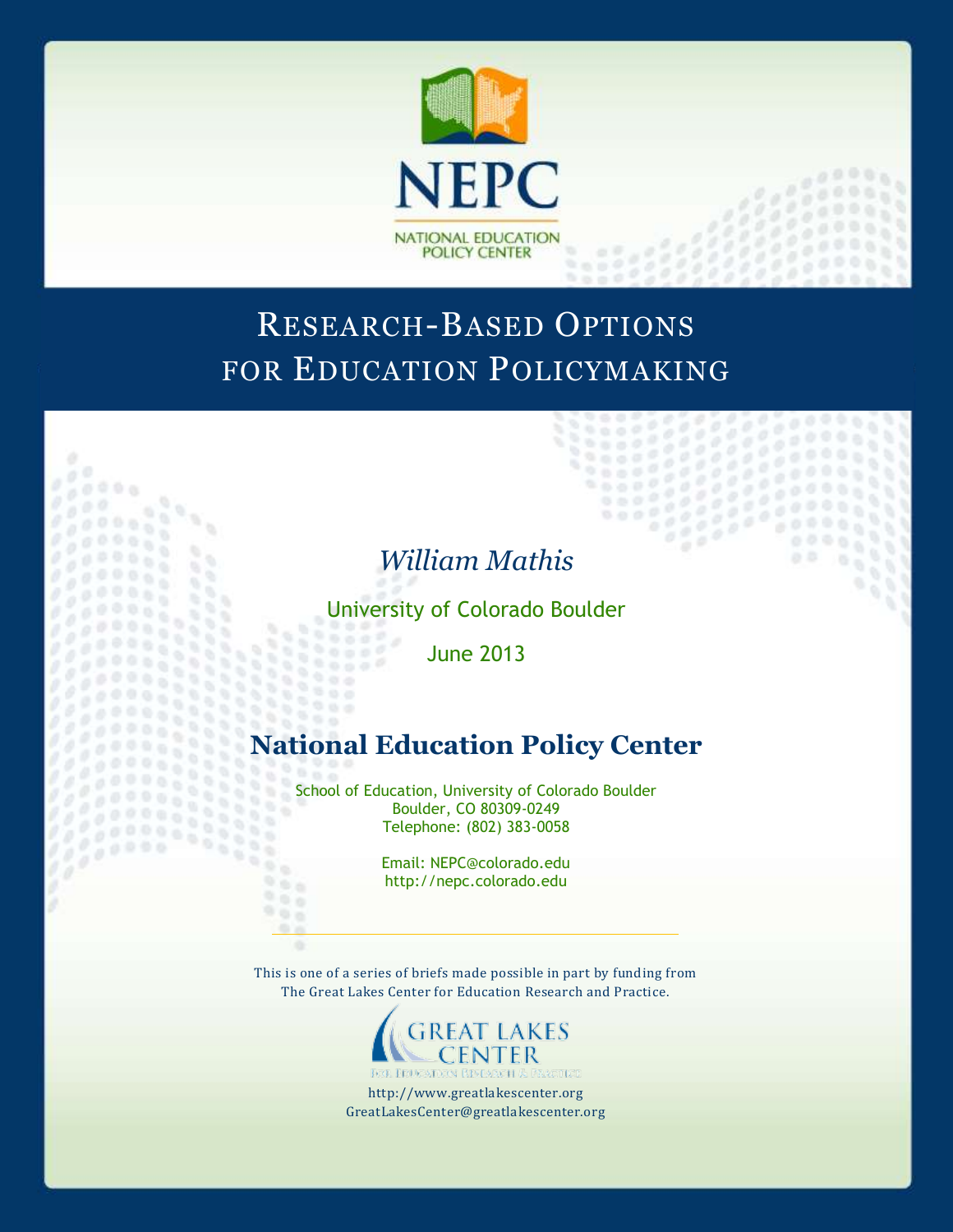**Kevin Welner** *Project Director and Academic Editor*

**William Mathis** *Managing Director*

**Erik Gunn** *Managing Editor*

Briefs published by the National Education Policy Center (NEPC) are blind peer-reviewed by members of the Editorial Review Board. Visit http://nepc.colorado.edu to find all of these briefs. For information on the editorial board and its members, visit: http://nepc.colorado.edu/editorial-board.

Publishing Director: **Alex Molnar**

#### **Suggested Citation:**

Mathis, W. (2013). *Research-Based Options for Education Policymaking*. Boulder, CO: National Education Policy Center. Retrieved [date] from http://nepc.colorado.edu/publication/ options.

*This material is provided free of cost to NEPC's readers, who may make non-commercial use of the material as long as NEPC and its author(s) are credited as the source. For inquiries about commercial use, please contact NEPC at nepc@colorado.edu.*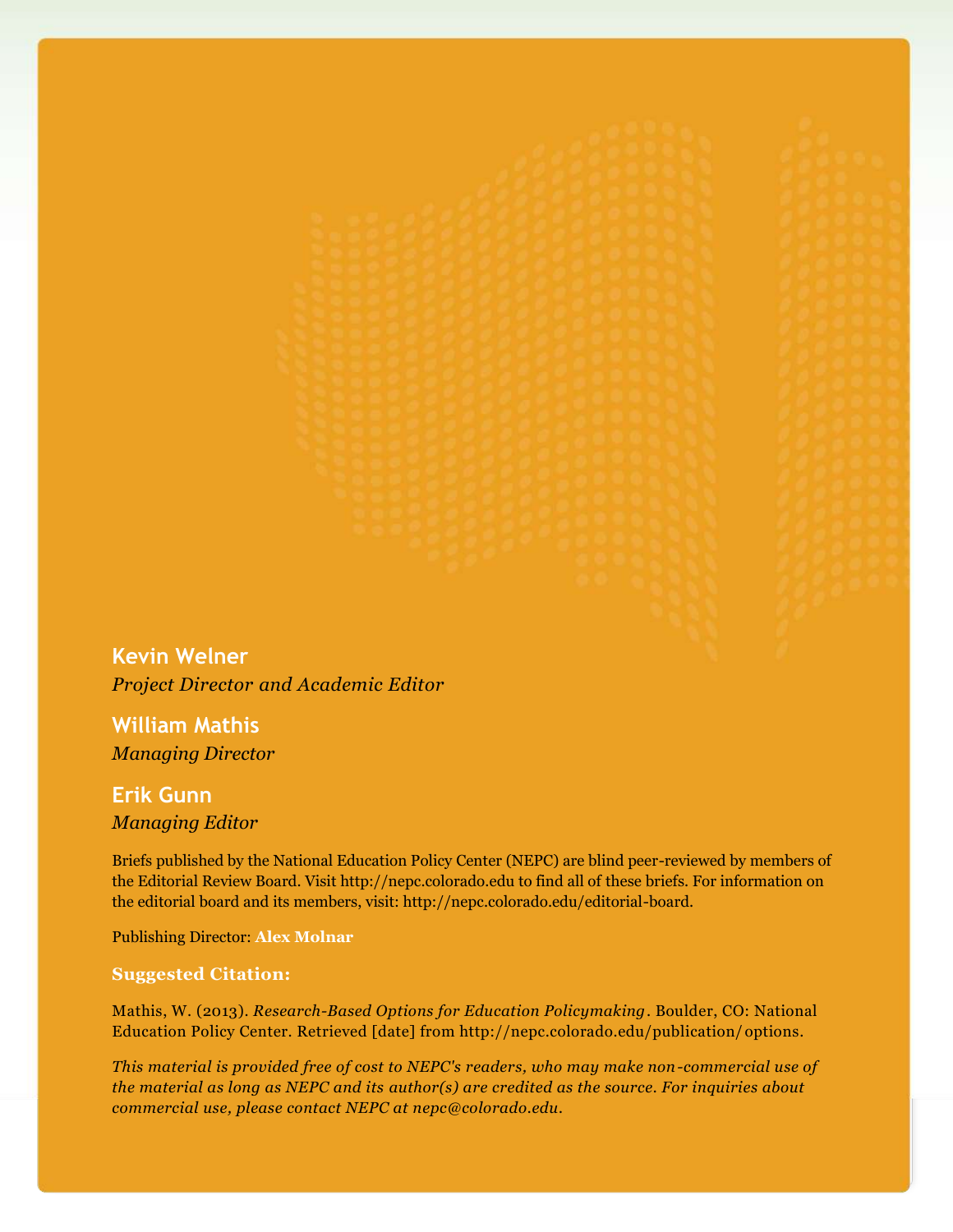# RESEARCH-BASED OPTIONS FOR EDUCATION POLICYMAKING

*William Mathis, University of Colorado Boulder*

*Research-Based Options for Education Policymaking is a 10-part brief that takes up important policy issues and identifies policies supported by research. Each section focuses on a different issue, and its recommendations for policymakers are based on the latest scholarship.*

*At a time of growing national recognition of the need for a policy shift to more successful approaches to school reform, this multi-part brief identifies affirmative, research-based approaches to reform in areas including teacher evaluation, early childhood education, and school choice.* 

In doing so, the briefs help to describe a forward-looking alternative to the *current over-reliance on test-based accountability, privatization and school choice.*

### **Teacher Evaluation**

Teachers are important, and policies mandating high-stakes evaluations of teachers are at the forefront of popular school reforms. Today's dominant approach labels teachers as effective or ineffective based in large part on a statistical analysis of students' test-score performance. Teachers judged effective are rewarded, and those found ineffective are sanctioned.

While such *summative* evaluations can be useful, lawmakers should be wary of approaches based in large part on test scores: the error in the measurements is large—which results in many teachers being incorrectly labeled as effective or ineffective;<sup>1</sup> relevant test scores are not available for the students taught by most teachers, given that only certain grade levels and subject areas are tested; and the incentives created by high-stakes use of test scores drive undesirable teaching practices such as curriculum narrowing and teaching to the test.<sup>2</sup>

Summative initiatives should also be balanced with *formative* approaches, which identify strengths and weaknesses of teachers and directly focus on developing and improving their teaching. Measures that de-emphasize test scores are more labor intensive but have far greater potential to enrich instruction and improve education.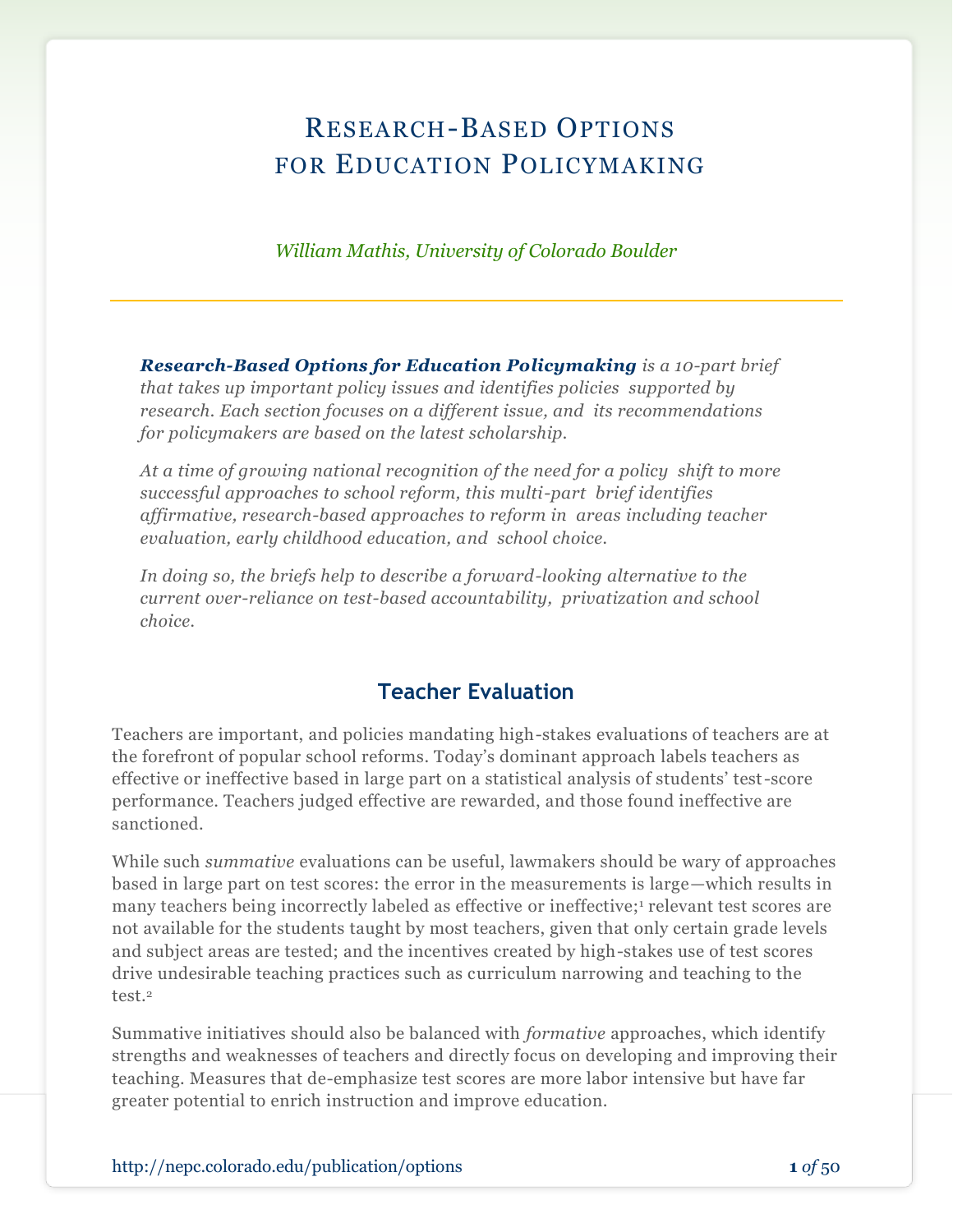Teacher quality is among the most important *within-school* factors affecting student achievement. However, research also suggests that teacher differences account for no more than about 15% of differences in students' test score outcomes.<sup>3</sup> Other school factors such as class size reduction<sup>4</sup> and adequate, focused funding<sup>5</sup> are also research-based ways to improve education. Further, *non-school factors*, which are generally associated with parental education and wealth, are far more important determinants of students' test scores.<sup>6</sup>

Care must be taken in selecting or designing a balanced evaluation system. Given the extensive range of activities, skills, and knowledge involved in teachers' daily work, the system's goals must be clear, explicit and reflect practitioner involvement.<sup>7</sup> Effective teacher evaluation also requires an investment in sufficient numbers of qualified evaluators. Otherwise, the system will likely be irregular, uneven and ineffective.<sup>8</sup>

Many established evaluation systems are available, and some have a strong research base. Among the more widely known approaches are Charlotte Danielson's Framework for Teaching<sup>9</sup> and the Peer Assistance and Review (PAR)<sup>10</sup> approach. Connecticut's Beginning Educator's Support and Training (BEST) system along with the National Board for Professional Teaching Standard's system for advanced teachers are also recognized as

# *All teacher evaluation systems should employ a diverse set of measures to capture the complex nature of the art and science of teaching.*

promising systems for promoting both student learning and professional improvement. <sup>11</sup> Properly preparing teachers is also receiving renewed attention, and Stanford's *edTPA* consortium of 24 states is developing comprehensive assessments of prospective teachers.<sup>12</sup>

Any single measure of teaching or teachers will emphasize one important element at the expense of others.<sup>13</sup> Accordingly, all teacher evaluation systems should employ a diverse set of measures to capture the complex nature of the art and science of teaching. <sup>14</sup> In fact, the wisest choice may be to have two or more *separate* measurement systems within a district, allowing for the possibility of different results—which in turn would provide a check and a caution against relying on only one measurement system.

### **Key Research Points and Advice for Policymakers**

- If the objective is improving educational practice, formative evaluations that guide a teacher's improvement provide greater benefits than summative evaluations. <sup>15</sup>
- If the objective is to improve educational performance, outside-school factors must also be addressed. Teacher evaluation cannot replace or compensate for these much stronger determinants of student learning.<sup>16</sup> The importance of these outside-school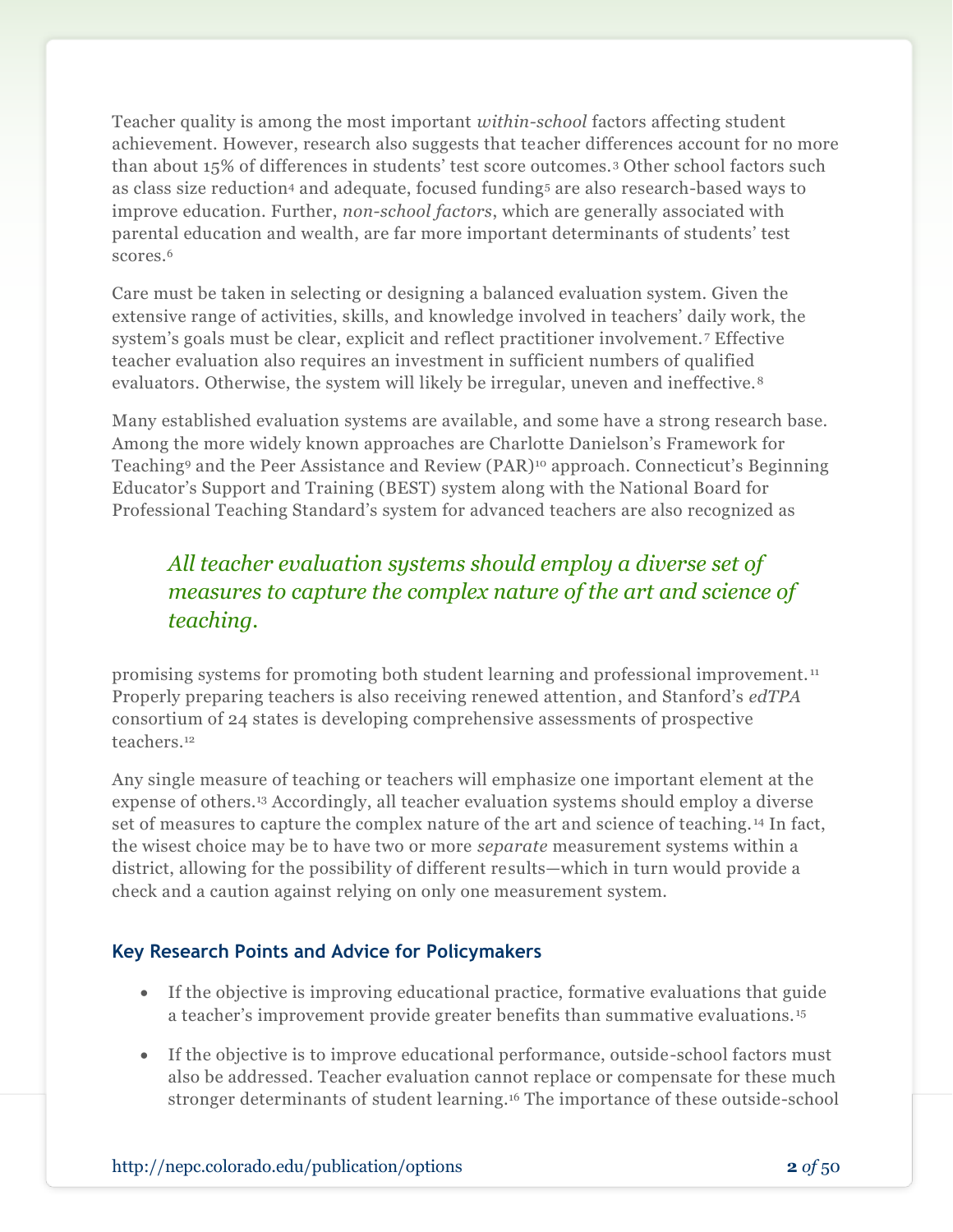factors should also caution against policies that simplistically attribute student test scores to teachers.

- The results produced by value-added (test-score growth) models alone are highly unstable. They vary from year to year, from classroom to classroom, and from one test to another.<sup>17</sup> Substantial reliance on these models can lead to practical, ethical and legal problems.
- High-stakes evaluations based in substantial part on students' test scores narrow the curriculum by diminishing or pushing out non-tested subjects, knowledge, and skills.<sup>18</sup>
- Teacher evaluation systems necessarily involve trade-offs, and specific design choices are controversial, so it is important to involve all key stakeholders in system design or selection.<sup>19</sup>
- To be successful, schools must invest in their teacher evaluation systems. An adequate number of highly trained evaluators must be available.<sup>20</sup>
- Given the wide variety of teacher roles and the many factors that influence learning that are outside the control of the teacher, a wide variety of measures of teacher effectiveness is also indicated.<sup>21</sup> By diversifying, the weakness of any single measure is offset by the strengths of another.<sup>22</sup>
- High-quality research on existing evaluative programs and tools should inform the design of teacher evaluation systems.<sup>23</sup> States and districts should investigate balanced models such as PAR and the Danielson Framework, closely examine the evidence concerning strengths and weaknesses of each model, and never attach high-stakes consequences to teachers which the evidence cannot validly support.

## **Common Core State Standards**

The Common Core State Standards (CCSS) have ardent supporters and strong critics.<sup>24</sup> The actual effect of the CCSS, however, will depend much less on the standards themselves than on how they are used. Two factors are particularly crucial. The first is whether states invest in the necessary curricular and instructional resources and supports, and the second concerns the nature and use of CCSS assessments developed by the two national testing consortia.

The movement toward nationwide curriculum standards began in 2009 and has been led by the National Governors' Association and the Council of Chief State School Officers, accompanied by the Gates Foundation's fiscal support. The CCSS goal is to assure a highlevel "internationally competitive" set of standards, help teachers organize their lessons, and assure educational continuity for mobile students.<sup>25</sup> A claimed advantage is that an economy of scale is created (particularly for corporations supplying professional development, instructional materials, and standardized testing).<sup>26</sup> Another claimed benefit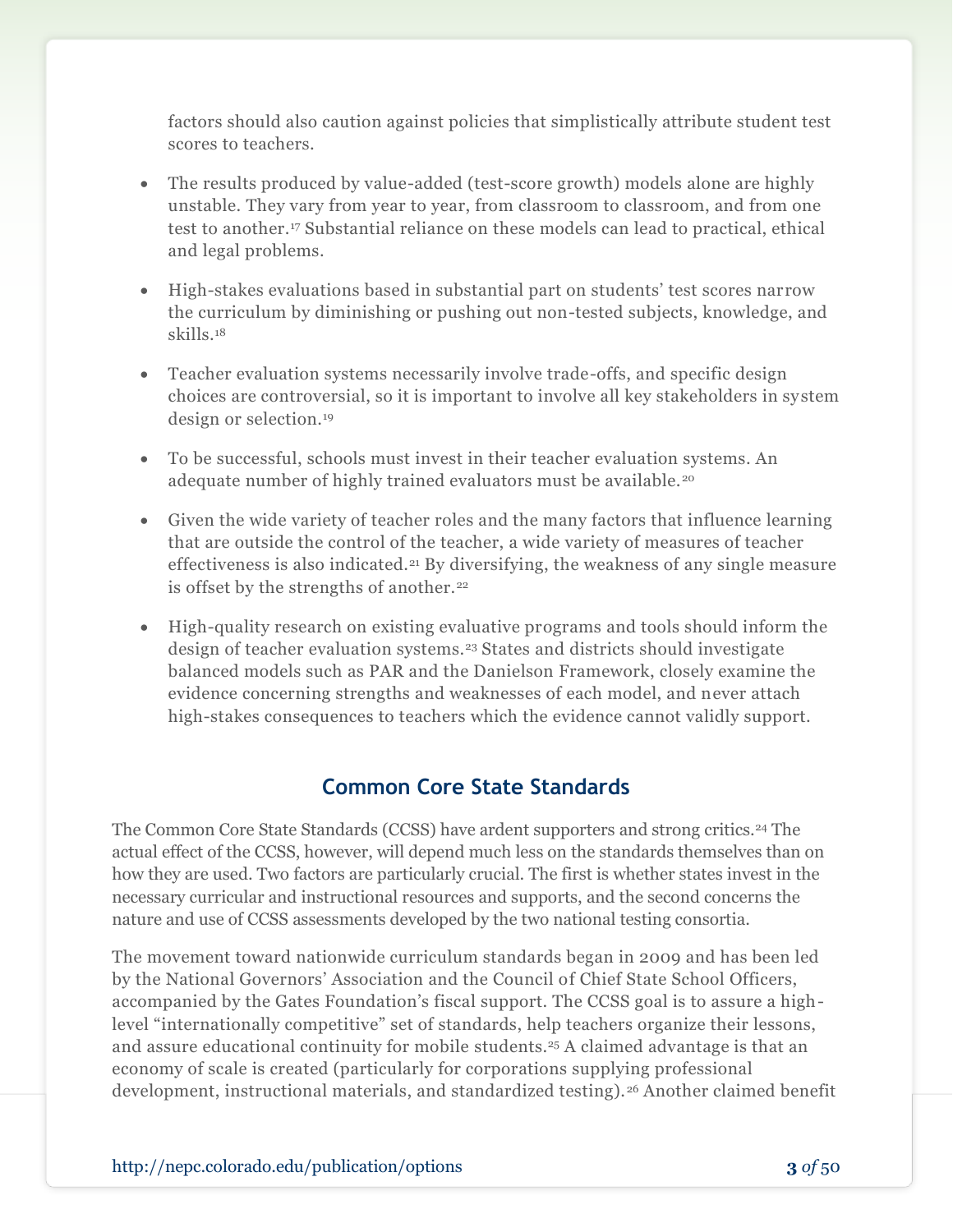is the facilitation of comparisons among states, although such information is already provided by the National Assessment of Educational Progress (NAEP).

Since the CCSS has not been implemented, many questions cannot be definitively answered. Yet, there are informative lessons from related research. There is, for example, no evidence that states within the U.S. score higher or lower on the NAEP based on the rigor of their state standards.<sup>27</sup> Similarly, international test data show no pronounced testscore advantage on the basis of the presence or absence of national standards.<sup>28</sup> Further, the wave of high-stakes testing associated with No Child Left Behind (NCLB) has resulted in the "dumbing down" and narrowing of the curriculum.<sup>29</sup>

Owing to the historically limited educational role of the federal government, those behind the CCSS have taken care to avoid having the effort characterized as "national standards" or a "national curriculum."<sup>30</sup> Four states (Alaska, Nebraska, Texas, and Virginia) have, as of October of 2012, declined to participate, and Minnesota has agreed to adopt CCSS in only one subject area. (Five currently participating states are considering legislation to slow down implementation<sup>31</sup>). But that refusal has come at a cost. For a state to be eligible for federal Race to the Top or NCLB waivers, for example, it must adopt "college and career ready standards."<sup>32</sup> Nevertheless, in many minds, curriculum and standards are a state responsibility, and the CCSS represents federal over-reach.<sup>33</sup>

Since the 1994 passage of the *Goals 2000* legislation, state standards have been increasingly linked to large-scale assessments of those standards. With NCLB, high-stakes consequences were attached to the test scores. As a predictable consequence, the assessments have driven curriculum and instruction much more than the state standards themselves. It is now again predictable that the nature and use of the CCSS assessments will largely determine the impact of CCSS. Two national assessment consortia (the Smarter Balanced Assessment Consortium and the Partnership for Assessment of Readiness for College and Careers) are developing computer-based testing for a scheduled implementation in 2014-15.<sup>34</sup> Among the unresolved issues are:

1) the amount and impact of testing time required for the new assessments;

2) whether the results have enough validity and precision to justify high-stakes applications currently being eyed by lawmakers (e.g., evaluation of principals and teachers);

3) the ability of the two consortia to sustain the effort given the current fiscal needs and available resources;

4) whether the assessment systems will be ready on time; and

5) most important, whether the tests will create incentives for teaching a rich, engaging, comprehensive curriculum.35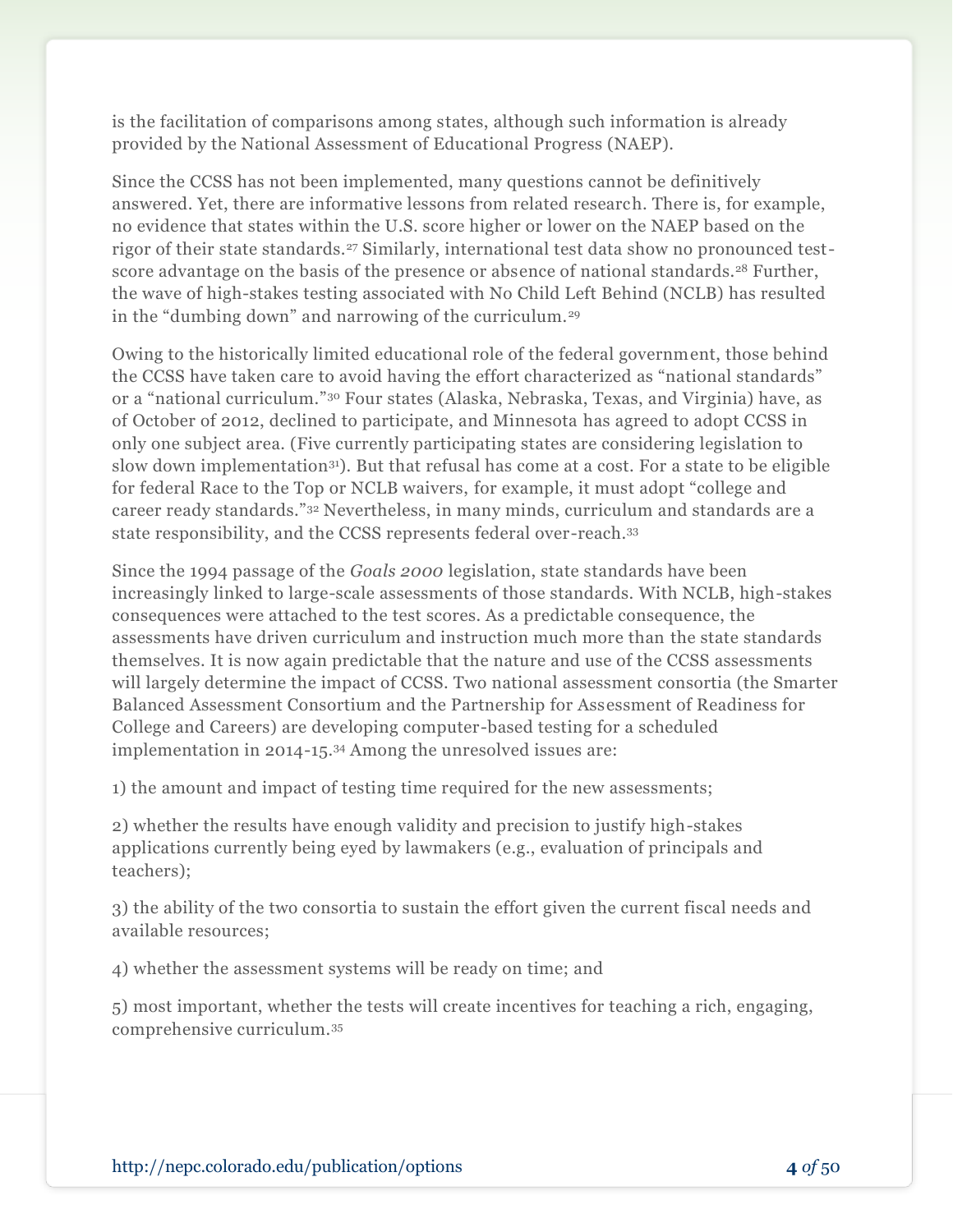A paramount issue is whether, given the current status of federal and state budgets, there will be the political will to provide schools and students the professional support and learning resources necessary for the effort to be successful.

As the absence or presence of rigorous or national standards says nothing about equity, educational quality, or the provision of adequate educational services, there is no reason to expect CCSS or any other standards initiative to be an effective educational reform *by itself*. 36

### **Key Research Points and Advice for Policymakers**

- The adoption of a set of standards and assessments, by themselves, is unlikely to improve learning, increase test scores, or close the achievement gap. <sup>37</sup>
- For schools and districts with weak or non-existent curriculum articulation, the CCSS may adequately serve as a basic curriculum.<sup>38</sup>
- The assessment consortia are currently focused on mathematics and English/language arts. Schools, districts, and states must take proactive steps to protect other vital purposes of education such as citizenship, the arts, and maximizing individual talents – as well as the sciences and social sciences. As testbased penalties have increased, the instructional attention given to non-tested areas has decreased.<sup>39</sup>
- Educators and policymakers need to be aware of the significant costs in instructional materials, training and computerized testing platforms the CCSS requires.<sup>40</sup> It is unlikely the federal or state governments will adequately cover these costs. For the CCSS to be meaningful depends directly on whether it is adequately supported.
- The nation's "international economic competitiveness" is unlikely to be affected by the presence or absence of national standards.<sup>41</sup>
- Children learn when they are provided with high-quality and equitable educational opportunities. Investing in ways that enhance these opportunities shows the greater promise for addressing the nation's education problems.

# **Preschool Education**

Publicly supported, high-quality preschool education is among the most successful and well-documented of education reforms. Four out of every five states provide preschool in some format or for some students,<sup>42</sup> and nearly 75% of four year olds and just over half of three year olds have some form of preschool experience, ranging from day-care to highquality educational programs.<sup>43</sup> However, in inflation adjusted dollars, overall funding per child served is lower than a decade ago.44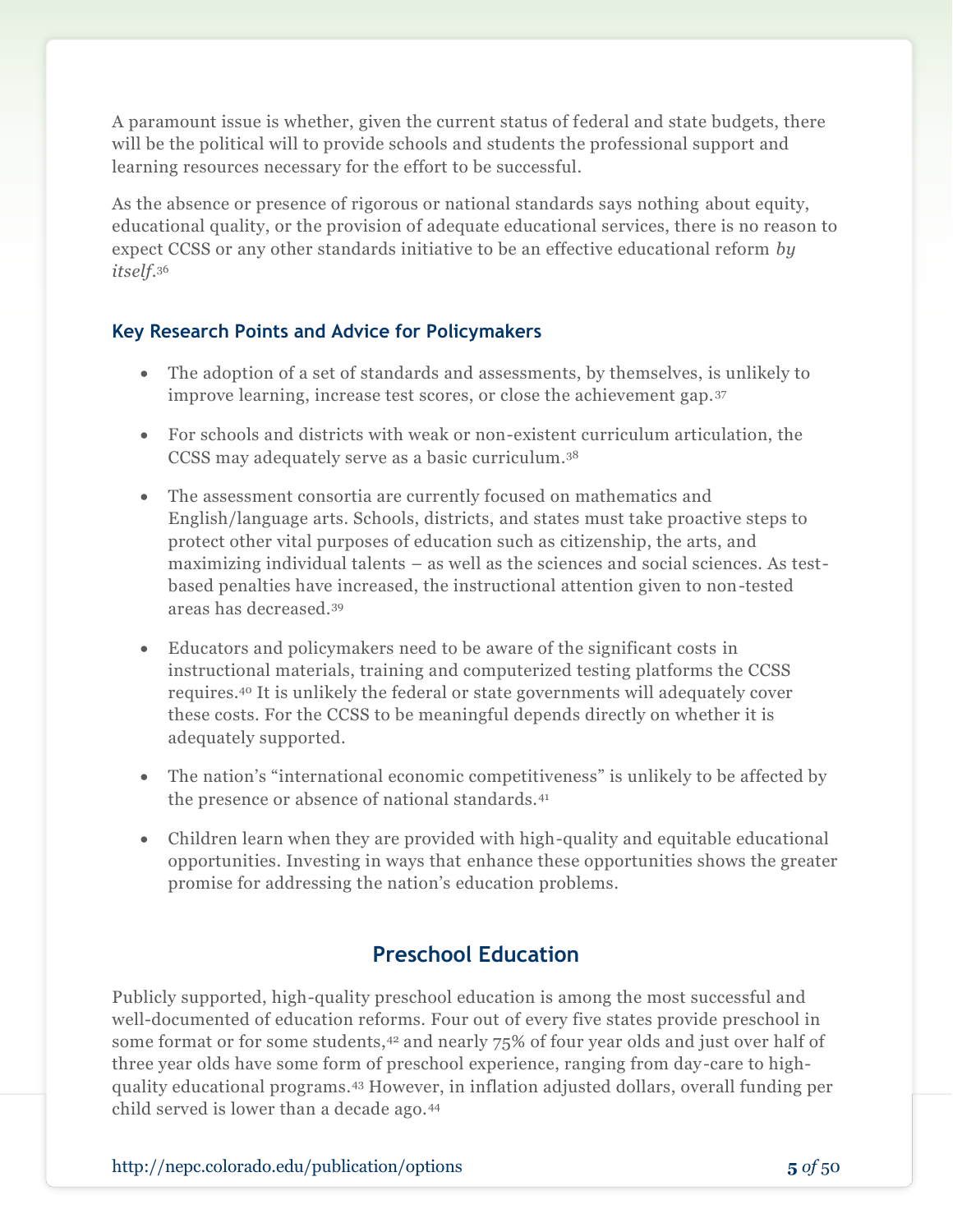There is near-universal agreement that high-quality preschool programs more than pay for themselves in economic and social benefits. In reviewing the various cost-benefit studies, the RAND Corporation found that preschool education returns as much as \$17.07 for each dollar invested, although the size of the return varies based on the nature of the program and how costs and benefits are calculated.<sup>45</sup> No study found negative returns. Professor W. Steven Barnett, of the National Institute for Early Education Research at Rutgers, concludes that even if the programs only delivered one-tenth of their proven outcomes, they would still be economically justified.<sup>46</sup> The Committee for Economic Development found the overall positive evidence to be so persuasive that they recommend early education as an international economic development tool.<sup>47</sup>

In terms of academic effects, preschool programs show large and immediate pay-offs. High-quality, intensive preschool education for at least two years can, by itself, close as much as half the achievement gap.<sup>48</sup> Overall, the initial size of these effects averages a onehalf standard deviation higher than control groups.<sup>49</sup> This magnitude is the same as improving a score from the 30<sup>th</sup> percentile to the  $50<sup>th</sup>$  percentile. These initial effects fade somewhat over time but nevertheless persist into adulthood, registering permanent effects in the 0.1 to 0.2 standard deviation range.

Perhaps more important than higher test scores is that children provided with preschool programs demonstrate more positive adult social indicators, across the board. Fewer arrests, less marijuana use, fewer grade retentions, higher graduation rates, higher college attendance rates, less special education, higher employment, higher earnings, greater social mobility and less welfare dependency are among the positive effects found in the best-designed studies.<sup>50</sup>

Program quality is absolutely critical. While no one factor can be considered determinative, the key program quality elements include:

- Small class sizes and ratios  $-$  20 or fewer children, with two adults.<sup>51</sup>
- Well trained, adequately compensated and qualified teachers.
- Strong links to social and health services.
- Attention to families' needs, including wrap-around child care.
- Adequate and appropriate supplies and materials.
- Appropriate and sufficient indoor and outdoor space.
- A mix of child-initiated and teacher directed activities with substantial time for individualized and small-group interactions.<sup>52</sup>

A number of other issues are frequently raised. Here's a summary of the key research:

**Very Early Interventions.** The highly successful Abecederian program in North Carolina enrolled children beginning at four months of age. Researchers found sustained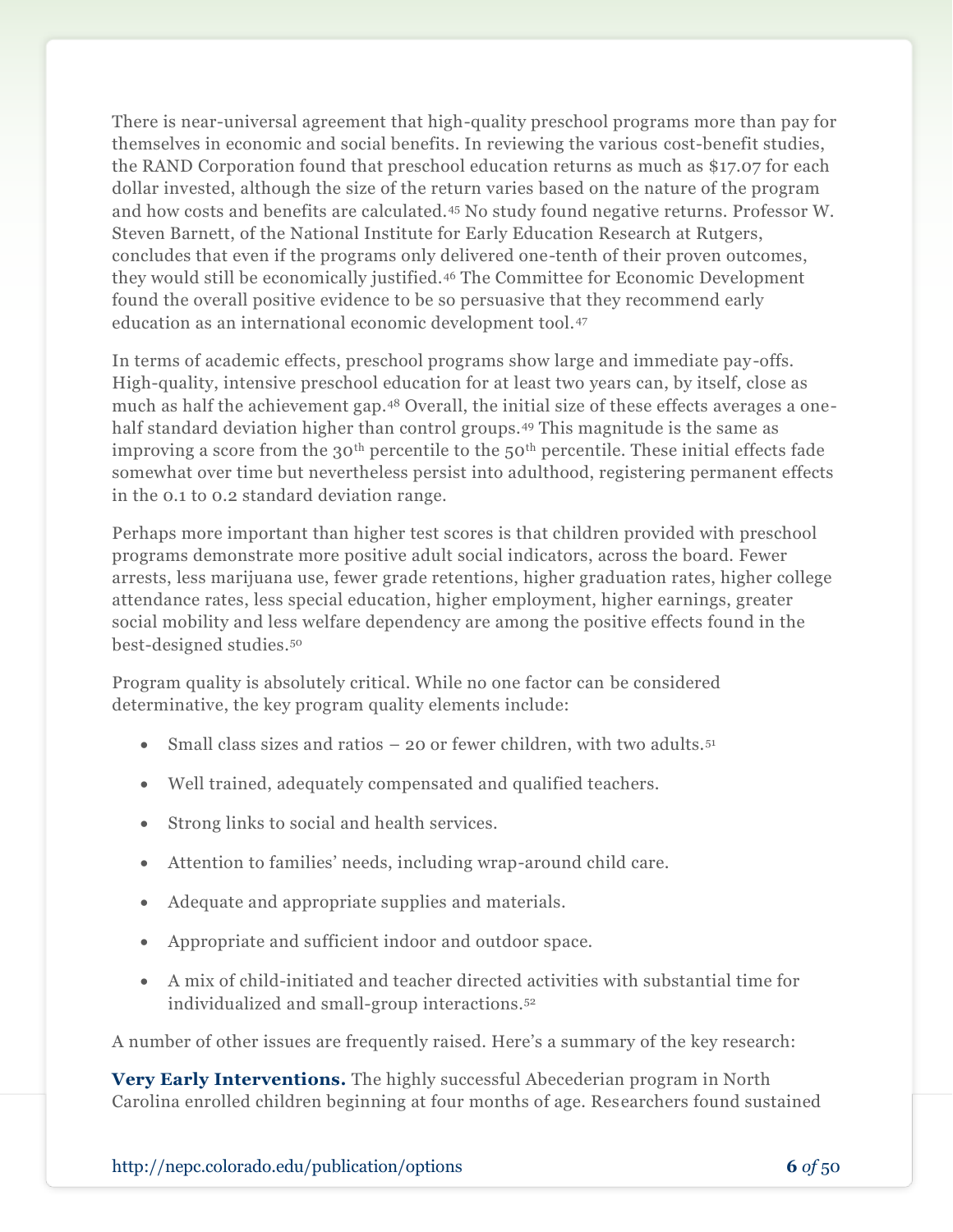academic effect sizes at 0.33 standard deviations at ages 15 and 21, higher graduation rates, higher college attendance rates and higher employment.<sup>53</sup> However, positive effects of this size are not universally reported and attention to program quality factors is of paramount importance.<sup>54</sup>

**Extended Day and Year.** Half-day and full-day programs both show strong results, but only full-day programs produce economic benefits through working parents. <sup>55</sup> A small randomized trial showed greater learning gains for extended year preschool.<sup>56</sup>

**Universal** *versus* **Targeted Enrollment.** Economically deprived children benefit most, but all children are advantaged by preschool programs. Children from middle income families have the greatest access problems as they are not eligible for programs like Head Start. As a result of the large size of the cohort, middle class children show the greater number of readiness needs.<sup>57</sup> Universal enrollment is therefore the wiser policy approach.

**Center-Based Programs.** While a given home-based program can be high quality, center-based programs are more likely to meet the essential criteria for a high-quality program and are the preferred approach.<sup>58</sup>

**Private versus Public Programs.** The research shows no advantage for one sector over the other. The key is the quality of the program being offered.<sup>59</sup>

**Head Start.** With low family income determining eligibility, Head Start enrolls fewer students than state or district programs. Study results vary according to the rigor of the research design. Overall, the results indicate Head Start is a cost-effective program albeit with lesser but still positive results, suggesting that the program should be retained but strengthened.<sup>60</sup>

**Curriculum.** No consistent advantage is found for any set-piece curriculum, although direct instruction matters.<sup>61</sup>

### **Key Research Points and Advice for Policymakers**

- Investment in preschool is one of the most effective reform policies. Strong, positive economic, educational and social returns are well documented.
- Universal access is superior to targeted enrollment, as it reaches needy children from all walks of life.
- Successful preschool programs depend on the quality of the program. States should develop and monitor early education standards.
- States and districts should implement a continuous development and improvement program for both public and private providers.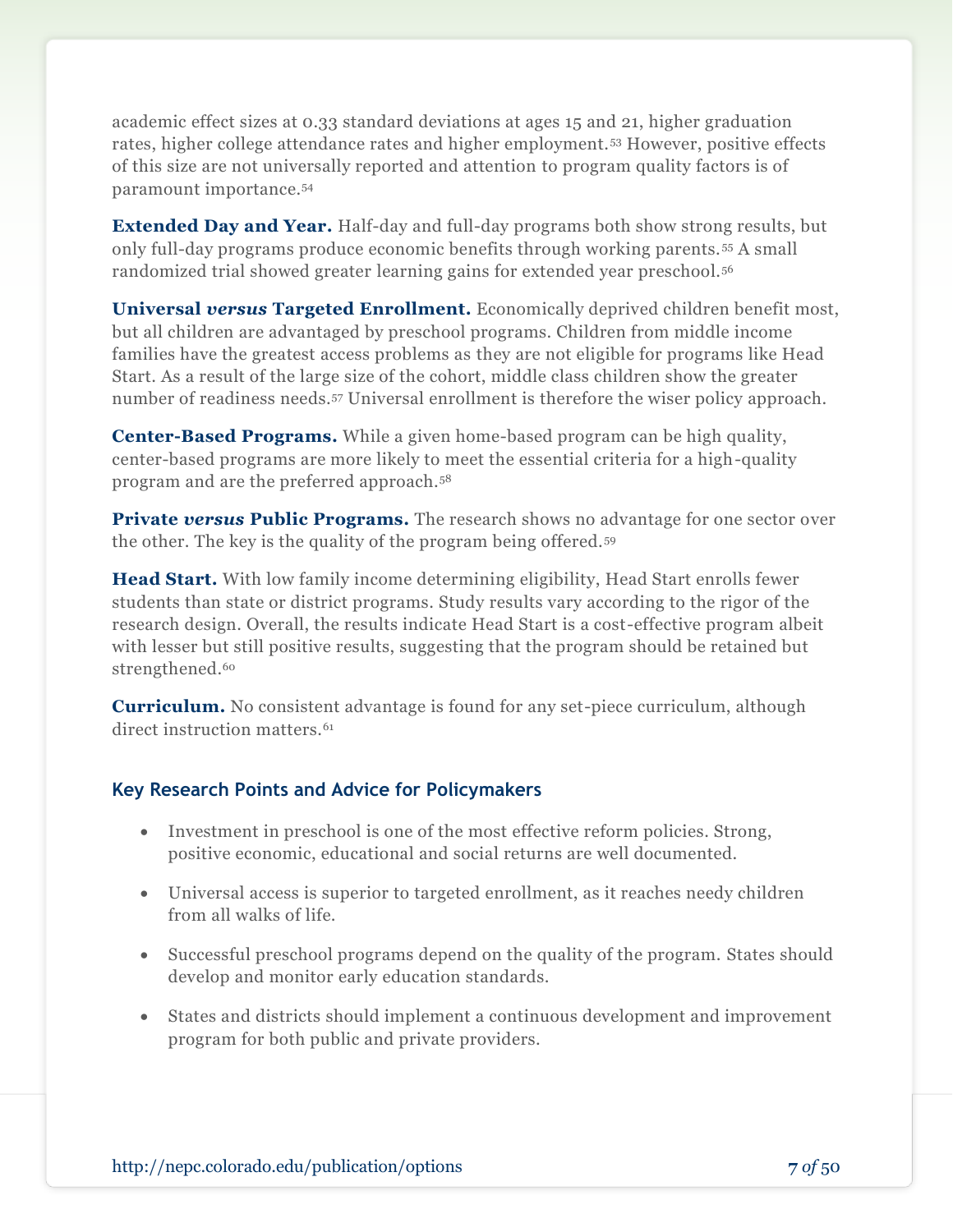- A successful program requires an emphasis on the "whole child." Some of the stronger early education benefits are found in reducing crime and delinquency while increasing emotional development and self-regulation.
- Preschool programs should be expanded to three year olds with an emphasis on needy children.
- For maximum effectiveness, preschool programs should be integrated with social and health programs.

# **Public Funding of School Choice**

Various forms of school choice now exist across the United States: charter schools, conventional vouchers, neovouchers, magnet schools, open enrollment, and across -district choice. In addition, private schooling and home schooling have made claims for public support through methods such as tax benefits and partial enrollments. The threshold policy decision is whether public funds should be provided to choice schools, particularly to schools run by private corporations or religious institutions. Issues such as democratic governance, accountability of public funds, quality control and church/state concerns must first be carefully deliberated. When lawmakers do decide to allocate public funding to choice schools, as they have increasingly done over the past couple of decades, they must then engage in a new level of scrutiny regarding the structure, level and conditions of these subsidies.<sup>62</sup>

While the threshold "yes/no" issue is indisputably important, this brief focuses on the subsequent question: *what criteria should policymakers consider in making decisions about the nuts and bolts of choice school funding?*

The most common way of thinking about school funding is per-pupil spending.<sup>63</sup> On the face, a "neutral" policy would simply allot the same amount of money per student to a school of choice as it would to a conventional public school. But as professor Clive Belfield has explained, the issue is far more complicated.<sup>64</sup> For example, student populations may vary. Schools that serve autistic children will have different cost requirements than a school with a high population of economically deprived children.<sup>65</sup> Further, while cyberschools require technology-related resources, they require only minimal resources for facilities, maintenance expenses and transportation. Should these schools receive the same amount of money as a school that must pay these expenses?<sup>66</sup> There are no easy or valuefree answers to these issues.

Funding sources also vary. Some states have high levels of state support and others do not. Different states also pay charter schools, the most common form of choice, different percentage amounts of the state's base support level. Likewise, there are great variations in local tax support, pensions and construction aid.<sup>67</sup> If the state stipend is low, then questions arise as to whether the difference should be paid by local districts, parents or private sources.<sup>68</sup> Some private schools have substantial endowments and grant support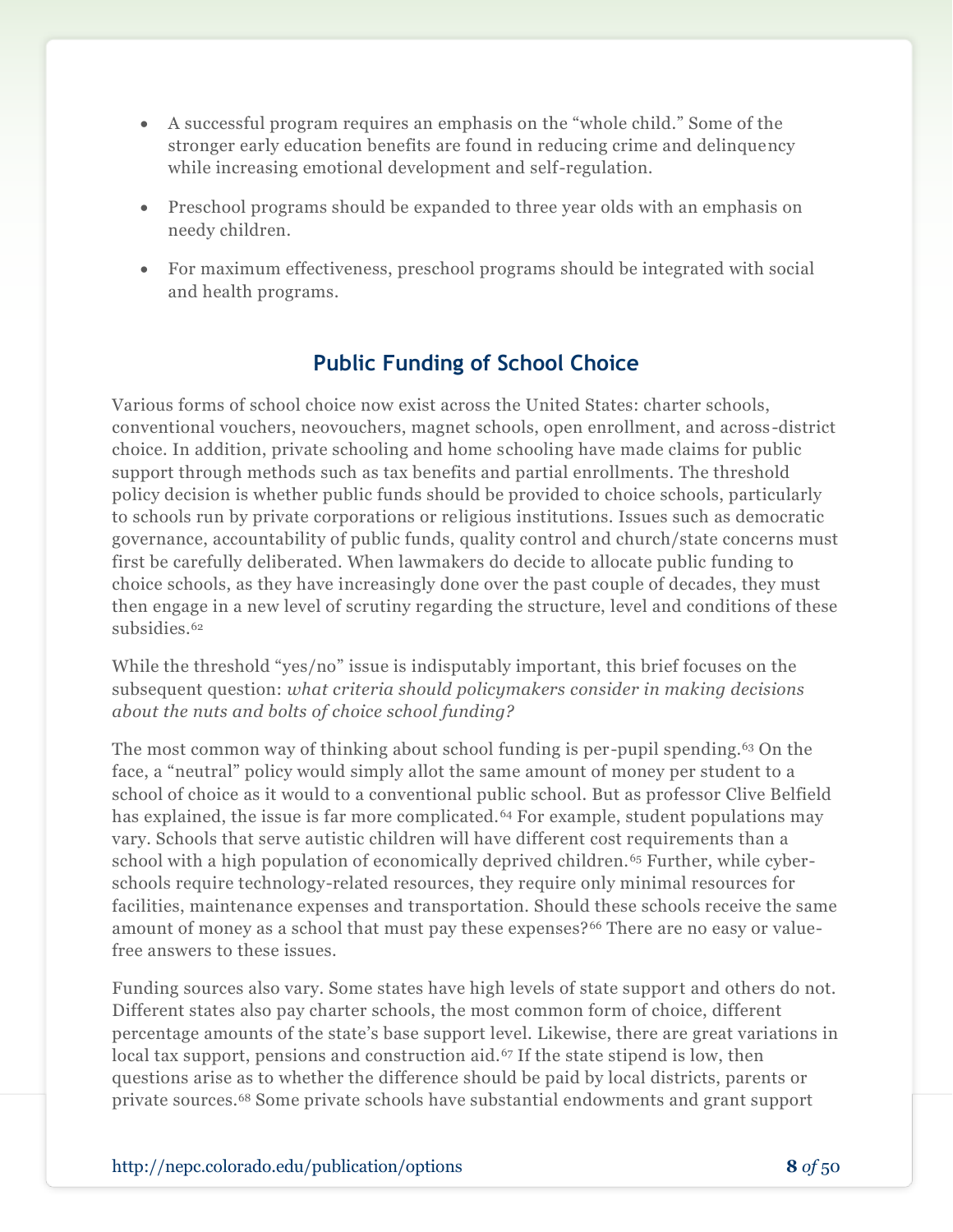while others do not. Start-up funds are available for some schools but not for others.<sup>69</sup> Unless all revenue sources are considered, inequality of opportunities may arise.<sup>70</sup>

When a school receives public support, either directly or through tax benefits, the issue of accountability—the "strings attached"—must also be considered. Private enterprises are

# *Determining "fair" funding for various school choice approaches requires careful examination and inquiry.*

not generally required to have the same level of transparency as public undertakings. However, as a general rule, the greater the amount of public assistance, the greater the requirement for public accountability for the school's operations and results.

Policies must also consider regional cost variations. The cost of living and the cost of operating a school vary by location. A school in Manhattan, New York will have different costs than one in Manhattan, Kansas.<sup>71</sup> The largest expenditure for traditional schools is for salary and benefits. These costs vary dramatically based on geography as well as faculty seniority, class ratios, salary schedule and the like.

Should tax-based funding be predicated on actual spending (cost-plus) or on a set amount per pupil?<sup>72</sup> A set amount gives market-oriented operations an incentive to keep salaries low and class size high. A cost-plus system doesn't discourage funding a high-quality education but it has no incentive to keep costs low or efficient. Again, there are no easy or absolute answers to these dilemmas.

There are also unique school factors such as age and condition of the facility, variations in contracted services, rurality, and availability of community services. Compounding an already complicated topic is the funding of private and public combinations. Should public school cocurricular activities such as school-sponsored clubs and teams be available for students enrolled in a cyber-school? Does the local school, the state or the cyber-school pay the costs?<sup>73</sup>

School funding formulas are therefore convoluted—and particularly so when choice is added to the mix. The accumulation of discrete political decisions and compromises has produced a crazy-quilt pattern of laws and rules both across and within states. <sup>74</sup> Thus, determining "fair" funding for various school choice approaches requires careful examination and inquiry. While it is likely impossible and arguably unwise to eliminate these variations, clarity, fairness, equality and cogency require that policymakers make funding decisions applying principles of scientific analysis and problem solving.

### **Key Research Points and Advice for Policymakers**

 As a threshold matter, policymakers should deliberate about the advantages and disadvantages of providing public resources to financially support each type of schooling. Based on effectiveness, democratic governance, legal, financial and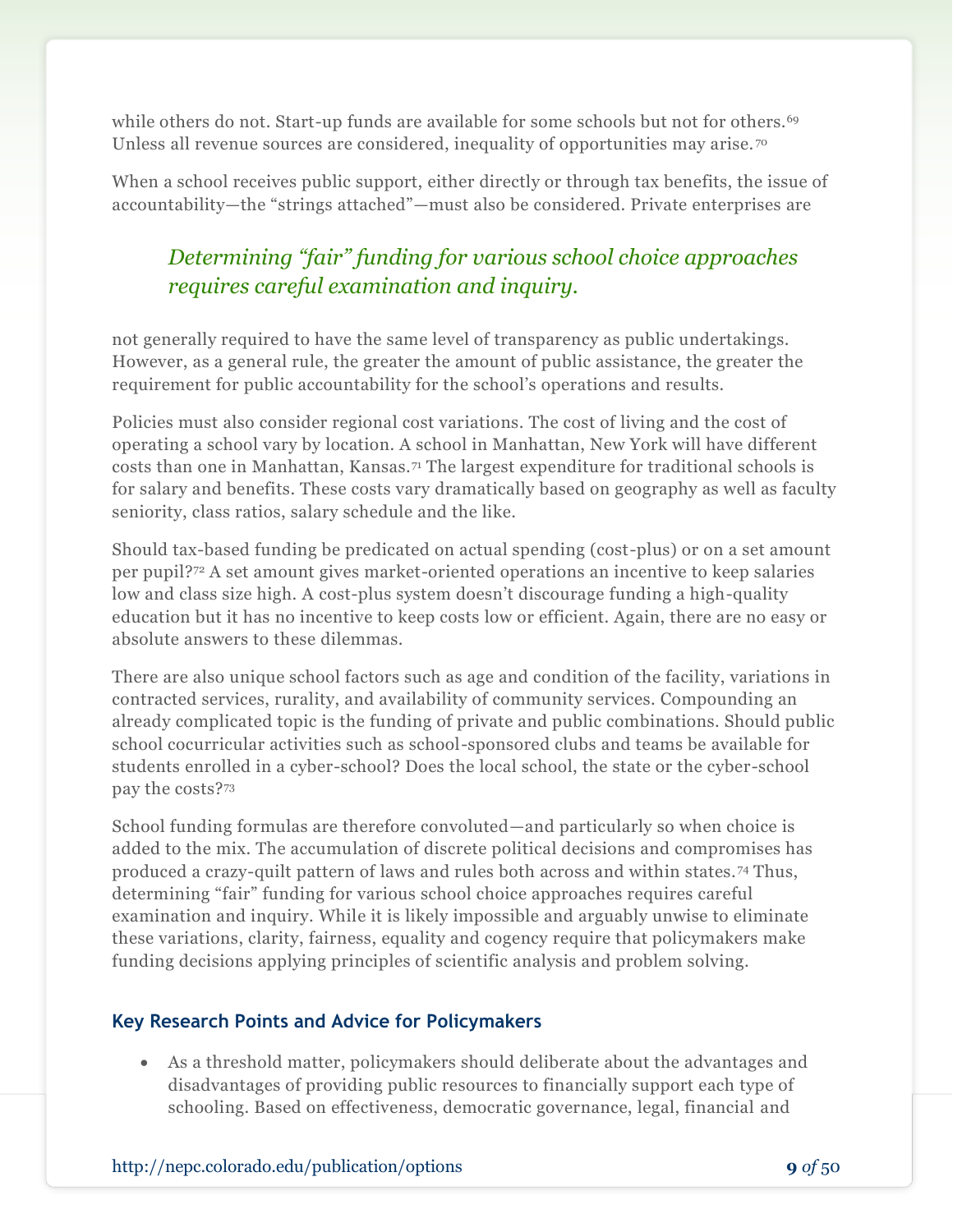equality concerns, are public subsidies to a given choice option in the public interest? Only after a decision is made to provide such support do the following issues and questions come into play.

- Each conventional public school and choice school receiving public funding should operate using a uniform chart of accounts, spending and revenue definitions. Finances should be subject to regular and public audit.<sup>75</sup> Otherwise, informed decisions regarding funding, equity, and fairness are not possible.
- Each type of school choice requires separate finance projections. Cyber schools, home schools, elementary, preschools, high schools, etc., all have natural costprofile differences.
- Comparable costs should be established using comparable schools. If feasible, such comparisons should be within the same neighborhoods and with comparable student populations.<sup>76</sup> Regional cost factors have been used in some states and may be indicated, particularly in states with large cost-of-living differences.<sup>77</sup>
- Facility, transportation, and administrative costs should be separately analyzed. Neighborhood public schools and choice schools vary considerably with regard to these elements.<sup>78</sup>
- Rules and laws should guard against malfeasance and should place appropriate limits on profits and on the salaries of those running schools and management corporations.<sup>79</sup>
- Different funding structures for special education, English language learners, compensatory education and the like should be based on careful adequacy studies. Heretofore, funding weights have been primarily determined through an arbitrary political process, and they vary widely across states.<sup>80</sup>
- For students with relatively rare and unique high-cost disabilities, a costreimbursement approach may be indicated.
- In terms of revenue, all sources—public and private—should be considered in calculations to determine a fair level of public funding.<sup>81</sup> When private donations or tuition costs are added to public funding, inequities can result.
- The interactions of various policies should be considered. These may form a set of unintended consequences, such as when a tax credit policy is added to a voucher.
- All schools receiving public funding should be held accountable using the same system, including regular monitoring of fiscal issues and educational programs.<sup>82</sup>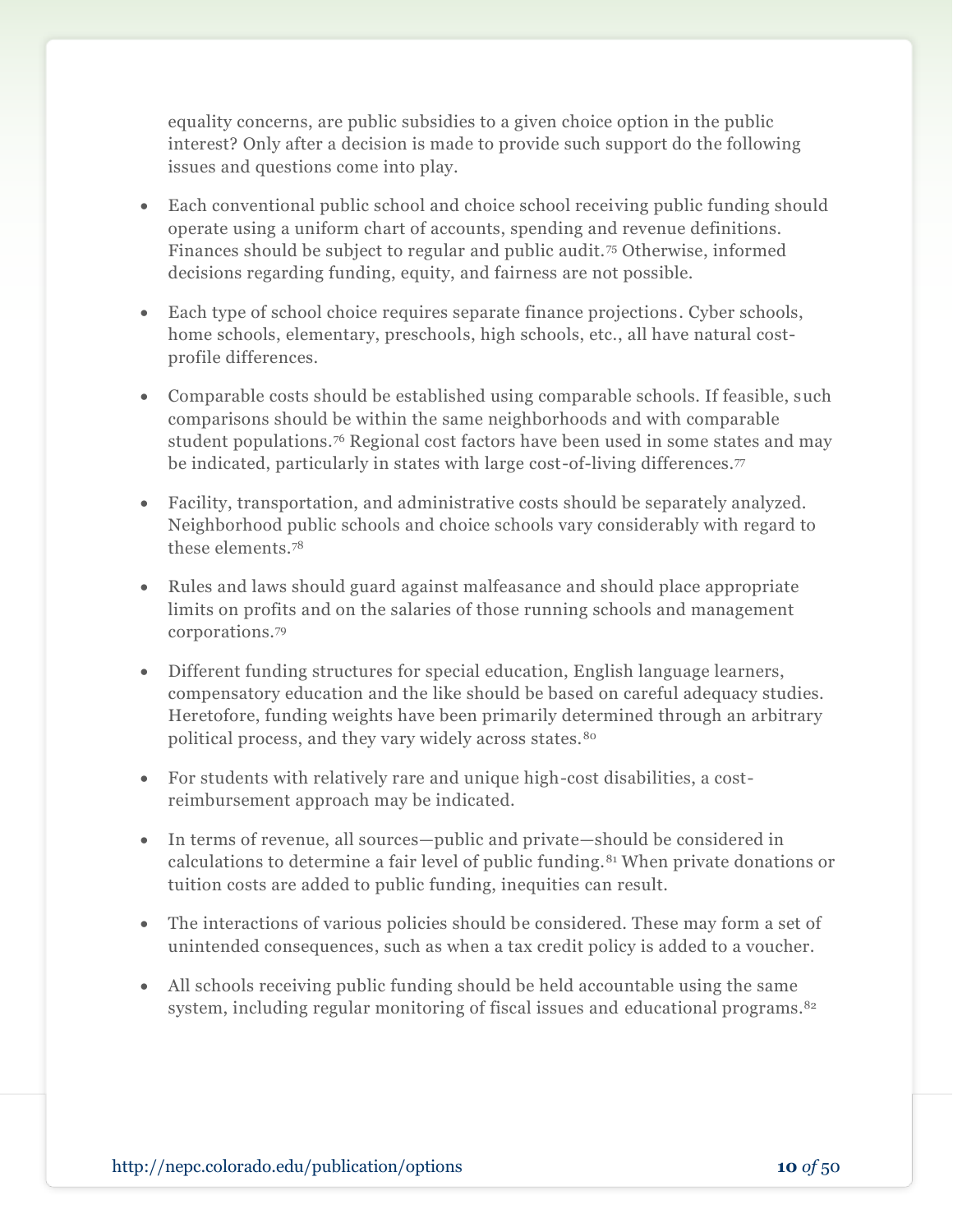## **Dropout Prevention**

Dropouts are, without a doubt, an important social, economic and educational issue. Life chances for steady employment and a living wage are dramatically lower for those without a high school diploma. The average high school graduate earned \$42,000 in 2008 while the average dropout's salary was \$23,000. Graduates also have higher employment rates, better health histories and lower incarceration rates.<sup>83</sup>

As demonstrated by President Obama's proposals on high school dropouts in his state of the union message<sup>84</sup> and in policy pronouncements,  $85$  this issue is garnering a great deal of political attention. With revisions to the federal Elementary and Secondary Education Act (currently called NCLB) on the horizon, dropout rates may also play a role as an accountability measure.<sup>86</sup>

**Incidence:** Trying to bring some order to the variety of ways dropouts are defined,<sup>87</sup> the federal government adopted a more rigid, rigorous and uniform definition, which counts everyone who does not graduate from high school in the standard four years.<sup>88</sup> This change was not without controversy, as some groups argued that students who took longer or who took alternate paths should be counted.<sup>89</sup>

November of 2012 saw the first nationwide federal report of dropout rates using the new definition.<sup>90</sup> The results showed the following patterns: overall graduation rates were in the 70% to 85% range, depending on the state; rates for Black children were in the 60% to 75% range; Hispanic children were in the 60% and 80% range; and children from lowerincome households graduated in the 60% to 80% range. In a separate estimate (which is consistent with other sources) females graduate at a 7% higher rate than their male peers. <sup>91</sup>

**Causes and Contributing Factors:** There is no single factor that explains or predicts the likelihood of dropping-out. A complex mix of individual, family, school and community factors leads to "a long process of disengagement that may begin before a child enters school."<sup>92</sup> The National Dropout Prevention Center identified 25 significant predictors. Typically, students are at risk when they have several (three or more) of the risk factors. These include items such as low socioeconomic status, students holding jobs, low parental educational level, family disruption, low education expectations, high-risk peer groups, low achievement, poor attendance and misbehavior.<sup>93</sup> A key lesson from this research is that the core underlying reasons primarily lie outside the school.<sup>94</sup> As educators have little control over individual risk factors, social conditions, and larger social problems, they are faced with effectively dealing with the manifestation of external factors.<sup>95</sup> In fact, schools, by themselves control only about 20% of the variance in dropout rates.<sup>96</sup> Accordingly, reducing dropout rates requires solutions that go beyond (yet certainly include) school functions.

**"Dropout Factories":** A great deal of recent rhetoric has used the term "Dropout Factory" to refer to a school with more than 40% attrition of the student cohort from ninth grade through graduation. Non-promoted students are considered as dropouts in this definition.<sup>97</sup> These so-called "dropout factories" have twice the minority enrollment percentages of other U.S. schools; they are concentrated in southern and southwestern states and in major cities.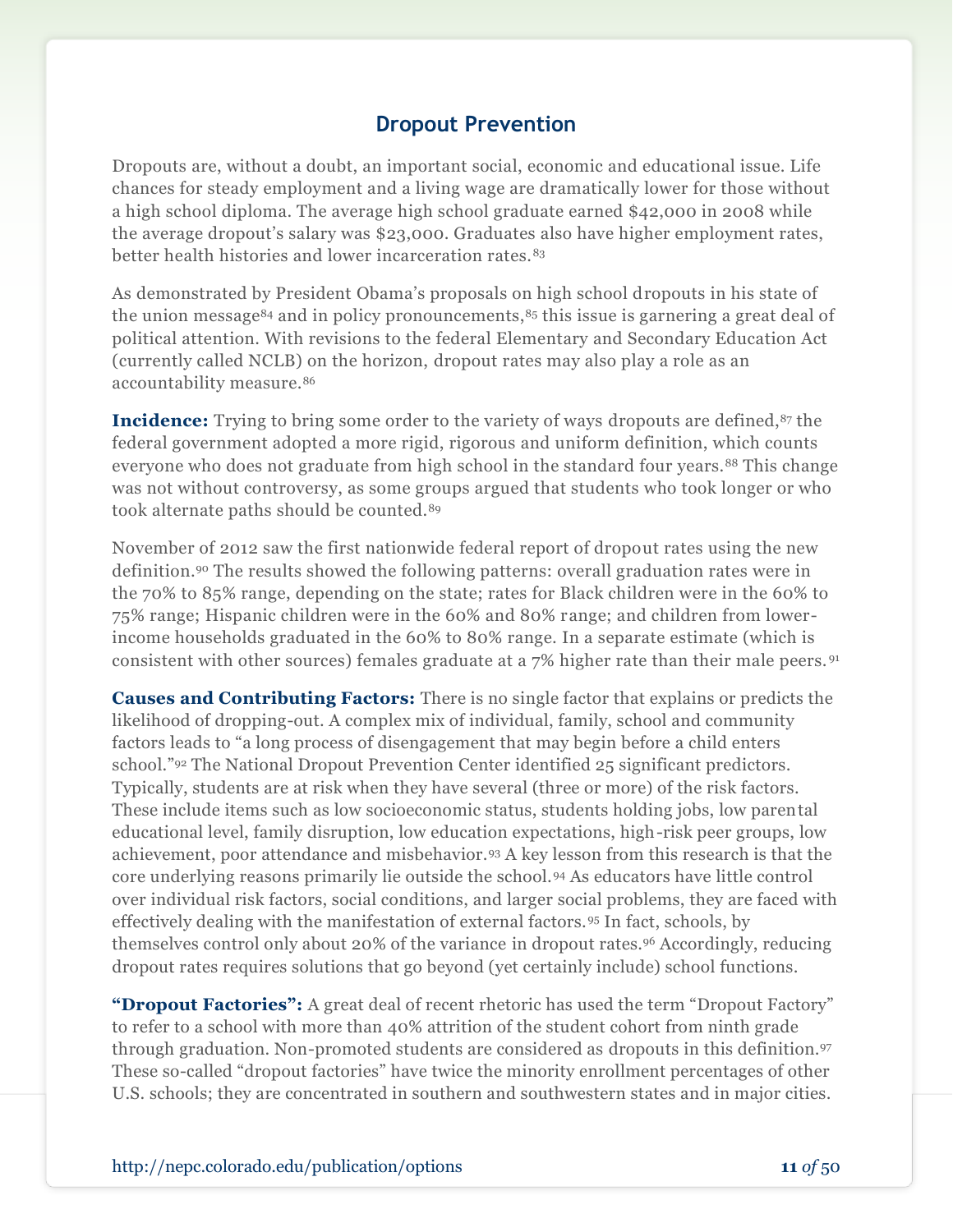The students in these schools should unquestionably be a focus of dropout prevention efforts. But the term is misleading, given that the schools are a relatively small part of the process leading to dropping out (and may in fact be a positive force, counter-acting outsideschool causes). These schools have almost twice the poverty rate (69%) of the nation (35%), and the research is clear that "Poverty is the key correlate."<sup>98</sup>

**Dropout Prevention Programs:** The federally funded "What Works Clearinghouse" reviewed the research on effective dropout prevention programs, examining six program categories and finding four to be moderately successful and two to be minimally successful. <sup>99</sup>

### *Moderately successful strategies*

- Assign qualified adult advocates to students at risk of dropping out, maintain low caseloads, and purposefully match students with adults.
- In conjunction with other supports, provide academic support and enrichment.
- Personalize the learning environment and instructional process, provide encouragement and support, and establish a sense of belonging and a positive school climate.
- Provide rigorous and relevant instruction, giving students the skills to graduate and skills that are directly relevant to that student's post-secondary options.

#### *Minimally successful strategies*

- Little evidence of dropout reduction is seen from implementing systems aimed at collecting and analyzing comprehensive, long-term data using unique student IDs.
- Programs for classroom behavior and social skills have proven to be more effective at pre-school levels rather than at higher levels.

#### **Policy Recommendations**

- Because most dropout risk factors are centered outside the school, it is vital for schools to coordinate with social and health agencies to address the underlying core causes. Multiple risk factors must be addressed with multiple strategies, focused on students' personal assets and on skill building, academic support, family outreach and environmental change.<sup>100</sup>
- Implement high-quality early education programs, which have been shown to reduce dropouts as well as improve a broad range of social, economic and educational factors.<sup>101</sup>
- Educators must be trained to spot and report dropout warning signs such as home troubles, absenteeism, social difficulties, disengagement, and poor grades, in order to initiate vital early reporting and intervention strategies. <sup>102</sup>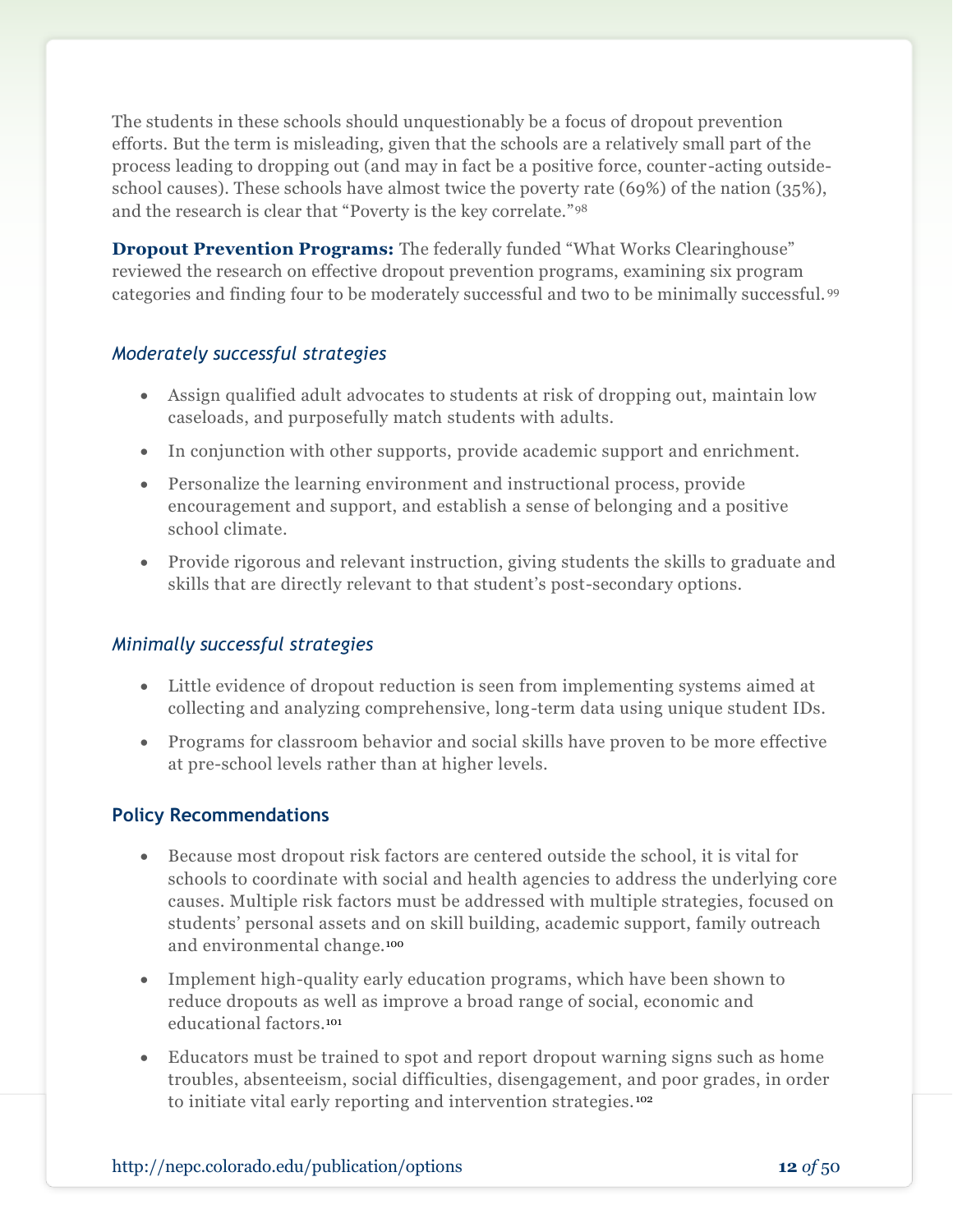- Schools should assign adult advocates, with appropriate backgrounds and low caseloads, to work with students with a high risk of dropping-out. Adequate training and support is crucial.<sup>103</sup>
- Schooling itself does play an important role. Schools can keep students engaged and successful if they provide academic support, challenging but engaging and relevant instruction, and post-secondary guidance geared to the needs of the individual, all *in conjunction with* other supports.<sup>104</sup>
- Laws should require students to attend school until age 18 or graduation.<sup>105</sup>
- Schools, districts and states should avoid or revoke policies that discourage successful school completion such as grade retention, <sup>106</sup> high school exit examinations,<sup>107</sup> and out-of-school suspensions for minor offences.<sup>108</sup>
- Since schools have limited control over most causes of dropouts,<sup>109</sup> great care should be taken in the design of any school accountability system that incorporates dropout rates.<sup>110</sup> Policymakers should not, as a matter of ethics and common sense, hold schools responsible for matters that are not within their control and for which the policymakers themselves do not provide adequate resources to resolve.
- Schools must consciously and deliberately work to create safe and welcoming school environments and cultures.<sup>111</sup>

## **Effective School Expenditures**

Any discussion of effective school expenditures should start with two well-established premises. First, funding and other resources are necessary but not sufficient for providing high-quality educational opportunities.<sup>112</sup> As stated by Judge Howard Manning in deciding a school funding case, "Only a fool would find that money does not matter in education."<sup>113</sup> Second, simply spending money does not necessarily provide better learning opportunities. An expensive but ill-considered policy can prove wasteful or even counterproductive.

In considering beneficial expenditures, standardized test scores are the most commonly used measure of effectiveness. However, the relationship between high-quality education, test scores, and the amount spent is a highly attenuated one. Test scores alone are not a valid indicator of the broad range of public education goals. For example, while paying for a special education aide may be necessary for safety and equality reasons, there is no reason to expect appreciable school or district test score improvements as a result. The same can be said for many other recent areas of increased spending, such as security guards, girls' sports (Title IX), guidance counselors, athletics, nurses, breakfast and lunch programs, alternative education programs, special education, and increases in employee health care premiums. These programs have value in their own right, but there is no logical reason for most of them to have much more than an indirect effect on test scores.<sup>114</sup>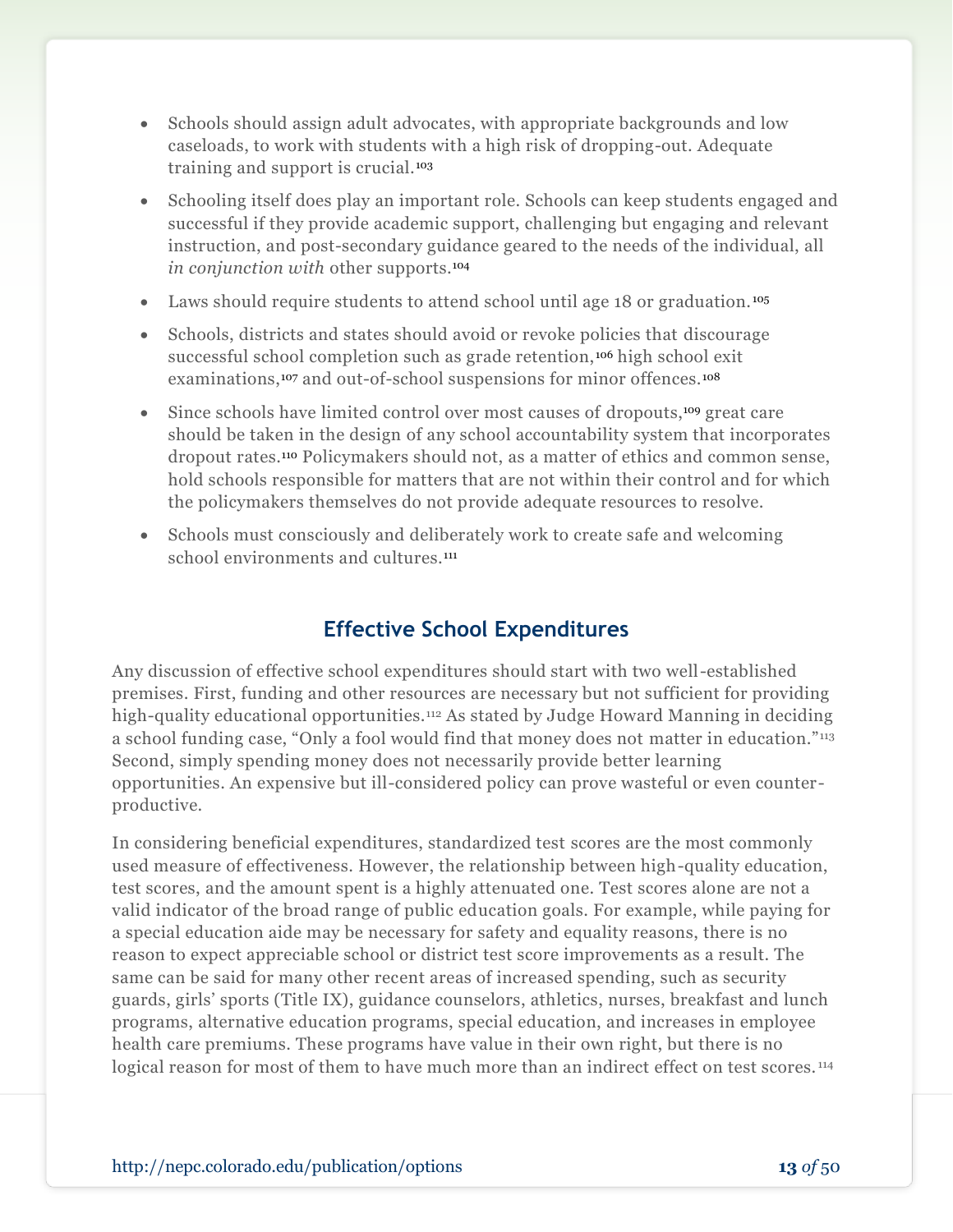Other programs, such as dropout prevention, are—if successful—likely to have a *negative* effect on test scores, but they are still worthwhile.

On the expenditure side, money has different effects at different levels. As the international PISA test scores show, the amount of money allocated must pass an adequacy threshold. If the school is below this threshold, the lack of funding can have enormously harmful effects.<sup>115</sup> If it is well above the threshold, adding additional resources may not make much difference. For example, a new school bell tower is unlikely to improve math scores. For all of the above reasons, simple comparisons of spending with test scores will systematically underestimate the effects of proper school funding.

#### **What Educational Investments Have the Best Payoff?**

The public debate has shifted from *does* money matter to *where* money matters.<sup>116</sup> The past two decades have seen more than 70 studies exploring how much money is needed. <sup>117</sup> These adequacy studies are based on implicit or explicit definitions of how money is most effectively spent.<sup>118</sup> Clean, adequate facilities and learning supplies are unquestionably required. Likewise, qualified staff and a well-organized climate are necessary, although not as easy to measure.<sup>119</sup> Below are eight additional areas where increased funding will likely lead to improved outcomes.

**Community and Social Factors:** It might seem strange to list outside-of-school factors as the first and most effective expenditure. Yet socio-economic factors are the strongest correlates of achievement test scores. While some advocates contend that schools can overcome the effects of poverty single-handedly, the research evidence does not support this contention.<sup>120</sup> In fact, such claims "have the potential for doing serious harm." <sup>121</sup> In

# *Test scores alone are not a valid indicator of the broad range of public education goals.*

Montgomery County, Maryland, low-income students who attended schools with more affluent students cut the math achievement gap in half. Public housing students attending schools with more affluent students registered a sizeable 0.4 standard deviation advantage over similarly situated students attending schools with a less affluent population. <sup>122</sup> Nations that provide greater equalities of learning opportunities score higher on PISA exams than nations with greater inequality.<sup>123</sup> Given the enormous influence of economic and social conditions, ameliorating the negative effects of concentrated poverty may do more to improve our schools than most or all school reforms. <sup>124</sup>

**Early Education:** Arguably the strongest single within-school factor is the provision of high-quality early education programs. For every dollar invested in early education, as much as \$17 is saved in later education and social costs. While the magnitude of returns varies by study, there is near-universal agreement on the high returns on this investment.125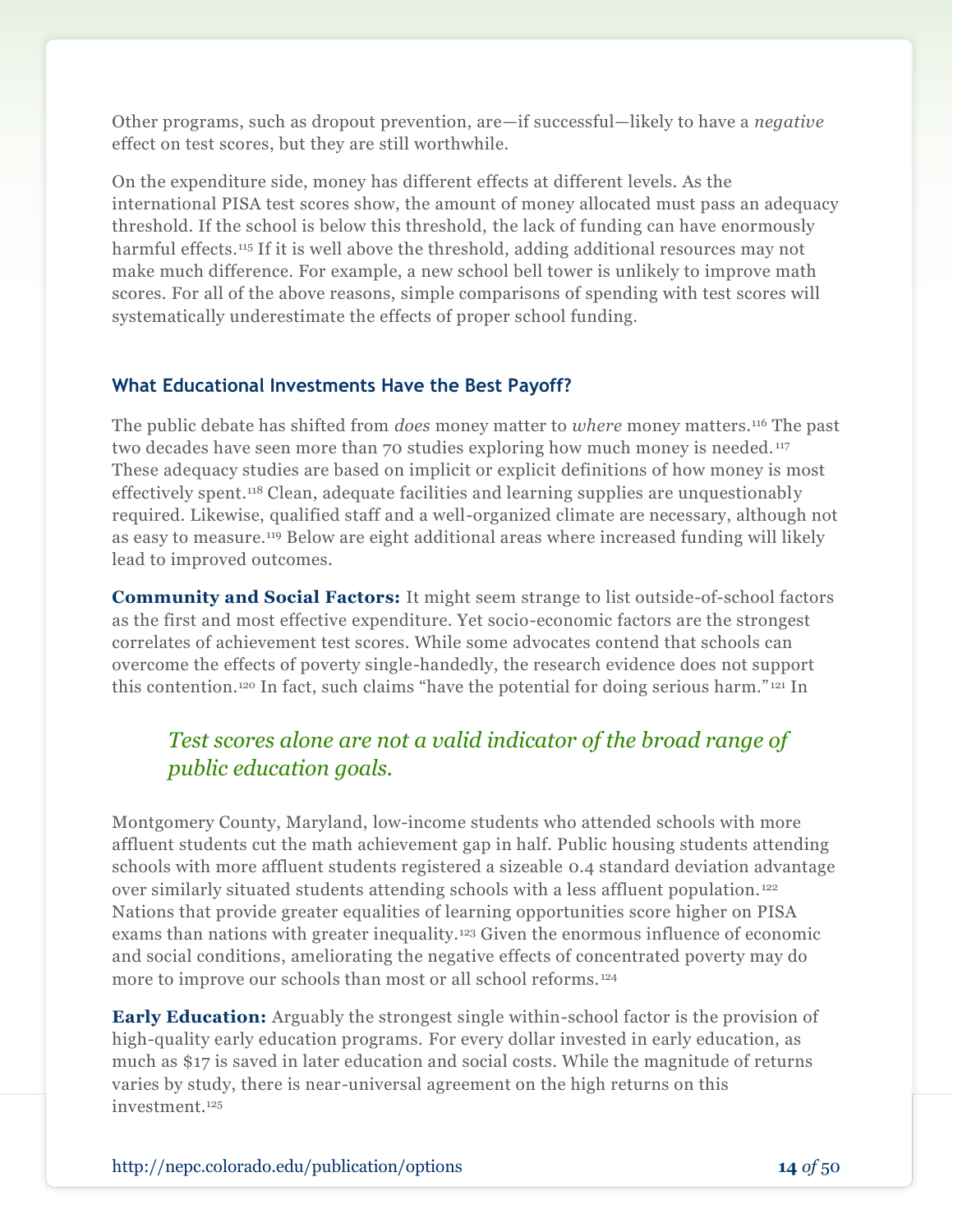**Community Schools:** When schools engage families continuously and provide related family, social and medical services, academic achievement and attendance tend to increase, and risky behaviors tend to decrease. <sup>126</sup>

**Extended Day and Year:** Less affluent students lose as much as one-tenth of a standard deviation on math scores over the summer.<sup>127</sup> Considering the cumulative effects, addressing this summer learning loss—along with similar learning losses associated with after-school time—may prove one of the most effective ways of closing the achievement gap. Yet, extra time must be more than just supervision and child care. <sup>128</sup> The added time must offer the sort of engaged learning activities that are routinely available to more affluent students. The quality of summer and extended-day programs is critical for academic maintenance or gains. Yet, like early education, the greatest gains may be in nonacademic areas. Some of these benefits can be derived through collaborations with existing community members and organizations. Odden and Picus calculate that one full-time teacher is needed for every 30 at-risk students. They also recommend a full-day summer program running for eight to nine weeks.<sup>129</sup>

**Full-day Kindergarten:** Consistent with the research on early education and extending the school day and year, full-day kindergarten provides academic, socialization, attendance and readiness benefits that minimize later problems. However, as with early education and extended learning time, additional programs will accomplish little unless they are of high quality.<sup>130</sup>

**Class size:** The evidence on class size is most clear for grades k-3, with studies recommending between 12 and 15 for traditional classes. Middle school findings suggest between 16 and 25. And high school classes between 16 and 25.<sup>131</sup> However, for high-needs students, the drop-out literature tells us that much smaller caseloads with greater intensity are needed if interventions are to be successful. <sup>132</sup>

**Teacher Quality:** There is near-universal agreement on the importance of high-quality teachers. There is evidence that teacher experience, credentials and test scores have a positive effect on student achievement.<sup>133</sup> In recent policy initiatives, the use of standardized test score gains has been advanced by the federal government as a means of evaluating teachers, but this approach is problematic. Teachers showing high student growth on one test often show very low growth on other tests or in other classes or school years (and vice versa). The weakness of such measures and the resulting high error rates indicate that the use of such procedures in high-stakes applications is not warranted.<sup>134</sup>

**High-Needs Children and Categorical Aid:** Economically disadvantaged children need approximately 40%-100% more funding per child. English language learners need 76% to 118% more.<sup>135</sup> Yet for the nation as a whole, we spend \$1,307 less per pupil on the education of disadvantaged students.<sup>136</sup> Adequate or equitable funding is a legal requirement in most states but, more importantly, it is the foundation for any policy hoping to achieve equitable outcomes.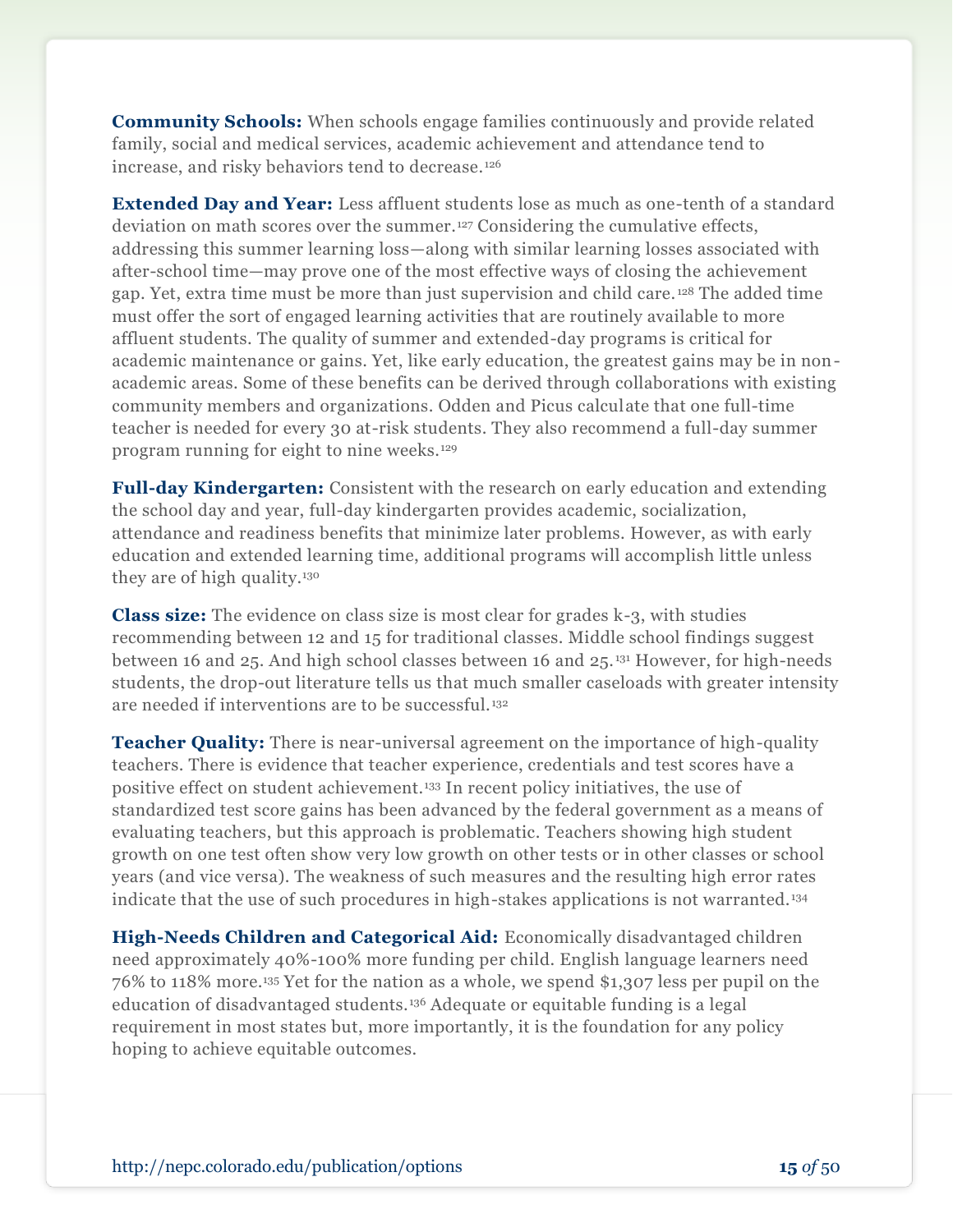#### **Conclusions**

This list of eight policy areas where increased funding is likely to lead to improved outcomes is not meant to be exhaustive. A different author could validly add relevant items (with a different emphasis) to this list. Nevertheless, there is considerable consensus regarding these areas, and they are therefore offered as a useful starting point for addressing effective school spending.<sup>137</sup>

## **English Language Learners and Parental Involvement**

The education of all children is imperative for the well-being of a democratic society. Yet, our non-English speaking populations are often denied equal educational opportunities. <sup>138</sup> Children from Spanish-speaking families in particular have consistently scored below the children of native-English speakers.<sup>139</sup> Further, a number of school finance adequacy studies<sup>140</sup> and court decisions have pointed to inequities in state funding systems that discount the unique needs of English Language Learners (ELLs). <sup>141</sup> Estimated additional per-pupil costs needed for ELL students ranges from 25% to 140%, depending on the system's funding base and how the program is defined. <sup>142</sup>

Overall, ELL students have grown from approximately 2 million students in 1989 to more than 5 million in 2004-2005<sup>143</sup> and increased to 5.3 million in 2009.<sup>144</sup> The fastest-growing segment is among Hispanics,<sup>145</sup> and Latino parents and students represent the largest segment (76.1%) of ELL learners. Asian-language speakers represent about 10% of the ELL student population and are increasing as a percentage of the total school population as well. Although the ELL student population is often portrayed as an immigration concern, only 24% of ELL elementary students and 44% of ELL secondary students are foreignborn.<sup>146</sup>

ELL students are concentrated in certain states, metropolitan areas, communities, and schools.<sup>147</sup> As a group, these schools have a low instructional capacity, serve a low-income population, suffer a shortage of trained teachers, and have limited instructional materials and fewer opportunities to learn.<sup>148</sup> These resource issues are often exacerbated by communications barriers. In particular, interactions between schools and parents are often unidirectional and fail to value and take advantage of the families' resources and culture. <sup>149</sup>

#### **Parental Involvement**

While many systemic inequalities in the U.S. require correction at the national and state policy levels, some key improvements can be made locally. The education of ELL students could be significantly enhanced by school-based efforts to strengthen parental involvement in the child's education. Under typical circumstances, ELL parents are ill-equipped for effective engagement with the school due to their own limited facility in English, lack of formal education and education in U.S. schools, unfamiliarity with the norms of U.S.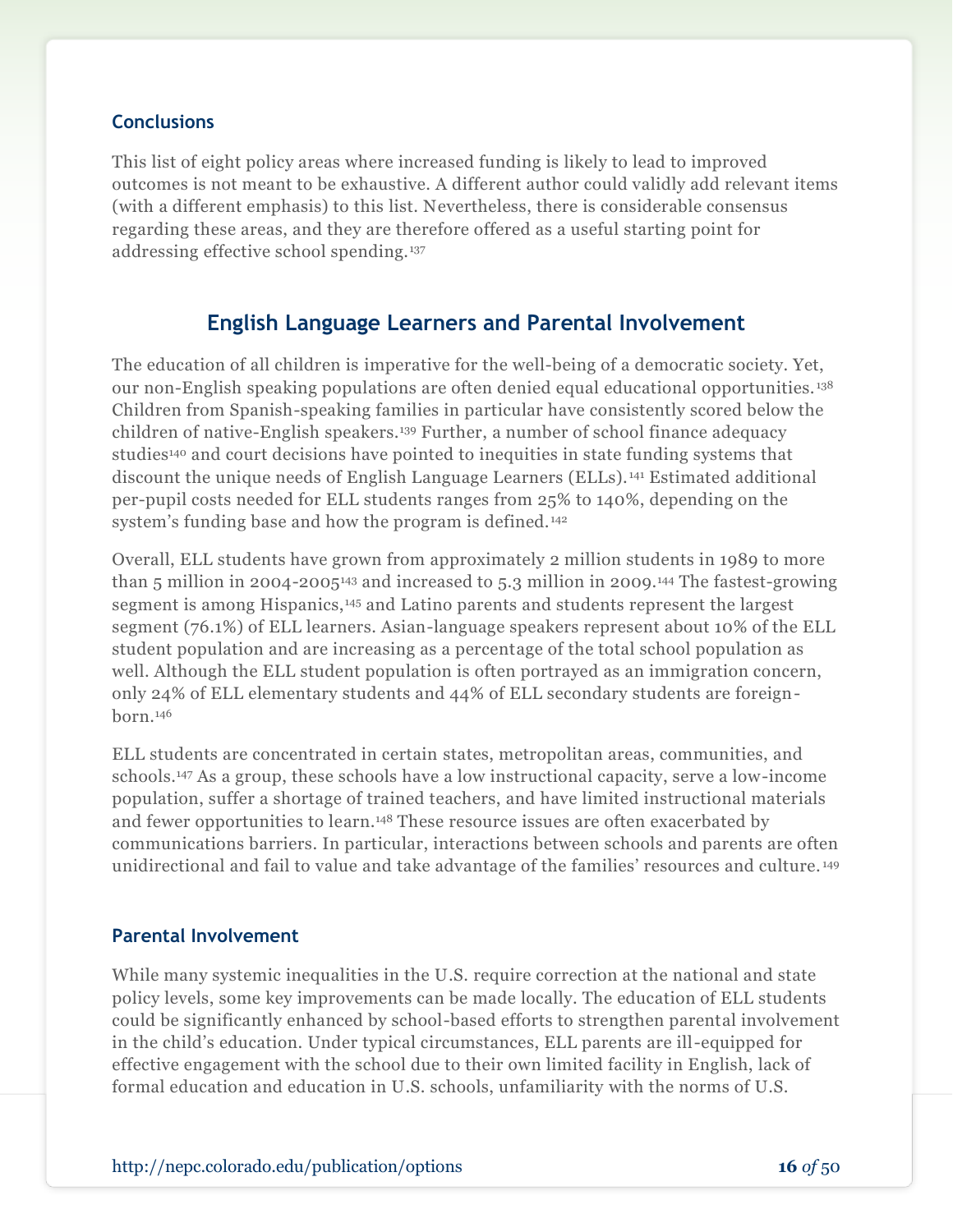schooling, and limited time and ability to attend meetings and events – all exacerbated by school-home cultural differences.

Arias and Morillo-Campbell outline these issues in their NEPC policy brief on this topic. <sup>150</sup> They describe best practices whereby schools can help foster educationally supportive parenting skills, establish two-way communications, recruit families as volunteers and audiences, involve families with homework, include families in school governance, and collaborate with community organizations.<sup>151</sup>

Arias and Morillo-Campbell further advise that ELL parental involvement will be enhanced if the school embraces the culture of the community in its activities calendar as well as in the cultural and linguistic interactions of schools with parents. ELL parental involvement will also benefit if schools provide parents with avenues to learn English and with techniques for parents to support and encourage reading and writing with their children. Two other elements they suggest are working with parents to increase their understanding of the school community, with the aim of increasing parental efficacy, as well as effective parental advocacy.<sup>152</sup>

#### **Recommendations**

#### *For Policymakers*

- Many states have conducted adequacy studies and identified financial inequities in serving ELL learners. These studies should be reviewed, updated and turned into legislation and budgetary allocations to rectify resource inadequacies and inequalities.
- State laws, rules and regulations should be reviewed and revised to ensure that school evaluation frameworks systemically and specifically evaluate the instructional capacity of schools with a high concentration of ELL students. A particular focus must be placed on the training and quality of staff, the adequacy of instructional materials, and the overall funding and support for ELL students.
- States must provide adequate training for ELL teachers which embraces and builds upon the students' native and family culture.

### *For Districts and Schools*

- Provide home-school coordinators, fluent in the children's language, to enhance communications and bridge school-home cultural differences.
- Incorporate community cultural events and celebrations into school activities.
- Provide translators for all key parent meetings.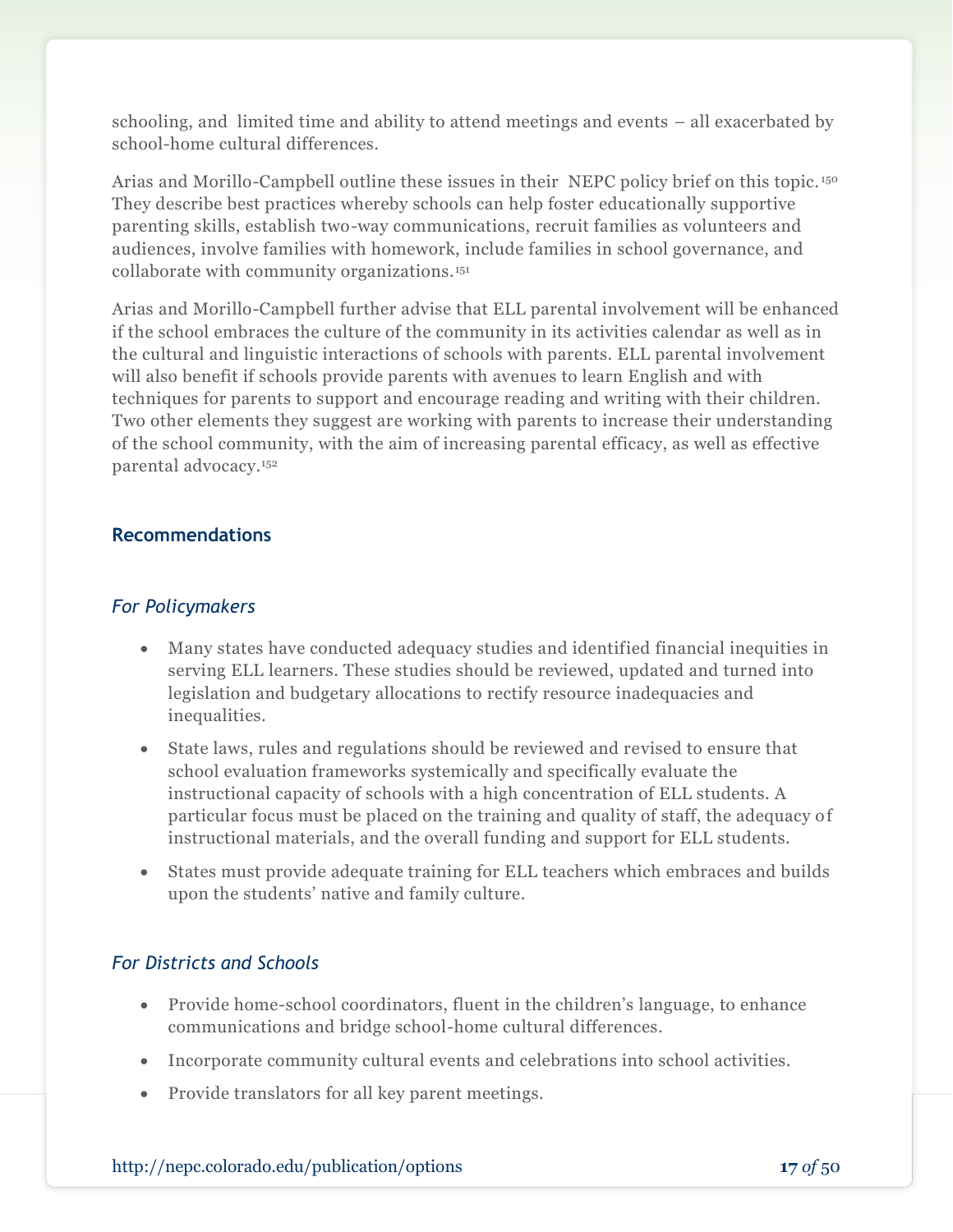- Publish bi-lingual or multi-lingual newsletters.
- Provide a multi-lingual telephone network.
- Provide parents with avenues to learn English.
- Open meetings to extended families.
- Assist parents in educationally supportive child-raising skills.
- Support and encourage parent reading and writing with their children.
- Recruit families as volunteers and audiences.
- Involve families with homework.
- Include families in school governance.
- Collaborate with community organizations.
- Boost parental understanding of the school community.
- Assist parents in effective advocacy and interactions with the school.

## **Twenty-first-Century Skills and Implications for Education**

"Teaching 21st-century skills" is a commonly heard school-reform catch-phrase. But the exhortation has very different meanings, depending on who is speaking.

One prominent interpretation of "21st century skills" is reflected in the influential SCANS report (Secretary's Commission on Achieving Necessary Skills), which focuses on a person's ability and willingness to rapidly learn new skills, exercise responsibility, work as a team player, embrace cultural diversity, access and evaluate information, be creative, and practice negotiating skills.<sup>153</sup> Following a similar line of thought, labor economists Murnane and Levy conclude that jobs increasingly require non-routine cognitive skills. Thus, "soft skills"—such as facility with solving semi-structured problems, the ability to work in groups with persons of various backgrounds, effective oral and written communication skills, and the ability to use personal computers to carry out simple tasks become fundamental.<sup>154</sup> This emphasis on soft skills has also been endorsed by the National Governor's Association and the American Youth Policy Forum. <sup>155</sup>

Appealing to concerns about the nation's international economic competitiveness, the Obama administration presents a different perspective on 21st-century skills, often in connection with support for the Race to the Top criteria and the promotion of "career and college readiness" standards such as the Common Core State Standards (CCSS). <sup>156</sup> The president also advocated for more rigorous science, technology, engineering, and math (STEM) education in his State of the Union address.<sup>157</sup>

In broad brush strokes, the debate about 21st century skills is represented by these two perspectives: soft skills with constructivist learning versus test-based, set-piece, top-down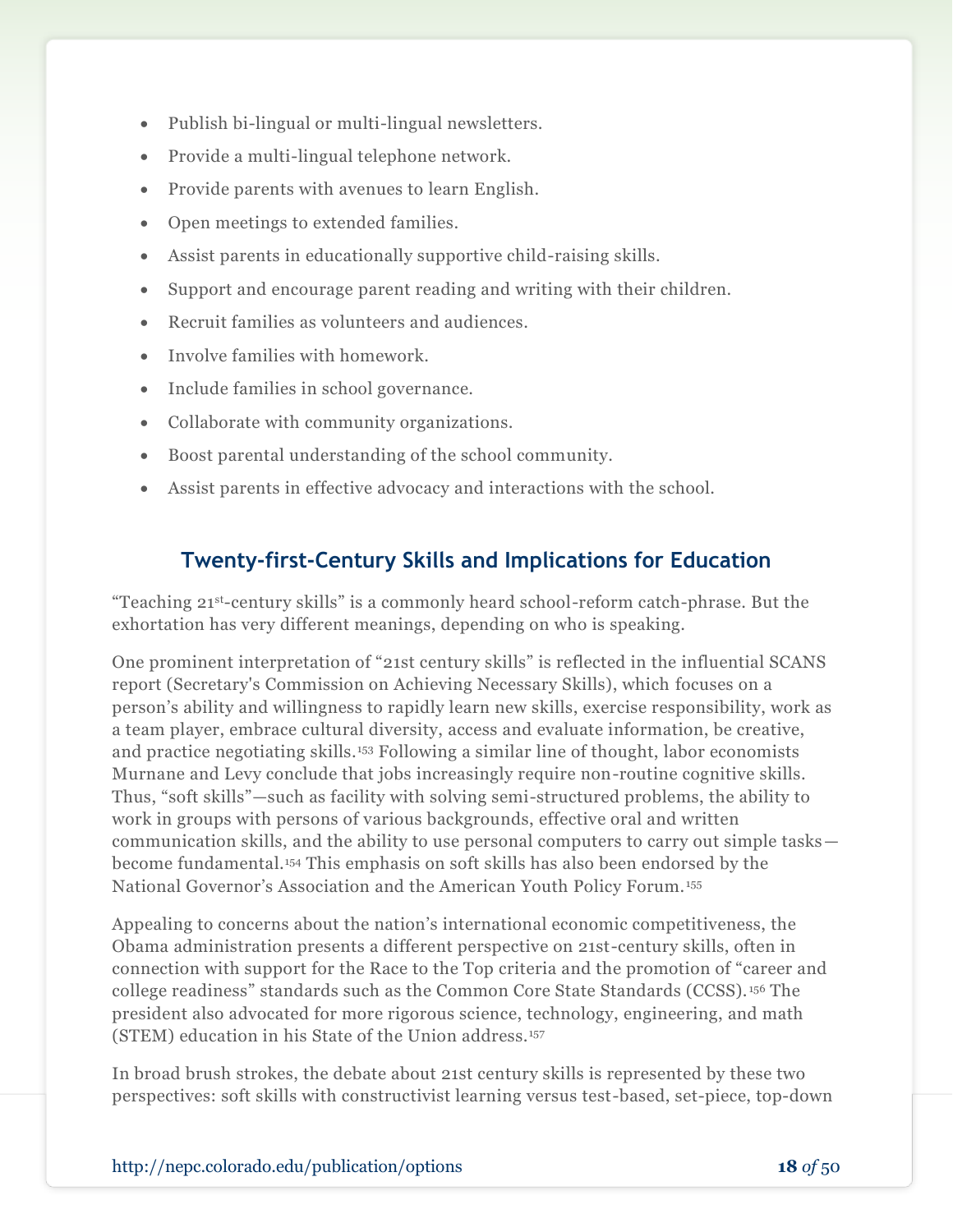prescribed subject matter. In theory, few would embrace such a stark contrast, as evidenced by the CCSS listing of "habits of mind." <sup>158</sup> But given the CCSS testing component (primarily the work of the two national testing consortia), the key question becomes whether and how these soft skills will be included in assessment and implementation.

The dominant policy since the watershed *Nation at Risk* report in 1983 has been testbased and cognitive.<sup>159</sup> This was given a strong boost in 1994 by the requirement for state standards in Goals 2000<sup>160</sup> followed by the No Child Left Behind Act of 2001.<sup>161</sup> Unfortunately, as the education secretary's own Commission on Equity and Excellence concluded, this approach has not worked very well. <sup>162</sup> The National Research Council came to similar conclusions, finding that the gains are "concentrated in elementary grade mathematics and are small in comparison with the improvements the nation hopes to achieve." Adverse side-effects include curriculum narrowing and an increase in drop-outs when tests are tied to graduation requirements.<sup>163</sup>

Recognizing the additional need for soft skills, various groups are working to reconcile these perspectives through mechanisms such as the three R's plus the four C's (Critical thinking and problem solving, Communication, Collaboration, and Creativity and innovation).<sup>164</sup> Yet given our history of testing as well as current obstacles, it seems likely that the four C's will end up being treated merely as weak add-ons to the three R's.

Seeking a more responsive and integrated model to meet 21st century learning requirements, Saunders developed a policy brief and recommendations on how the blending of the two perspectives could be achieved. <sup>165</sup> Initially named "Multiple Pathways" and later dubbed "Linked Learning," this approach has been adopted in various forms by states and school districts. She describes an approach that combines academic and technical learning, provided in the context of real-life situations.<sup>166</sup> Rather than the traditional one-size-fits-all, classroom-based approach to education, a rich variety of options are open to students, including higher education, workforce internships, career academies, magnet schools, small learning groups and technical centers. This stimulates student interest and promotes engagement, which also increases students' ability to access the full range of post-secondary options.

As contrasted with tracking, all students in a Linked-Learning school are provided with a high-quality education that maintains both college and workforce options.<sup>167</sup> As contrasted with a uniform paper-and-pencil form of assessment, students demonstrate proficiencies through a broad variety of assessment strategies. Linked Learning has been found to increase student academic engagement, increase learning, improve graduation rates and higher education participation, and promote civic learning.<sup>168</sup>

#### **Recommendations**

 Accountability systems must allow for the demonstration of student proficiencies through a broad array of assessment methods beyond conventional test-based systems tied to a system of test-based sanctions. Formative assessment goals must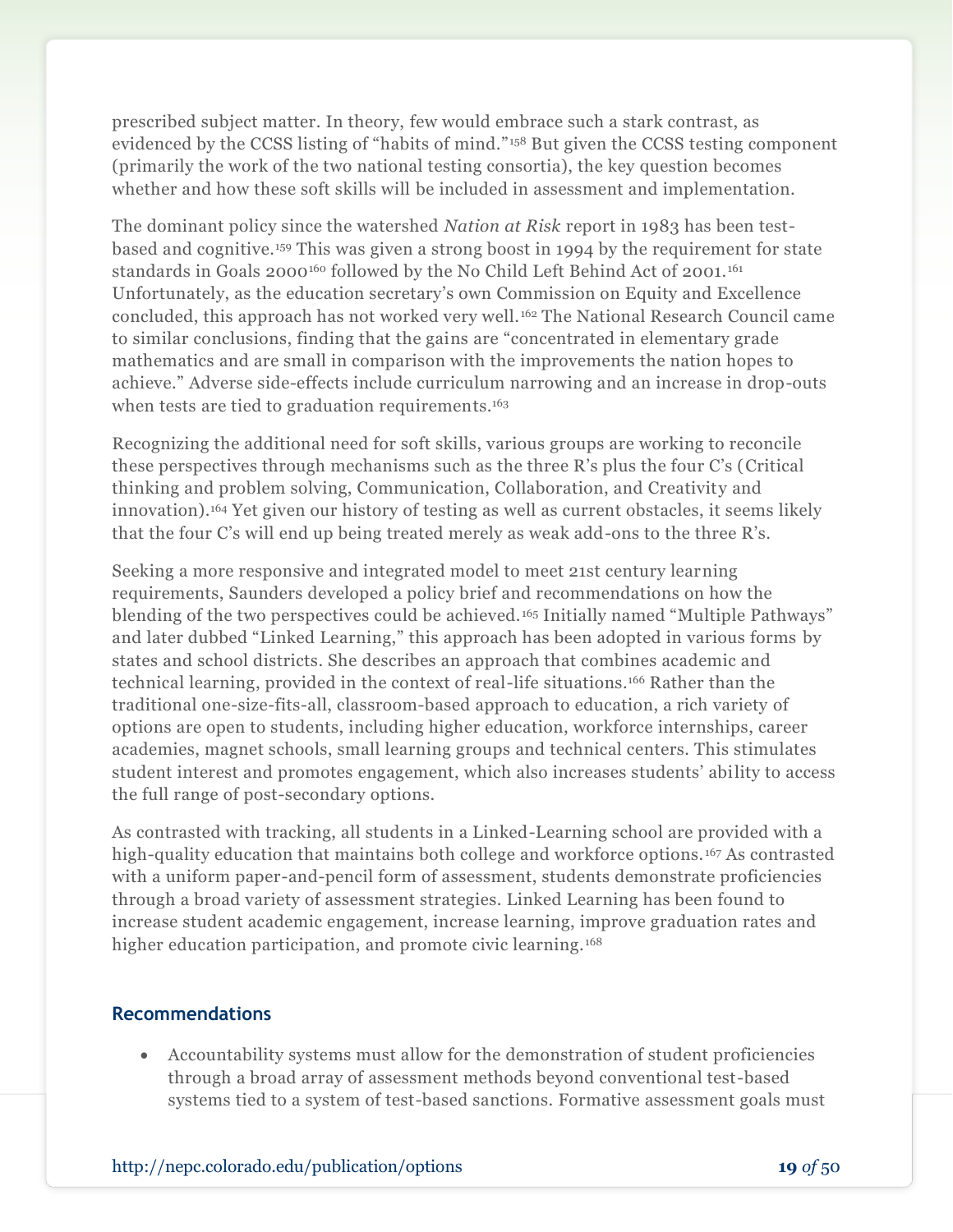be balanced with summative goals. Excessive focus on the latter narrows the curriculum, narrows learning opportunities and increases dropouts. <sup>169</sup>

- Accountability systems must be re-focused on the degree to which the school provides authentic opportunities to learn<sup>170</sup> through a wide variety of learning experiences.
- Internal school structures for learning must
	- o Encompass a range of learning sites beyond the walls of the high school;
	- o Provide greater flexibility in school schedules, day and year;
	- $\circ$  Replace tracking and ability grouping with universal acceleration;<sup>171</sup> and
	- o Modify support structures such as teacher credentialing, professional development, and the structure of standards to encourage multi-disciplinary studies and approaches.<sup>172</sup>
- Work-based learning opportunities have been common for decades. Proficiencies and competencies must be defined for these school venues and adopted as legitimate parts of the school curriculum.
- Cooperation between secondary and higher education must be expanded through vehicles such as joint planning groups, which could adopt admission requirements for high school students and support "dual enrollment" in college and high school.
- Teaching in a Linked-Learning environment requires integrated, multi-discipline, experiential and interactive curricula and modes of instruction. This requires extensive re-development and new skill sets for teachers. Teacher training must include soft skills curricula along with academic and technical curricula, beginning in pre-service training. The support and involvement of educational leaders is essential.
- The transition to Linked Learning requires careful planning and implementation. Training and retraining will likely depend upon the reallocation of existing personnel and resources.
- To both enable and encourage implementation of Linked Learning, and to ensure that other policies do not thwart its expansion, even unintentionally, policymakers may wish to consider state legislation that would support a Linked-Learning approach. Model language to that end can be found at: http://nepc.colorado.edu/files/NEPC-LL-MP-2011.pdf/, pp. 29-36.

# **Addressing School Environment and Safety for LGBT Students**

As a simple and self-evident moral imperative, all students have the right to be free of abuse, harassment or attack. Schools must therefore create healthy, welcoming environments conducive to learning for all students. These requirements are particularly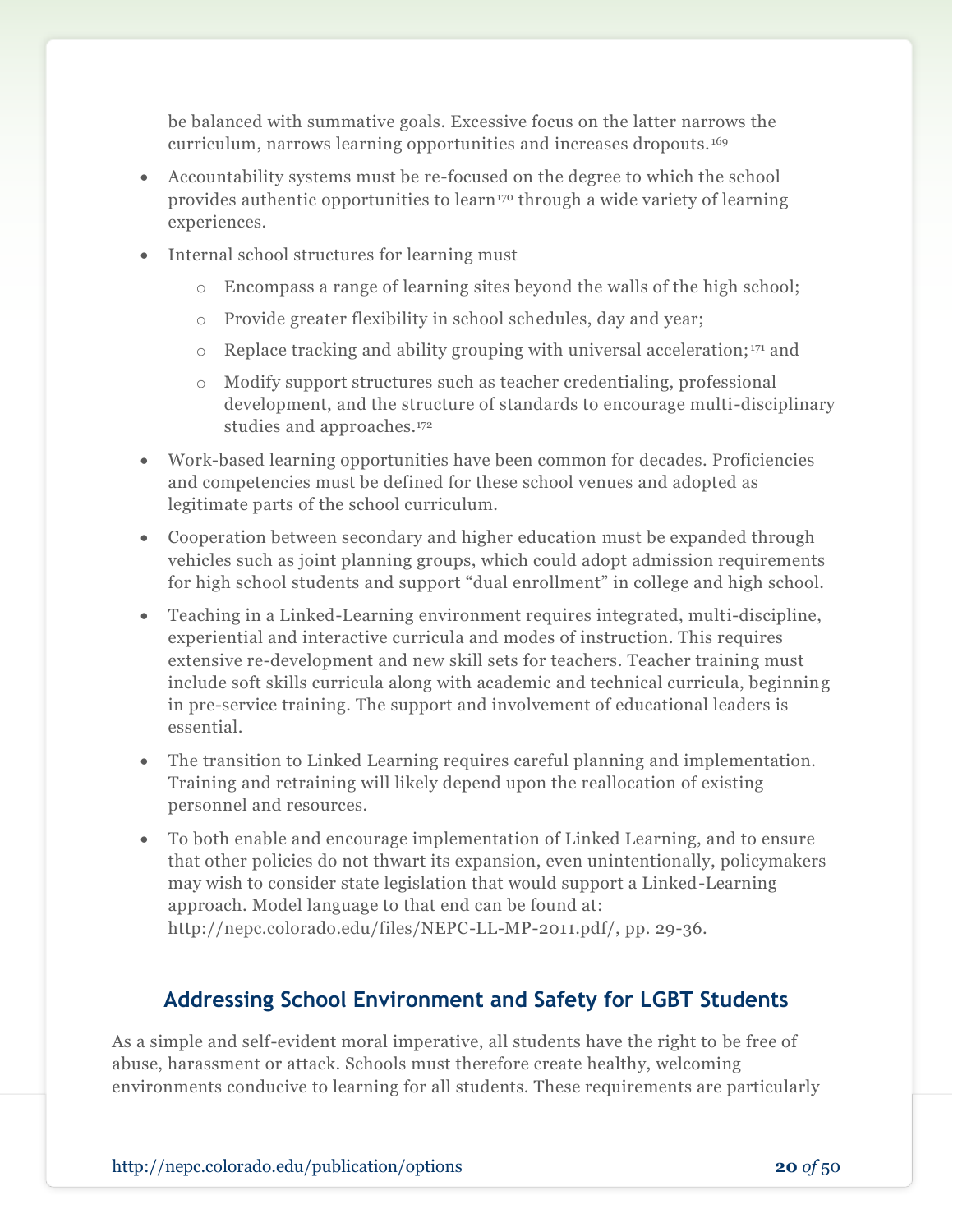salient for lesbian, gay, bisexual and transgendered (LGBT) youth, who are disproportionately at risk of an unsafe and unhealthy school environment.

Yet, an extensive national study conducted in 2011 by the Gay, Lesbian and Straight Education Network (GLSEN) found 81.9% of LGBT students reported being verbally harassed, 38.3% reported being physically harassed, and 18.3% reported being physically assaulted. More than 60% of these students did not report the incidents to school officials, believing that little or no action would be taken or that the situation might even be exacerbated if reported.<sup>173</sup> The suicide rate for LGBT students continues to be three to four times higher than that of their straight counterparts, and in some parts of the country LGBT runaways may account for up to 40% of the teen homeless population.<sup>174</sup>

Attending school in an adverse environment inevitably affects both achievement and aspirations. Of the LGBT students surveyed by GLSEN, 31.8% missed a day of school in the past month because of feeling unsafe, compared with only 4.5% of a national sample of

# *Under well-settled legal mandates, school-district employees must endeavor to provide a safe and supportive learning environment for every student.*

secondary school students. Not only do their grades suffer as a result, but the percentage of LGBTs who do not plan to pursue a post-secondary education is almost twice the national average.<sup>175</sup>

Conducted biennially since 1999, the latest GLSEN survey shows a significant decrease in anti-LGBT language over the years as well as a significant decrease in victimization. Recent advances in law, in societal views, and in school policies have undoubtedly helped many LGBT students, but the problems these youth face in the nation's schools are still substantial.

Scholarship focusing on gay and gender-non-conforming youth consistently finds that large percentages of LGBT students in K-12 public schools continue to experience ongoing challenges above and beyond those of the typical adolescent, such as negative self-image. These challenges occur at every level of social interaction.<sup>176</sup>

Under well-settled legal mandates, school-district employees must endeavor to provide a safe and supportive learning environment for every student. <sup>177</sup> Affirmative steps are necessary in order to overcome the obstacles faced by gay and gender-non-conforming youth. To some extent, these additional steps would build on legal protections arising from constitutional protections (arising from the First and Fourteenth Amendments) and from statutory protections (arising from Title IX and from the Equal Access Act). These steps are also grounded in the basic goals of schooling and of society, that schools provide healthy learning environments for all students.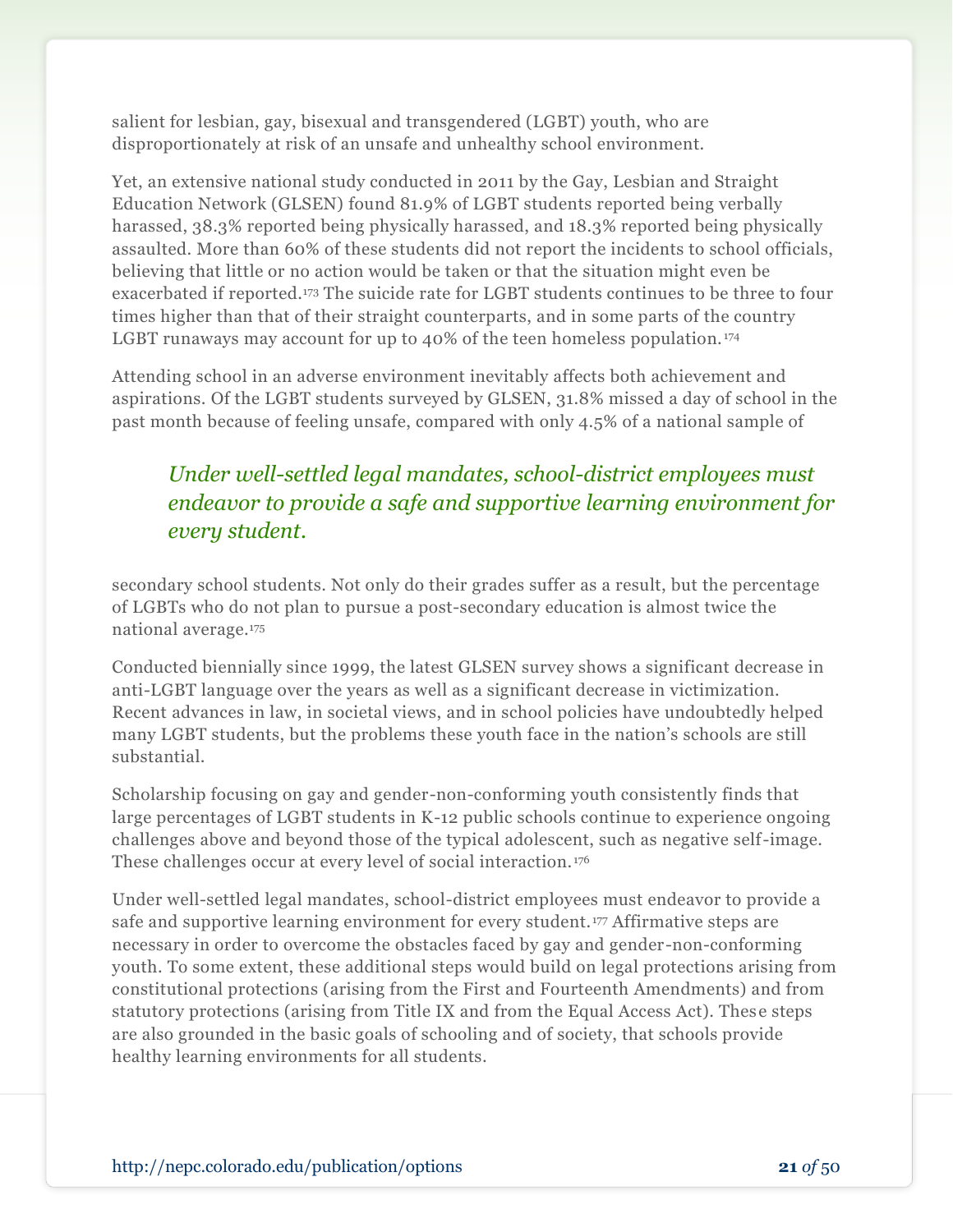In a legislative brief published by NEPC, Biegel and Kuehl $^{178}$  set forth these affirmative steps in guiding principles:<sup>179</sup>

- Organizational change should include teacher education and administrator training in credentialing programs, professional development within individual districts, school-family-community partnerships, and collaborative leadership by educators.
- LGBT students should not be viewed as separate and apart from other identifiable persons and groups, particularly since gay and gender-non-conforming youth often have multiple identities as,for example, people of color, English-language learners, students with disabilities, devoutly religious, dedicated athletes, etc.<sup>180</sup>
- Strategies do not always have to be LGBT-specific to succeed. Indeed, broad, general approaches applicable to all students can help address many LGBT needs.
- School-climate policies seeking to promote respectful interaction can be designed in a manner that comports with the First Amendment. Education officials have broad power to restrict expressive activity that is reasonably likely to lead to material and substantial disruption or to interference with the rights of others.<sup>181</sup> Indeed, a key component of K-12 First Amendment jurisprudence is its focus on preventing the type of escalating violence that is often set in motion by bullying, harassment, and intimidation.<sup>182</sup>
- LGBT educators can serve as valuable resources, both day to day in the schools and in professional-development settings. Yet, instead of taking advantage of the fact that openly LGBT teachers, coaches, and school-site administrators can play a central and highly positive role, too many districts continue to put explicit or implicit pressure on these educators to keep their identities closeted. <sup>183</sup>
- It is not possible to address problems without being able to talk about them. To fully and effectively take on the LGBT-related issues that persist in schools, all members of the school community must be able to discuss the topic openly, in a courteous, respectful, and professional manner, and in all possible settings.

#### **Recommendations**

Implementing these principles requires advances in three areas of school policy: school climate, curriculum and pedagogy, and school sports.

#### *Key Policy Recommendations about School Climate*

- Adopt proactive school climate initiatives that demonstrate a commitment to inclusive policies and shared values within our pluralistic society.
- End discriminatory disciplinary practices and the inappropriate referral of LGBT students to special education.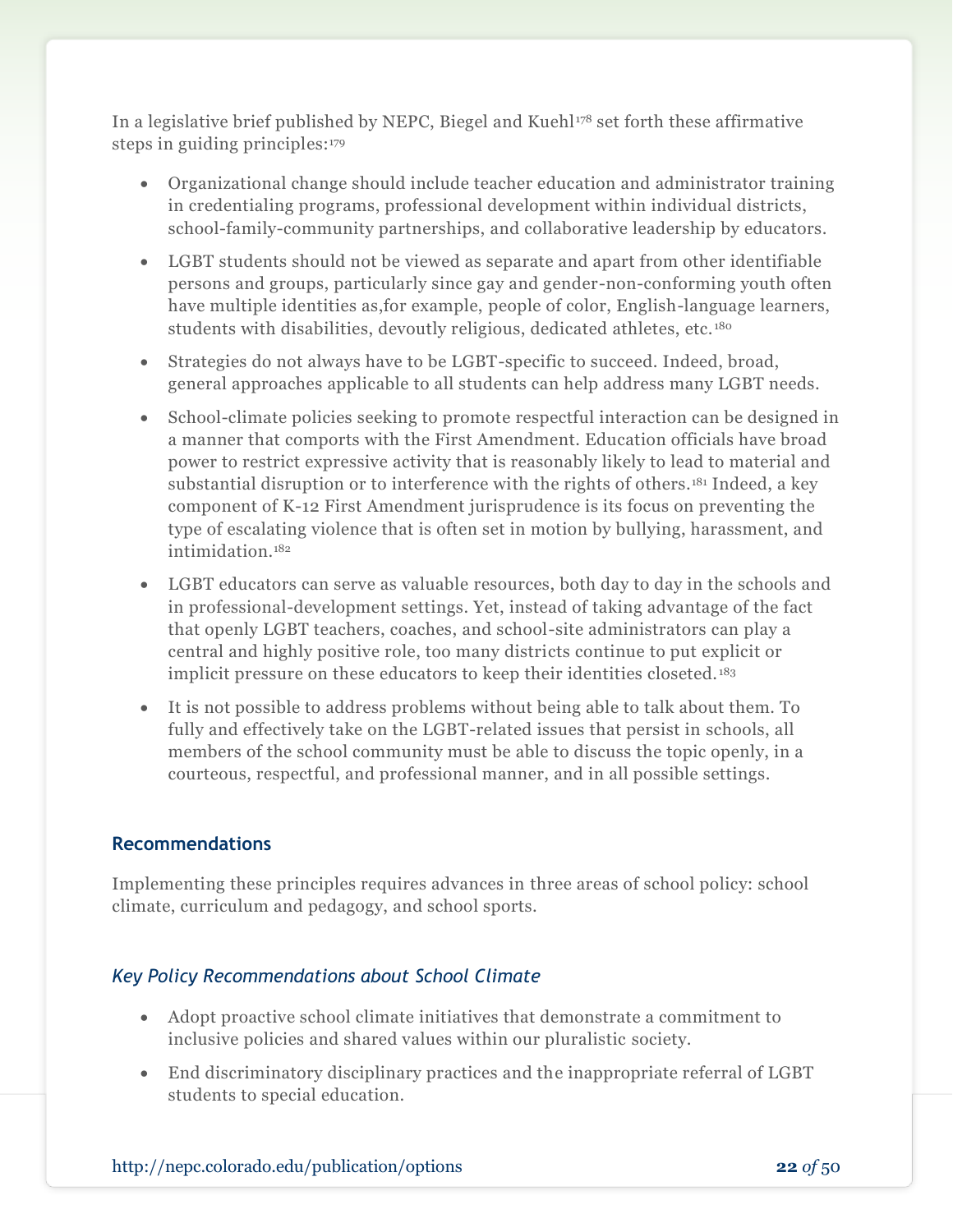Implement LGBT-specific programs or activities at individual school sites, which may include safe zones, gay-straight alliances, and suicide prevention programs.

#### *Key Policy Recommendations about Curriculum and Pedagogy*

- Develop and implement LGBT-related professional development, locally determined and agreed upon by faculty and staff, for all school-site personnel.
- Align classroom pedagogy with shared values and respect for differences.
- Include age-appropriate LGBT-related content in the curriculum.

#### *Key Policy Recommendations about School Sports*

- Involve key members of campus athletic programs in LGBT-related initiatives.
- Make it clear that homophobic comments and actions by coaches and student athletes are completely unacceptable.
- Encourage student athletes to participate in targeted programs such as initiatives addressing bullying and hate violence, as well as gay-straight alliances, safe zones, and wellness programs.

### *Legislative Recommendations: A Menu of Options at the State Level*

The NEPC legislative brief from which this digest is primarily drawn also contains a range of legislative options from which state policymakers may choose. The complete brief as well as model policies and model legislation can be found at:

Biegel, S. & Kuehl, S. J. (October, 2010). *Safe at School: Addressing the school environment and LGBT safety through policy and legislation* (NEPC policy brief). Retrieved from http://nepc.colorado.edu/files/Biegel\_LGBT.pdf/.

# **Moving Beyond Tracking**

#### **The Research**

For several decades, researchers have documented the effects of tracking students into segregated classrooms according to perceived ability or achievement. Whether known as tracking, sorting, streaming, or ability grouping, an expansive body of literature conclusively shows tracking has been harmful, inequitable, and an unsupportable practice.<sup>184</sup> Initially touted as a way of tailoring instruction to the diverse needs of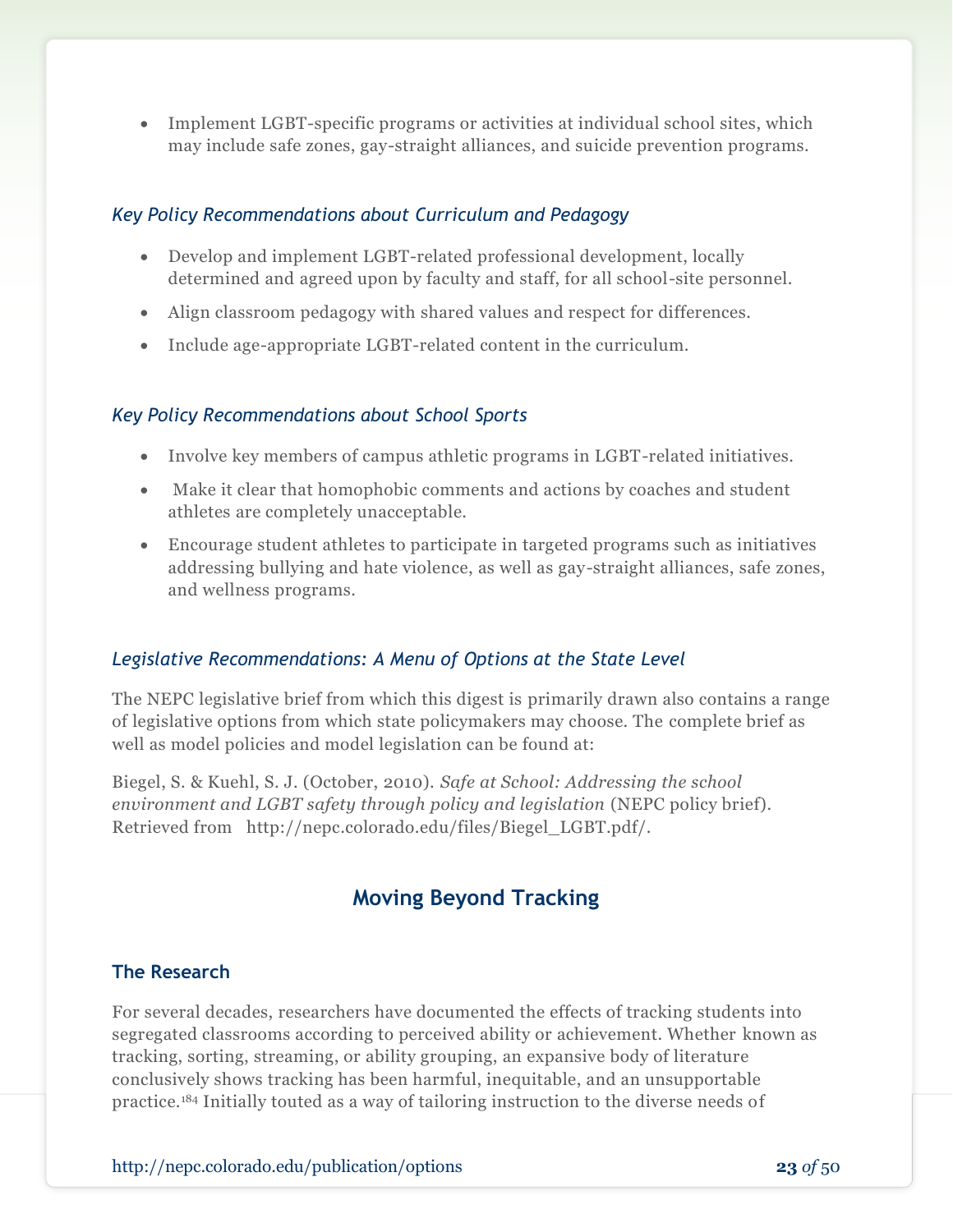students, tracking has instead become a way to stratify opportunities to learn, limiting the more beneficial opportunities to high-track students and thereby denying these benefits to lower-tracked students. This generally plays out in a discriminatory way, segregating students by race and socio-economic status.<sup>185</sup> In his 2012 meta-analysis of the vast body of tracking research, John Hattie incorporated 500 studies. Also incorporating the findings of 14 earlier meta-analyses, he found that tracking has "minimal effects on learning outcomes and profound negative equity effects."<sup>186</sup>

These harms likely arise from a combination of predictable elements. Low-track classes tend to have watered-down curriculum, less-experienced teachers, lowered expectations, more discipline problems, and less-engaging lessons.<sup>187</sup> When high-quality, enriched curriculum is provided to all students, the effect is to benefit both high-achieving and lowachieving students.<sup>188</sup>

Successful heterogeneous ("untracked" or "detracked") grouping is found in U.S. schools and abroad. Most notably, top-scoring Finland has long used heterogeneous grouping as a

# *Despite incontrovertible evidence demonstrating the harms of tracking, the resistance to eliminating tracking is substantial.*

way to promote high achievement among all its students. The Program for International Student Assessment (PISA) report explained, "In countries where 15-year-olds are divided into more tracks based on their abilities, overall performance is not enhanced, and the younger the age at which selection for such tracks first occurs, the greater the differences in student performance, by socio-economic background, by age 15, without improved overall performance."<sup>189</sup> Finland, in addition to having overall high scores, had the smallest achievement gap of participating nations in 2003.<sup>190</sup>

#### **Tracking Remains Pervasive**

Despite incontrovertible evidence demonstrating the harms of tracking, the resistance to eliminating tracking is substantial. Rarely couched in the express language of race or clas s differences, arguments for tracking are generally made on the grounds that it assures hightrack courses will not have a diluted curriculum and that meritocracy will be preserved. Yet the preservation of privilege is almost always the subtext.

At the community level, the resistance is generally from "high-track" teachers and parents who believe that they have benefited from a tracked system. The teachers assigned to hightrack classes tend to be more experienced and therefore can exercise more power. The parents who are able to secure high-track placement for their children are disproportionately likely to be white, well-educated and politically vocal and therefore similarly able to pressure schools to keep higher-track classes for their children – apart from students of lower wealth, students of color, or both. Alliances between high-track teachers and parents are often formed to protect tracking or fend off de-tracking.191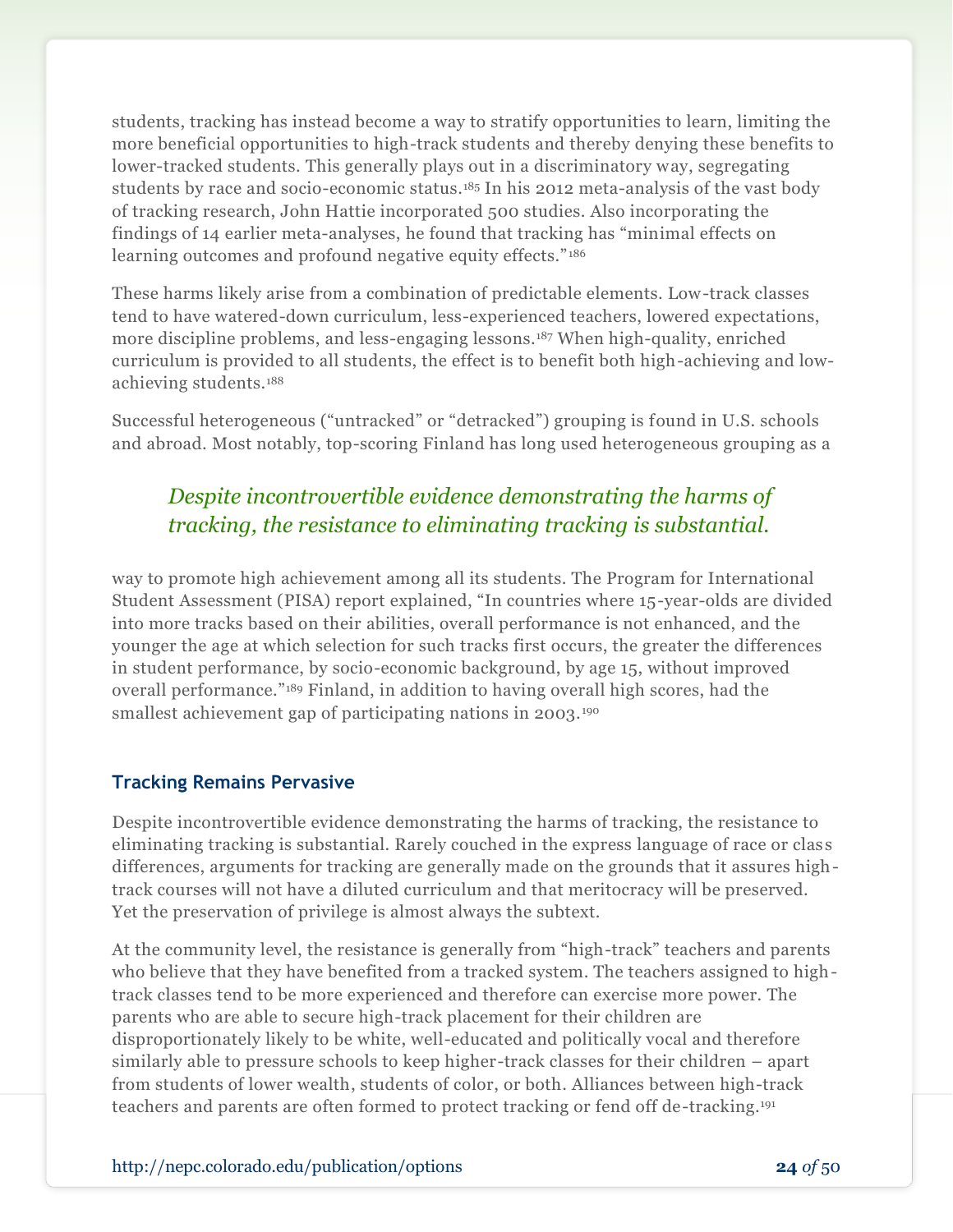At the policy level, some policy advocates campaign to rehabilitate the idea that tracking can be beneficial. These efforts have not gone unchallenged by researchers. <sup>192</sup>

#### **Recommendations**

The following policy recommendations are drawn from Burris, Welner and Bezoza. <sup>193</sup> Greater elaboration on these recommendations, plus companion statutory, language can be found in that earlier brief [\(here\)](http://nepc.colorado.edu/files/Epic-Epru_LB-UnivAcc-FINAL.pdf).

Given the clearly documented negative effects of tracking, curricular tracks that separate students by race, socio-economic status or assumptions about their learning ability should be eliminated. In moving toward this goal, specific policy steps are recommended:

- State policies should require schools and districts to identify and describe tracks and to communicate placement policies to state departments of education and to the communities they serve.
- States and non-profit organizations should connect educators with researchers to advance best practices in serving heterogeneous populations.
- States, districts and schools should communicate to the public the rationale for eliminating curricular stratification.
- Districts and schools should phase out curricular stratification, starting with the lowest track.
- Districts and schools should allow open enrollment in advanced placement and international baccalaureate courses.
- Districts and schools should provide sustained professional development so teachers are prepared to successfully instruct all learners in heterogeneous classrooms.
- Districts and schools should listen to all parents, including those who don't readily speak out.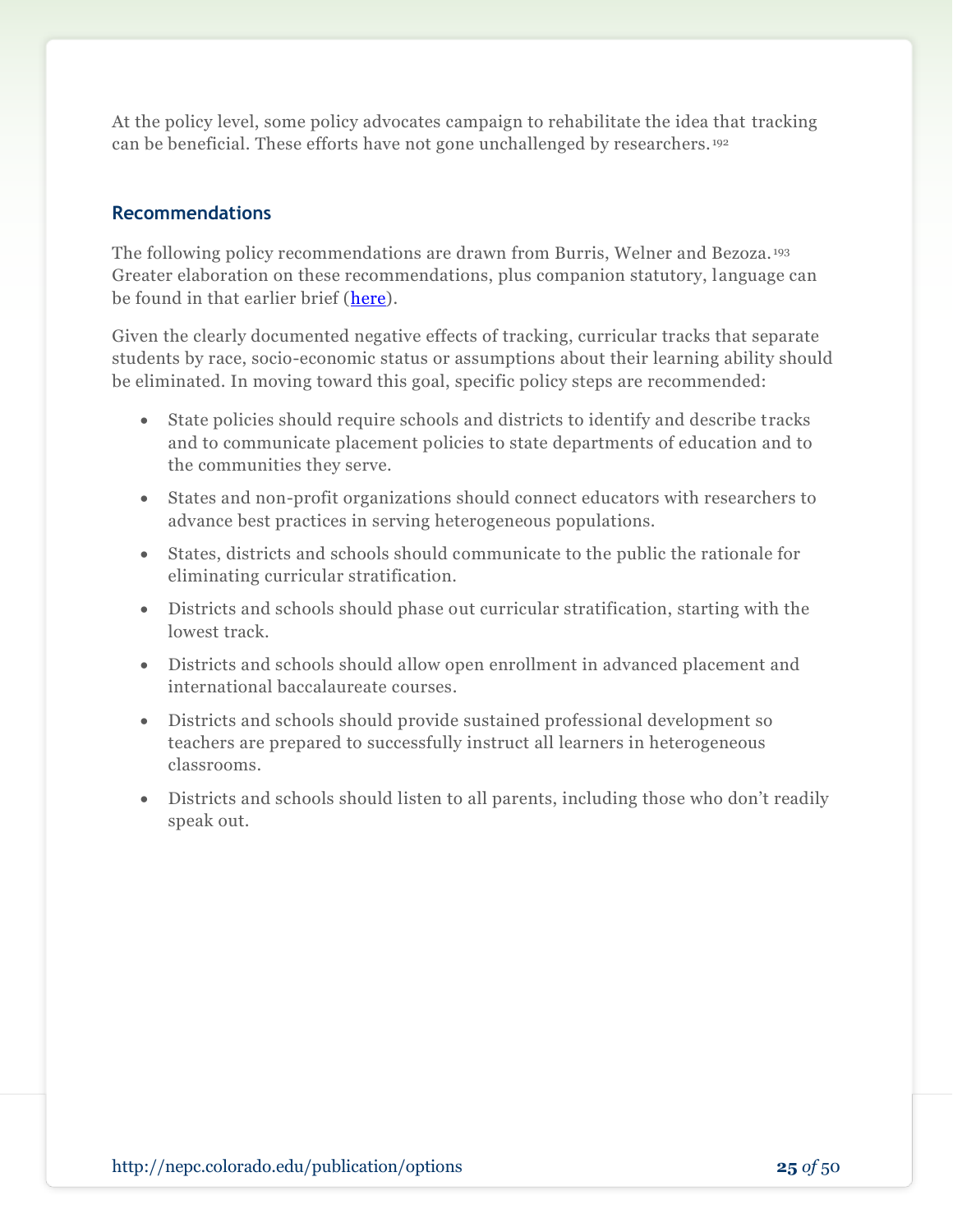## **Notes and References**

1 Briggs, D. & Domingue, B. (2011). *Due Diligence and the Evaluation of Teachers*. Boulder, CO: National Education Policy Center. Retrieved September 16, 2012, from http://nepc.colorado.edu/publication/due-diligence.

Durso, C. S. (2012). *An Analysis of the Use and Validity of Test-Based Teacher Evaluations Reported by the Los Angeles Times: 2011*. Boulder, CO: National Education Policy Center. Retrieved September 16, 2012, from http://nepc.colorado.edu/publication/analysis-la-times-2011.

2 Rothstein, R., Ladd, H. F., Ravitch, D., Baker, E. L., Barton, P. E., Darling-Hammond, L., Haertel, E., Linn, R. L., Shavelson, R. J., & Shepard, L. A. (2010). *Problems with the Use of Student Test Scores to Evaluate Teachers*. Economic Policy Institute. Retrieved September 16, 2012, from http://www.epi.org/publication/bp278/.

3 Hanushek, E. A., Kai, J. F., & Rivken, S. J. (August 1998). *Teachers Schools and Academic Achievement,* NBER working paper 6691. Cambridge MA. Retrieved September 16, 2012, from http://www.cgp.upenn.edu/pdf/Hanushek\_NBER.PDF.

Nye, B., Konstantopoulos, S., & Hedges, L. V. (Fall 2004). How Large are Teacher Effects? *Educational Evaluation and Policy Analysis, 26* (3), 237-257. Retrieved September 16, 2012, from http://steinhardt.nyu.edu/scmsAdmin/uploads/002/834/127%20- %20Nye%20B%20%20Hedges%20L%20%20V%20%20%20Konstant.

Rowan, B., Correnti, R., & Miller, R. J. (November 2002). *What Large-scale, Survey Research Tells Us about Teacher effects on Student Achievement: Insights from the Prospects Study of Elementary Schools*. CRPE Research Report RR-051. Retrieved September 16, 2012, from http://cw.marianuniversity.edu/mreardon/755/document%20repository/Teacher%20Effects%20on%20Student% 20Achievement.pdf

4 *Class size: Project STAR*. Retrieved September 16, 2012, from http://www.aypf.org/publications/rmaa/pdfs/ClassSizeSTAR.pdf.

*Class size: Project SAGE*. Retrieved September 16, 2012, from http://www.aypf.org/publications/rmaa/pdfs/ClassSizeSAGE.pdf.

These stand-alone documents are extracted from

James, D. W., Jurich, S., & Estes, S. (2001). *Raising minority academic achievement: A compendium of education programs and practices*. Washington, DC: American Youth Policy Forum.

5 Baker, B. (2012). *Revisiting the Age-Old Question: Does Money Matter in Education?* Washington: The Albert Shanker Institute. Retrieved September 16, 2012, from http://www.shankerinstitute.org/images/doesmoneymatter\_final.pdf

6 Rothstein, R., Ladd, H. F., Ravitch, D., Baker, E. L., Barton, P. E., Darling-Hammond, L., Haertel, E., Linn, R. L., Shavelson, R. J., & Shepard, L. A. (2010). *Problems with the Use of Student Test Scores to Evaluate Teachers*. Economic Policy Institute. Retrieved September 16, 2012, from http://www.epi.org/publication/bp278/.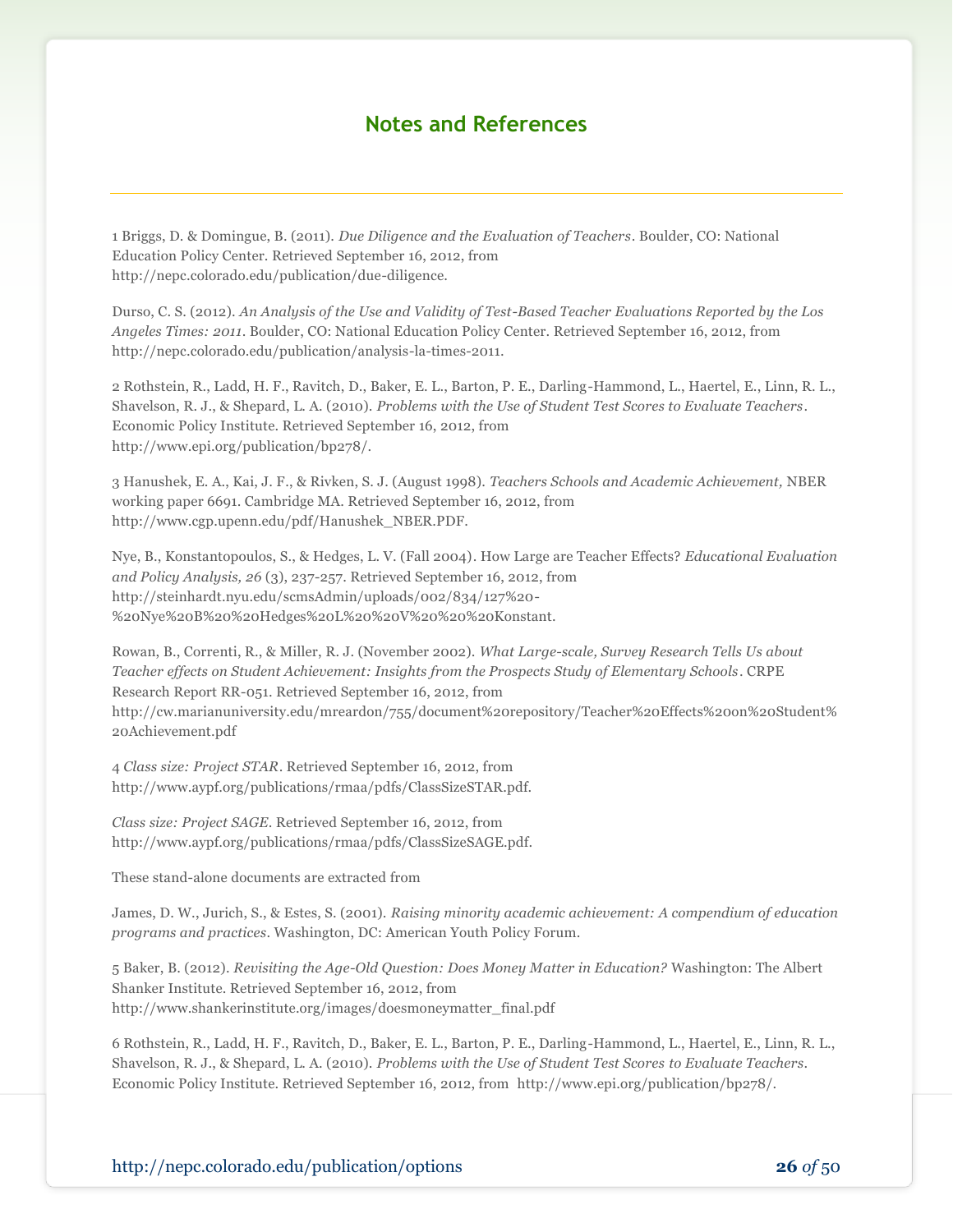7 Hinchey, P. H., (2010). *Getting Teacher Assessment Right: What Policymakers Can Learn from Research*. Boulder, CO: National Education Policy Center. Retrieved September 16, 2012, from http://nepc.colorado.edu/files/PB-TEval-Hinchey\_0.pdf.

8 Hinchey, P. H., (2010). *Getting Teacher Assessment Right: What Policymakers Can Learn from Research*. Boulder, CO: National Education Policy Center. Retrieved September 16, 2012, from http://nepc.colorado.edu/files/PB-TEval-Hinchey\_0.pdf.

Tucker, P. (1997). Lake Wobegon: Where all teachers are competent (Or have we come to terms with the problem of incompetent teachers?). *Journal of Personnel Evaluation in Education. 11*(2)*,* 103-26.

Ward, M. E. (1995). Teacher dismissal: The impact of tenure, administrator competence, and other factors. *School Administrator, 52*, 16-19.

Weisberg, D., Sexton, S., Mulhern, J., & Keeling, D. (2009). *The Widget Effect: Our National Failure to Acknowledge and Act on Teacher Differences*. Brooklyn, NY: The New Teacher Project. Retrieved September 16, 2012 from http://widgeteffect.org/.

9 See Danielson, C. (2007). *Enhancing professional practice: A framework for teaching* (2nd ed.). Alexandria, VA: Association for Supervision and Curriculum Development.

10 Papay, J. P., & Johnson, S. M. (2012). Is PAR a Good Investment? Understanding the Costs and Benefits of Teacher Peer Assistance and Review Programs. *Educational Policy, 26*(5) 696-729.

11 Hinchey, P. H., (2010). *Getting Teacher Assessment Right: What Policymakers Can Learn from Research*. Boulder, CO: National Education Policy Center. Retrieved September 16, 2012, from http://nepc.colorado.edu/files/PB-TEval-Hinchey\_0.pdf.

12 Darling-Hammond, L. (2012, August 15). A New Way to Evaluate Teachers – by Teachers. The Answer Sheet. *Washingtonpost.com* Retrieved September 16, 2012, from http://www.washingtonpost.com/blogs/answer-sheet/post/a-new-way-to-evaluate-teachers--byteachers/2012/08/14/5844dc86-e677-11e1-936a-b801f1abab19\_blog.html#pagebreak.

13 Guarini, C. & Stacy, B. (March 2012). *Review of Gathering Feedback for Teachers*. Boulder, CO: National Education Policy Center. Retrieved September 16, 2012, from http://nepc.colorado.edu/thinktank/review-gathering-feedback

Hinchey, P. H., (2010). *Getting Teacher Assessment Right: What Policymakers Can Learn from Research*. Boulder, CO: National Education Policy Center. Retrieved September 16, 2012, from http://nepc.colorado.edu/files/PB-TEval-Hinchey\_0.pdf.

14 Steele, J. L., Hamilton, L. S., & Stecher, B. M. (2010). *Incorporating Student Performance Measures into Teacher Evaluation Systems*. Palo Alto, CA: RAND. Retrieved September 16, 2012, from http://www.rand.org/content/dam/rand/pubs/technical\_reports/2010/RAND\_TR917.pdf

15 Hinchey, P. H., (2010). *Getting Teacher Assessment Right: What Policymakers Can Learn from Research*. Boulder, CO: National Education Policy Center. Retrieved September 16, 2012, from http://nepc.colorado.edu/files/PB-TEval-Hinchey\_0.pdf.

16 Rothstein, R., Ladd, H. F., Ravitch, D., Baker, E. L., Barton, P. E., Darling-Hammond, L., Haertel, E., Linn, R. L., Shavelson, R. J., & Shepard, L. A. (2010). *Problems with the Use of Student Test Scores to Evaluate Teachers*.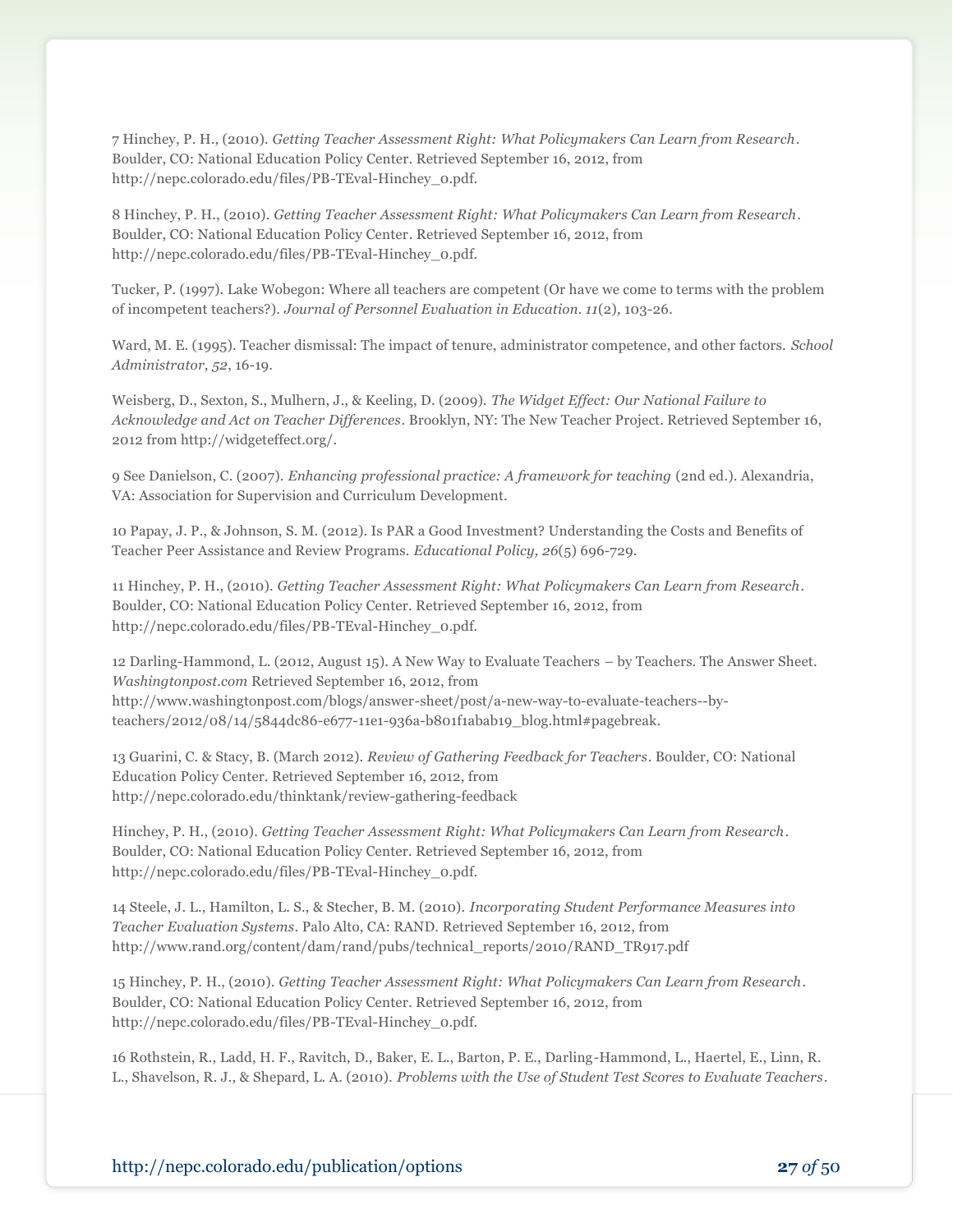Economic Policy Institute. Retrieved September 16, 2012, from http://www.epi.org/publication/bp278/.

17 Darling-Hammond, L., Amrein-Beardsley, A., Haertel, E., & Rothstein, J. (2012). Evaluating Teacher Education. *Phi Delta Kappan*, 93(6), pp. 8-15. Retrieved September 16, 2012, from http://www.kappanmagazine.org/content/93/6/8.full.pdf

18 Burris, C. & Welner, K. (2012, June 29). *5 reasons parents should oppose evaluating teachers on test scores. Washington Post, Answer Sheet*. Retrieved September 16, 2012, from http://www.washingtonpost.com/blogs/answer-sheet/post/5-reasons-parents-should-oppose-evaluatingteachers-on-test-scores/2011/06/05/AGTppaJH\_blog.html#pagebreak.

19 Hinchey, P. H., (2010). *Getting Teacher Assessment Right: What Policymakers Can Learn from Research*. Boulder, CO: National Education Policy Center. Retrieved September 16, 2012, from http://nepc.colorado.edu/files/PB-TEval-Hinchey\_0.pdf.

20 Hinchey, P. H., (2010). *Getting Teacher Assessment Right: What Policymakers Can Learn from Research*. Boulder, CO: National Education Policy Center. Retrieved September 16, 2012, from http://nepc.colorado.edu/files/PB-TEval-Hinchey\_0.pdf.

21 Briggs, D. & Domingue, B. (2011). *Due Diligence and the Evaluation of Teachers*. Boulder, CO: National Education Policy Center. Retrieved September 16, 2012, from http://nepc.colorado.edu/publication/due-diligence.

Durso, C. S. (2012). *An Analysis of the Use and Validity of Test-Based Teacher Evaluations Reported by the Los Angeles Times: 2011*. Boulder, CO: National Education Policy Center. Retrieved September 16, 2012, from http://nepc.colorado.edu/publication/analysis-la-times-2011.

Rothstein, R., Ladd, H. F., Ravitch, D., Baker, E. L., Barton, P. E., Darling-Hammond, L., Haertel, E., Linn, R. L., Shavelson, R. J., & Shepard, L. A. (2010). *Problems with the Use of Student Test Scores to Evaluate Teachers*. Economic Policy Institute. Retrieved September 16, 2012, from http://www.epi.org/publication/bp278/.

22 Hinchey, P. H., (2010). *Getting Teacher Assessment Right: What Policymakers Can Learn from Research*. Boulder, CO: National Education Policy Center. Retrieved September 16, 2012, from http://nepc.colorado.edu/files/PB-TEval-Hinchey\_0.pdf.

23 Hinchey, P. H., (2010). *Getting Teacher Assessment Right: What Policymakers Can Learn from Research*. Boulder, CO: National Education Policy Center. Retrieved September 16, 2012, from http://nepc.colorado.edu/files/PB-TEval-Hinchey\_0.pdf.

24 In support, see Finn, C.E. Jr. (2010, March 16). Back to basics. *National Review Online*. Retrieved October 2, 2012, from http://www.nationalreview.com/articles/229317/back-basics/chester-e-finn-jr/.

For a strongly critical voice, see Greene, J. P. (September 21, 2011). *My testimony on national standards before US House*. Retrieved October 2, 2012, from http://jaypgreene.com/2011/09/21/my-testimony-on-national-standards-before-us-house/.

Finn and Greene are both generally on the political "right" on educational issues. But similar division is found on the "left." In support, see Weingarten, R. (2010, June 3). *Statement by Randi Weingarten, president, American Federation of Teachers, on Common Core standards*. Washington, DC: American Federation of Teachers. Retrieved October 2, 2012, from http://www.aft.org/newspubs/press/2010/060310.cfm/.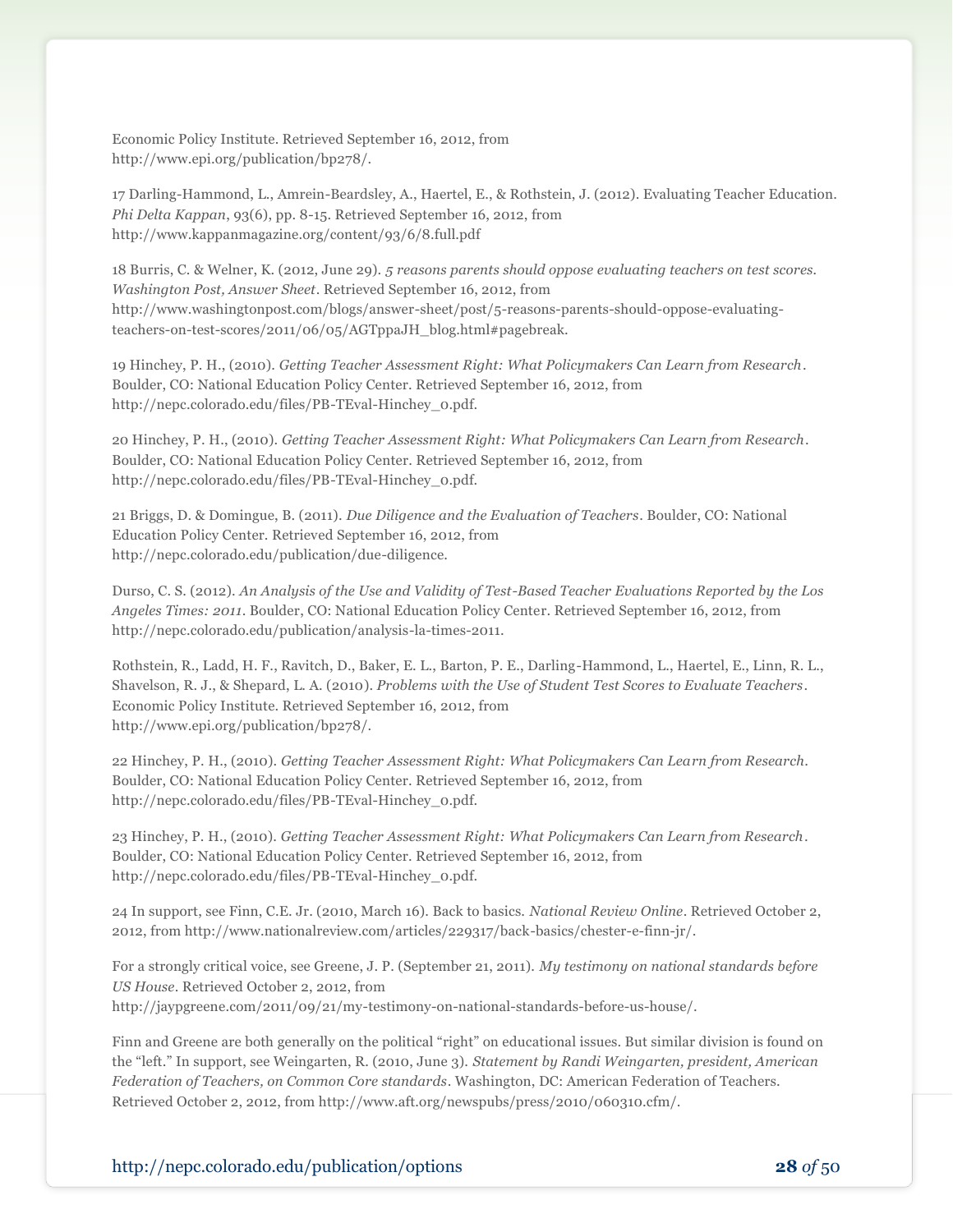And in opposition, see Ravitch, D. (2012, July 9). My view of the Common Core standards (blog post). *Diane Ravitch's Blog*. Retrieved October 2, 2012, from http://dianeravitch.net/2012/07/09/my-view-of-the-common-core-standards/.

25 NGA, CCSSO, Achieve (2008).*Benchmarking for Success: Ensuring U. S. Students Receive a world-Class Education*. Retrieved October 2, 2012, from http://www.corestandards.org/assets/0812BENCHMARKING.pdf

26Ash, K. (2012, February 29). Common core raises PD opportunities, questions. *Teacher PD*. Retrieved October 2, 2012, from http://www.edweek.org/tsb/articles/2012/03/01/02common.h05.html/.

27 Whitehurst, G, (2009, October 14). Don't forget curriculum. *Brown Center Letters on Education, #3,* 6. Washington, DC: Brown Center on Education Policy, Brookings Institution. Retrieved February 11, 2010, from http://www.brookings.edu/papers/2009/1014\_curriculum\_whitehurst.aspx/.

Bandeira de Mello, V. D., Blankenship, C., & McLaughlin D. (2009, October). *Mapping state proficiencies onto NAEP scales: 2005-2007.* Washington, DC: U.S. Department of Education, National Center for Education Statistics. Retrieved March 20, 2010, from http://nces.ed.gov/nationsreportcard/pubs/studies/2010456.asp/.

28 Kohn, A. (2010, January 14). *Debunking the case for national standards: one size fits all mandates and their dangers*. Retrieved January 13, 2010, from http://www.alfiekohn.org/teaching/edweek/national.htm/.

McCluskey, N. (2010, February 17). *Behind the curtain: Assessing the case for national curriculum standards,*  Policy analysis 66. Washington: CATO Institute. Retrieved February 18, 2010, from http://www.cato.org/pub\_display.php?pub\_id=11217/.

29 Robelen, E. (December 8, 2011) Most teachers see the curriculum narrowing, survey finds (blog post). *EdWeekOnline*. Retrieved October 2, 2012, from http://blogs.edweek.org/edweek/curriculum/2011/12/most\_teachers\_see\_the\_curricul.html/.

Wisconsin Center for Educational Research. (1999, Fall). Are state-level standards and assessments aligned? *WCER Highlights*, 1–3. Madison, WI: Author.

Amrein, A. & Berliner, D. (2002). High-stakes testing, uncertainty, and student learning. *Education Policy Analysis Archives, 10*(18). Retrieved October 4, 2012, from [http://epaa.asu.edu/epaa/v10n18.](http://epaa.asu.edu/epaa/v10n18)

Shepard, L. (2000). The role of assessment in a learning culture. *Educational Researcher, 29*(7), 4–14.

Phillip Harris, Bruce M. Smith,B. M. & Harris, J. (2011) *The Myths of Standardized Tests: Why They Don't Tell You What You Think They Do*. Rowman and Littlefield, 100-109.

30 Education Secretary Arne Duncan said, "The idea that the Common Core standards are nationally-imposed is a conspiracy theory in search of a conspiracy."

Duncan, A. (2012, February 23). *Statement by U.S. Secretary of Education Arne Duncan, on a legislative proposal in South Carolina to block implementation of the Common Core academic standards* (press release). Washington, DC: U.S. Departmentof Education. Retrieved October 4, 2012, from http://www.ed.gov/news/press-releases/statement-us-secretary-education-arne-duncan-1/.

31 Klein, Alyson (2012, September 26). Rift seen among Republicans on Common Core. *Education Week, 32* (5), 19.

32 Obama, B (2012, February 9). *Remarks by the President on No Child Left Behind Flexibility*. Washington, DC: Office of the Press secretary. Retrieved October 2, 2012, from http://www.whitehouse.gov/the-press-office/2012/02/09/remarks-president-no-child-left-behind-flexibility/.

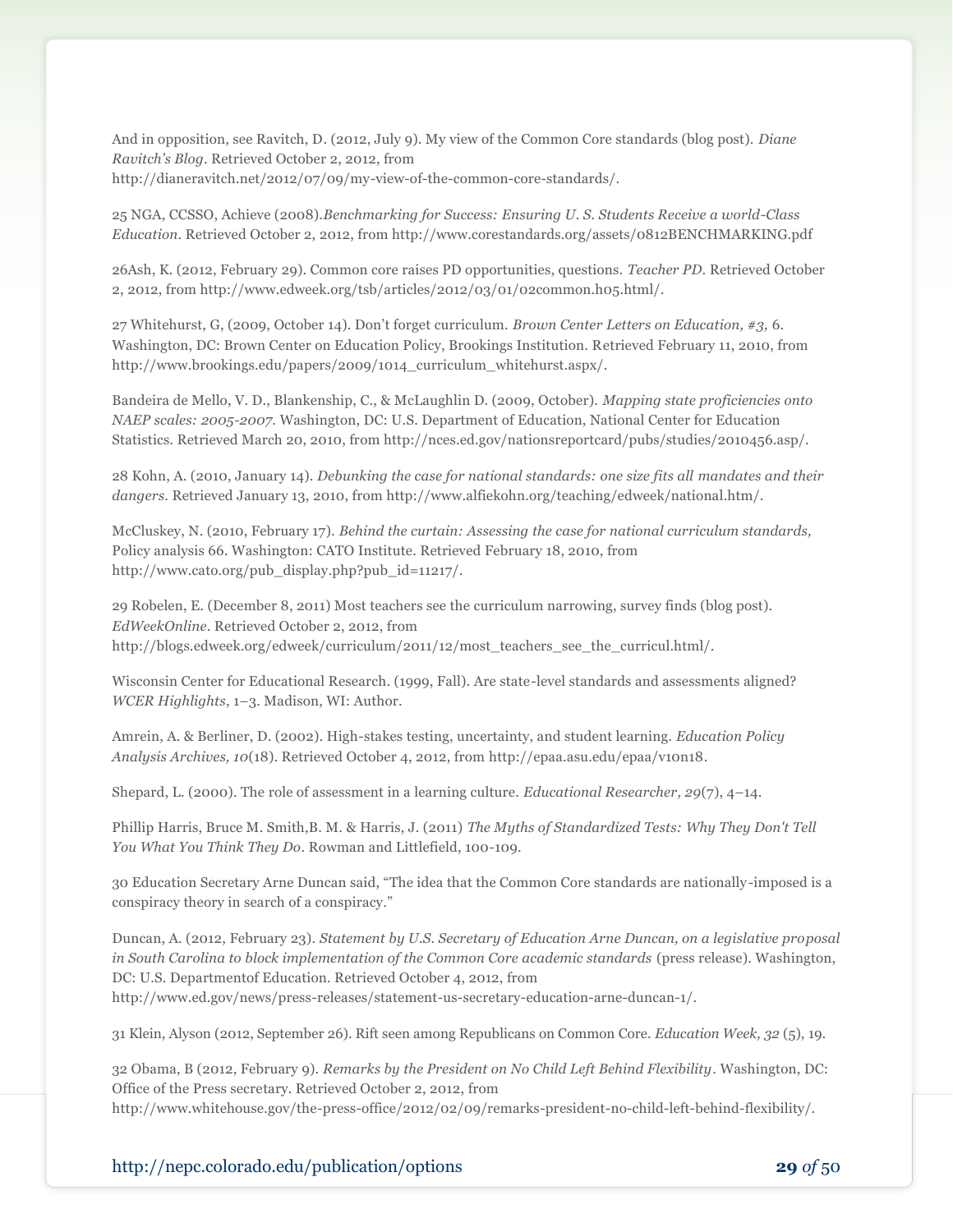Note that these standards need not be the CCSS, although in all cases but one the CCSS has been used. Virginia was granted a waiver based on college- and career-ready standard other than the CCSS. See

Klein, A (2012, June 29). Five more states get NCLB waivers (blog post).*Politics K-12/Education Week.* Retrieved October 8, 2012, from

http://blogs.edweek.org/edweek/campaign-k-12/2012/06/five more states get nclb waiv.html).

33M cCluskey, N. (2010, February 17). *Behind the curtain: Assessing the case for national curriculum standards,*  Policy analysis 66. Washington: CATO Institute. Retrieved February 18, 2010, from http://www.cato.org/pub\_display.php?pub\_id=11217/.

See also:

Greene, J. P. (September 21, 2011). *My testimony on national standards before US House*. Retrieved October 2, 2012, from http://jaypgreene.com/2011/09/21/my-testimony-on-national-standards-before-us-house/;

Ravitch, D. (2012, July 9). My view of the Common Core standards (blog post). *Diane Ravitch's Blog*. Retrieved October 2, 2012, from http://dianeravitch.net/2012/07/09/my-view-of-the-common-core-standards/.

34 In the States (2012). *Common Core State Standards Initiative*. Retrieved October 2, 2012, from http://www.corestandards.org/in-the-states;

About PARCC (2012). Partnership for Assessment of Readiness for College and Careers. Retrieved October 2, 2012, from http://www.parcconline.org/about-parcc/;

Smarter Balanced Assessment Consortium. Retrieved October 2, 2012, from http://www.smarterbalanced.org/.

35 Gewertz, C. (2012) Smarter Balanced, PARCC team up to fund future operations (blog post). *Curriculum Matters/Education Week.* Retrieved October4, 2012, from http://blogs.edweek.org/edweek/curriculum/2012/09/smarter\_balanced\_parcc\_team\_up.html/.

See also : Gewertz, C. (2012, September 17). Two versions of 'common' test eyed by state consortium . *Education Week.* Retrieved October 4, 2012, from http://www.edweek.org/ew/articles/2012/09/17/04smarter.h32.html/ (subscription required).

36 Whitehurst, G, (2009, October 14). Don't forget curriculum. *Brown Center Letters on Education, #3,* 6. Washington, DC: Brown Center on Education Policy, Brookings Institution. Retrieved February 11, 2010, from http://www.brookings.edu/papers/2009/1014\_curriculum\_whitehurst.aspx/;

McCluskey, N. (2010, February 17). *Behind the curtain: Assessing the case for national curriculum standards,*  Policy analysis 66. Washington: CATO Institute. Retrieved February 18, 2010, from http://www.cato.org/pub\_display.php?pub\_id=11217/;

Mathis, W. J. (July, 2010). *The "Common Core" Standards Initiative: An Effective Reform tool?* Retrieved October 2, 2012, from nepc.colorado.edu/files/PB-NatStans-Mathis.pdf.

37 Burris, C. & Garrity, D. (2012). *Opening the Common Core: How to Bring All Students to College and Career Readiness*. Thousand Oaks, CA: Corwin Press.

38 Burris, C. & Garrity, D. (2012). *Opening the Common Core: How to Bring All Students to College and Career Readiness*. Thousand Oaks, CA: Corwin Press.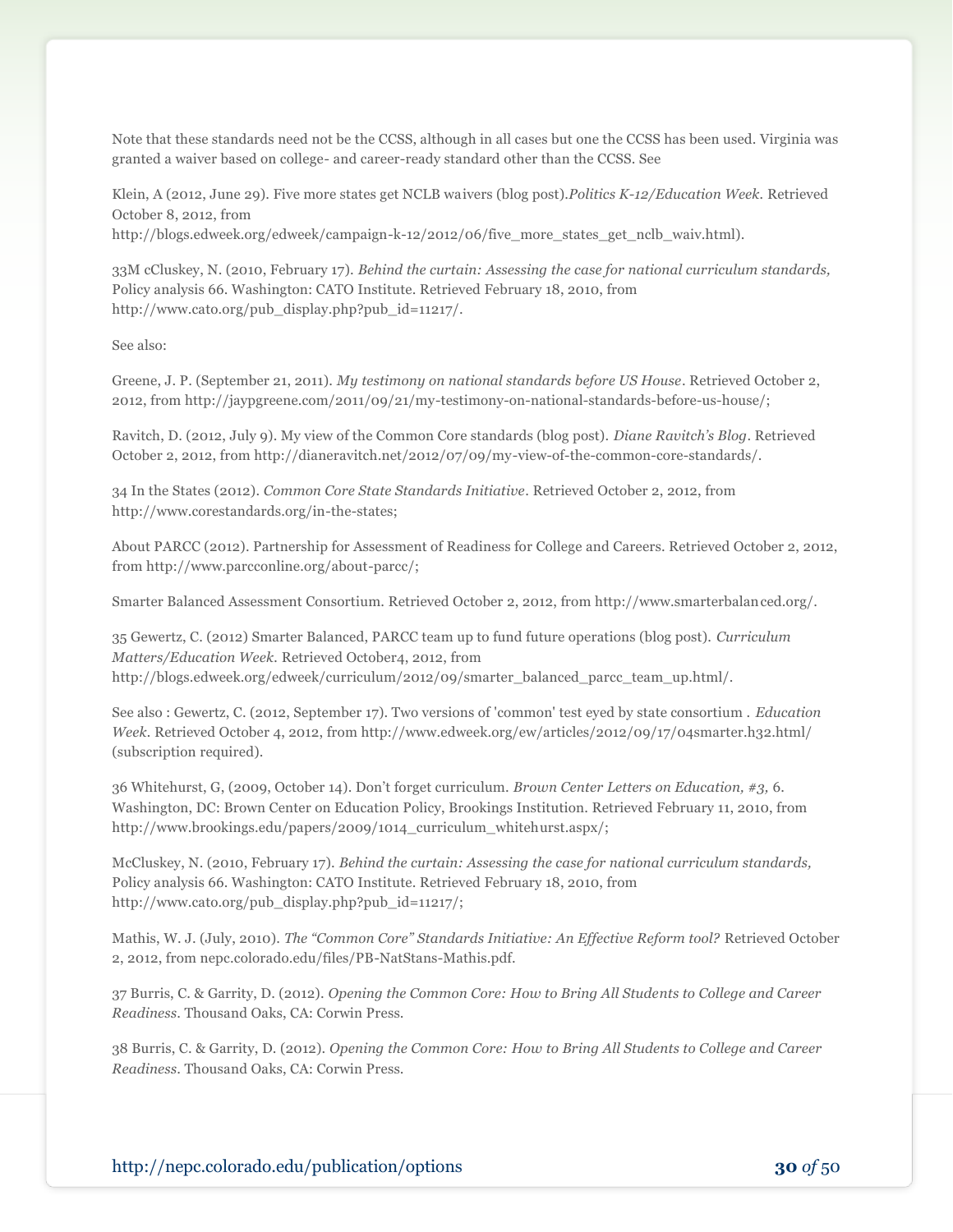39 Robelen, E. (December 8, 2011) Most teachers see the curriculum narrowing, survey finds (blog post). *EdWeekOnline*. Retrieved October 2, 2012, from http://blogs.edweek.org/edweek/curriculum/2011/12/most\_teachers\_see\_the\_curricul.html/;

Amrein, A. & Berliner, D. (2002). High-stakes testing, uncertainty, and student learning. *Education Policy Analysis Archives, 10*(18). Retrieved October 4, 2012, from [http://epaa.asu.edu/epaa/v10n18/](http://epaa.asu.edu/epaa/v10n18).

40 Kober, N. & Rentner, D.S. (2011, Sepember 14). *Common Core State Standards: Progress and Challenges in School Districts' Implementation.* Washington, DC: Center on Education Policy. Retrieved October 2, 2012, from http://www.corestandards.org/in-the-states/.

41 Whitehurst, G, (2009, October 14). Don't forget curriculum. *Brown Center Letters on Education, #3,* 6. Washington, DC: Brown Center on Education Policy, Brookings Institution. Retrieved February 11, 2010, from http://www.brookings.edu/papers/2009/1014\_curriculum\_whitehurst.aspx/;

Bandeira de Mello, V.D., Blankenship, C., & McLaughlin D. (2009, October). *Mapping state proficiencies onto NAEP scales: 2005-2007.* Washington, DC: U.S. Department of Education, National Center for Education Statistics. Retrieved March 20, 2010, from http://nces.ed.gov/nationsreportcard/pubs/studies/2010456.asp/;

Mathis, W.J. (July, 2010). *The "Common Core" Standards Initiative: An Effective Reform tool?* Retrieved October 2, 2012, from nepc.colorado.edu/files/PB-NatStans-Mathis.pdf.

42 Olson, L. (Fall 2005). Early Childhood Education: Investing in quality makes sense. *Research Points, 3*(2). Washington, DC: American Educational Research Association.

43 Barnett, W.S. (2008). *Preschool Education and its lasting effects: Research and policy implications*. Boulder and Tempe: Education and the Public Interest Center & Education Policy Research Unit, 3. Retrieved October 3, 2012, from http://nepc.colorado.edu/publication/preschool-education;

Barnett, W.S. & Nores, M. (2012, April 26). *Estimated Participation and Hours in Early Care and Education by Type of Arrangement and Income at Ages 2 to 4 in 2010.* New Bruswick, NJ: National Institute for Early Education.

44 Barnett, W.S. (2012, October 8).*The State of Pre-school 2011.* Retrieved October 19, 2012, from http://nieer.org/sites/nieer/files/2011yearbook\_executive\_summary.pdf.

See also:

Rotherham, A.J. (2012, April 5). Are Pre-k Programs about to get gutted? *TIME Ideas*. Retrieved October 19, 2012, from http://ideas.time.com/2012/04/05/are-pre-k-programs-about-to-get-gutted/.

45 Karoly, L.A., Kilburn, M.R., & Cannon, J. (2005). *Proven benefits of early childhood interventions,* Research Brief RB-9145-PNC*.* Santa Monica, CA: RAND Corporation. Retrieved November 5, 2012, from http://www.rand.org/pubs/research\_briefs/RB9145.html;

Nores, M., Belfield, C.R., Barnett, W.S., & Schweinhart, L. (Fall 2005). Updating the economic impacts of the High/Scope Perry Preschool program. *Education Evaluation and Policy Analysis, 27*(3), 245-262.

Chester Finn of the Hoover Institution is one of the few critics of these programs. His central thesis is that early education is too expensive, is not compatible with k-12 goals and should be provided only to needy populations. In reviewing Finn, Barnett opines: "The book cherry-picks a few weak studies to fit its preconceptions, and it builds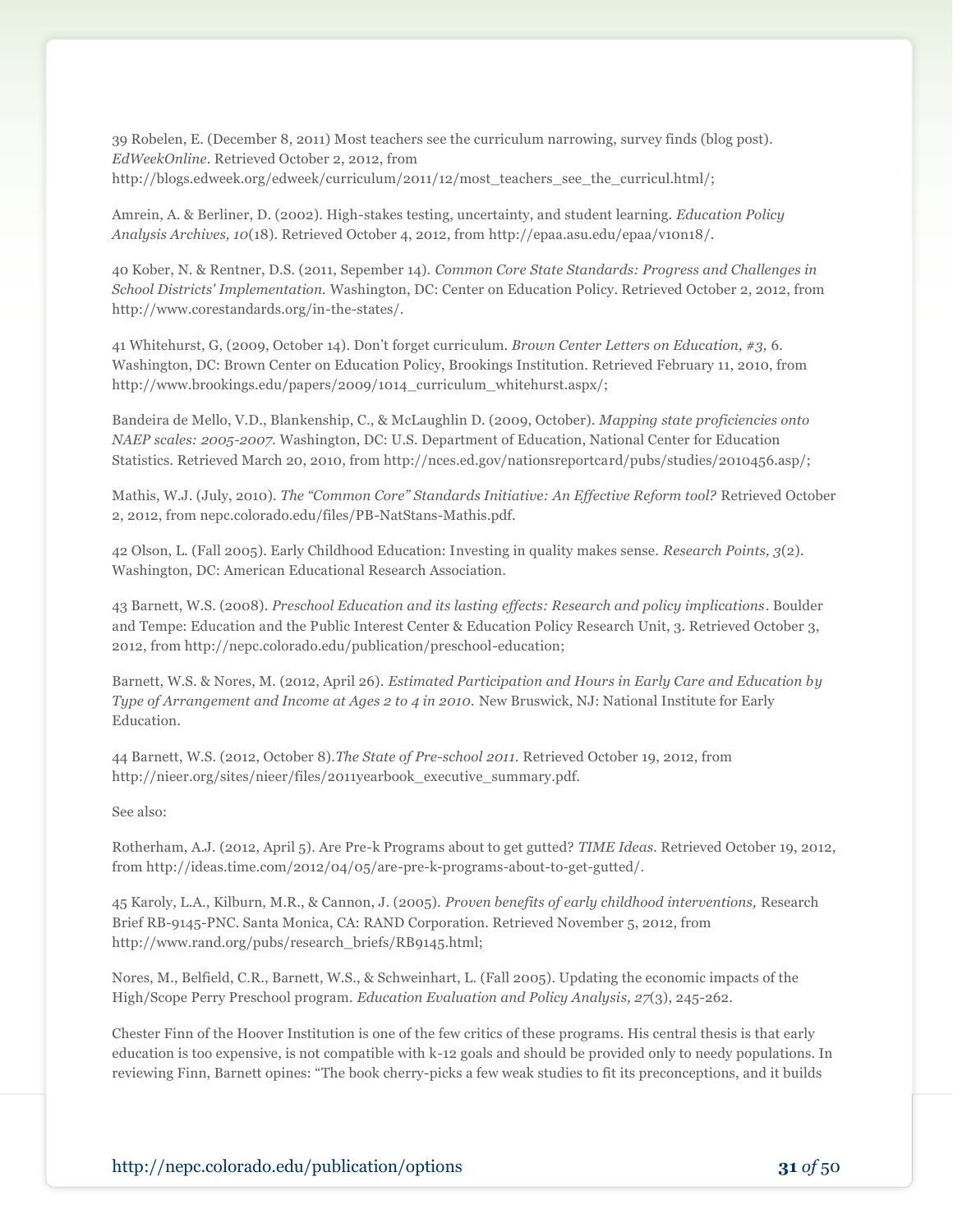the case for targeted programs based on errors, exaggeration, misrepresentation, and logical inconsistency. " Find this debate at

Finn, C. (2009). *Reroute the Preschool Juggernaut*. Palo Alto: Hoover Institution. Retrieved October 8, 2012, from http://www.hoover.org/publications/books/online/44003827.html;

Barnett, W.S. (2009). *Special Review: Reroute the Preschool Juggernaut.* Boulder and Tempe: Education and the Public Interest Center and Education Policy Research Unit. Retrieved October 8, 2012, from http://nepc.colorado.edu/files/Barnett-Hoover-EarlyEd.pdf.

46 Barnett, W.S. (2008). *Preschool Education and its lasting effects: Research and policy implications.* Boulder and Tempe: Education and the Public Interest Center & Education Policy Research Unit, 17. Retrieved October 3, 2012, from http://nepc.colorado.edu/publication/preschool-education.

47 Ehrlich, E. & Kornblatt, T. (2004, September). *Developmental Education: The value of high quality preschool investments as economic tools* (working paper). Washington, DC: Committee for Economic Development.

48 Barnett, W.S. (2012, October 8). Email to author;

Barnett, W.S. (2008). *Preschool Education and its lasting effects: Research and policy implications*. Boulder and Tempe: Education and the Public Interest Center & Education Policy Research Unit, 5. Retrieved October 3, 2012, from http://nepc.colorado.edu/publication/preschool-education.

49 Camilli, G., Vargas, S., Ryan, S., & Barnett, W.S. (2010). Meta-analysis of the effects of early education interventions on cognitive and social development. *Teachers College Record, 112*(3), 579-620. Retrieved October 8, 2012, from http://www.tcrecord.org/library (ID Number: 15440).

50 The higher-quality studies typically employed randomly assigned experimental and control groups, followed over an extended time period. In other high-quality work, researchers employed a regression discontinuity design as a control procedure.

Lynch, R.G. (2007, May). *Enriching Children, Enriching the Nation: Public Investment in High Quality Prekindergarten*. Washington DC: Economic Policy Institute. Retrieved November 5, 2012, from http://www.epi.org/content.cfm/book\_enriching;

Barnett. W.S. (2008). *Preschool Education and its lasting effects: Research and policy implications.* Boulder and Tempe: Education and the Public Interest Center & Education Policy Research Unit, 9;

Barnett, W.S. & Belfield, C.R. (2006, Fall). Early childhood development and social Mobility. *The Future of Children, 16*(2), 73-98.

51 Finn, J.D., Gerber, S.B., & Boyd-Zahris, J. (2005). *Journal of Educational Psychology, 97* (2), 214–223. Retrieved October 8, 2012, from http://www.classsizematters.org/wp-content/uploads/2011/04/finn-gerber-and-Zaharias.pdf/.

52 Barnett, W.S. (2008). *Preschool Education and its lasting effects: Research and policy implications.* Boulder and Tempe: Education and the Public Interest Center & Education Policy Research Unit, 18-19. Retrieved October 3, 2012, from http://nepc.colorado.edu/publication/preschool-education;

Barnett, W.S. (October 8, 2012). Email to author.

53 Barnett, W.S. (2008). *Preschool Education and its lasting effects: Research and policy implications.* Boulder and Tempe: Education and the Public Interest Center & Education Policy Research Unit, 14. Retrieved October 3,

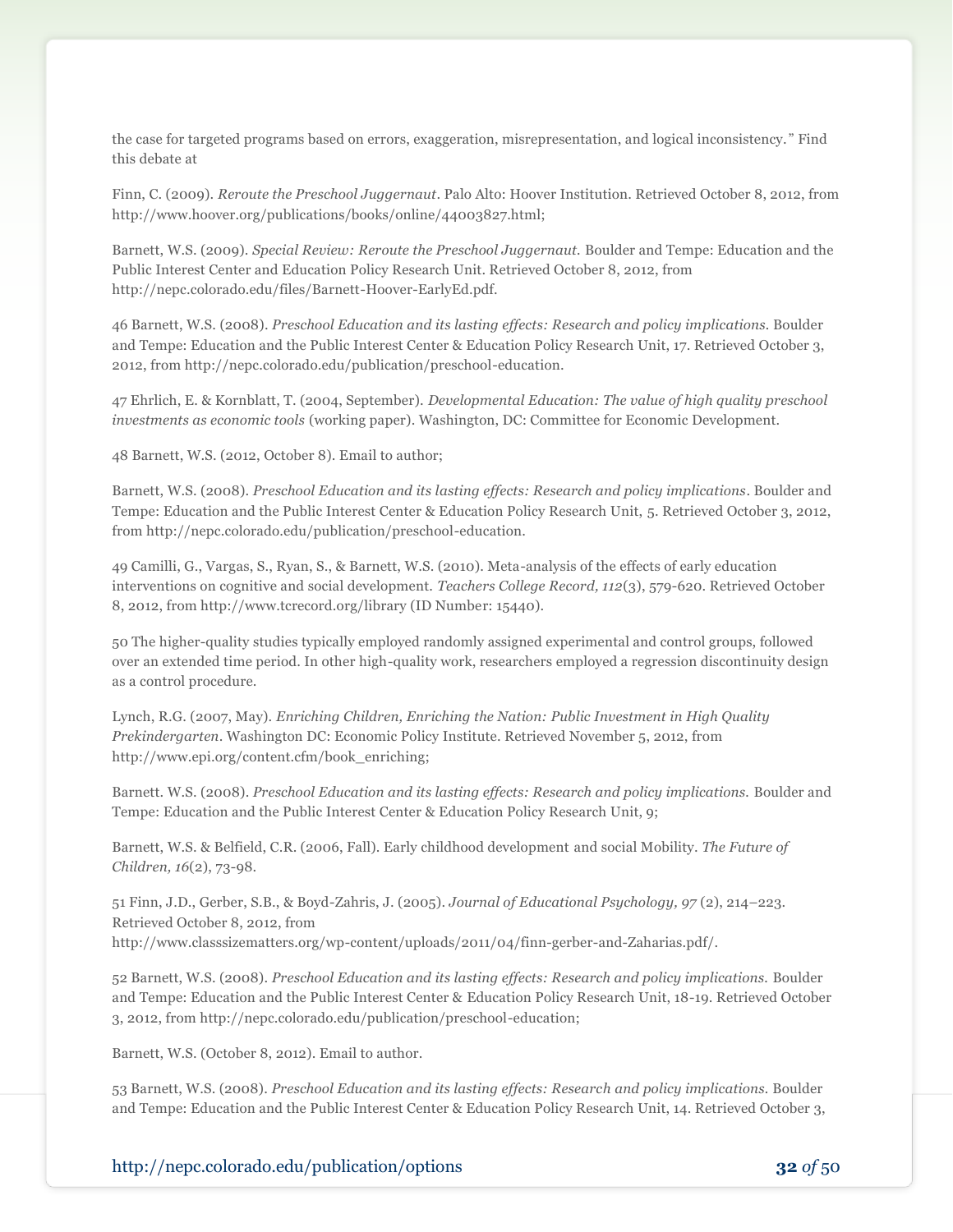2012, from http://nepc.colorado.edu/publication/preschool-education. Retrieved October 3, 2012, from http://nepc.colorado.edu/publication/preschool-education.

54 Barnett, W.S. (2011, August 19). Effectiveness of early education intervention. *Science, 333*, 975-978. Retrieved August 19, 2011, from http://www.sciencemag.org/content/333/6045/975 (subscription required).

55 Barnett, W.S. (2008). *Preschool Education and its lasting effects: Research and policy implications.* Boulder and Tempe: Education and the Public Interest Center & Education Policy Research Unit, 18. Retrieved October 3, 2012, from http://nepc.colorado.edu/publication/preschool-education.

56 Barnett, W.S. (2008). *Preschool Education and its lasting effects: Research and policy implications.* Boulder and Tempe: Education and the Public Interest Center & Education Policy Research Unit, 18. Retrieved October 3, 2012, from http://nepc.colorado.edu/publication/preschool-education.

57 Schulman, K. & Barnett, W.S.( 2005, March). *The benefits of prekindergarten for middle-income children* (policy brief). New Brunswick, NJ: National Institute for Early Education Research, Rutgers University;

Laosa, L.M. (March 30 2005). *Effects of preschool on educational achievement* ( NIEER Working Paper). New Brunswick, NJ: National Institute for Early Education Research, Rutgers University.

58 Olson, L. (Fall 2005). Early Childhood Education: Investing in quality makes sense. *Research Points, 3*(2). Washington, DC: American Educational Research Association.

59 Barnett, W.S. (2008). *Preschool Education and its lasting effects: Research and policy implications*. Boulder and Tempe: Education and the Public Interest Center & Education Policy Research Unit, 3. Retrieved October 3, 2012, from http://nepc.colorado.edu/publication/preschool-education.

60 High/Scope (n.d.) . *Long-Term Benefits:* Head Start study finds long-term impact (web page), Ypsilanti, MI: Author. Retrieved October 8, 2012, from http://www.highscope.org/content.asp?contentid=260.

61 Barnett, W.S. (2008). *Preschool Education and its lasting effects: Research and policy implications*. Boulder and Tempe: Education and the Public Interest Center & Education Policy Research Unit, 19. Retrieved October 3, 2012, from http://nepc.colorado.edu/publication/preschool-education;

Barnett, W.S. (2011, August 19). Effectiveness of early education intervention. *Science, 333*, 975-978. Retrieved August 19, 2011, from http://www.sciencemag.org/content/333/6045/975 (subscription required).

62 For examples of controversies surrounding these issues, see

*Media Trackers* (2011, May 17). School choice funding flaw is a flaw in logic (blog post). Madison, WI: Author. Retrieved December 12, 2012, from http://mediatrackers.org/2011/05/17/school-choice-funding-flaw-is-a-flaw-in-logic/

Foundation for Educational Choice (n.d.). Does school choice drain funding and resources away from public schools? *Frequently asked questions about school choice.* Indianapolis, IN: Author. Retrieved December 12, 2012, from http://www.edchoice.org/Documents/SchoolChoice/FAQ4-Funding-Public-Schools.aspx/.

Council for Economic Education (n.d.). The controversial school voucher issue. *EconEdLink*. New York: Author. Retrieved December 12, 2012, from http://www.econedlink.org/lessons/index.php?lid=185&type=student.

American Association of University Women (2011, February). *Investing in our children: Public funds for public education, not vouchers* (policy statement). Washington, DC: Author. Retrieved December 12, 2012, from http://www.aauw.org/act/issue\_advocacy/actionpages/upload/vouchers\_112.pdf.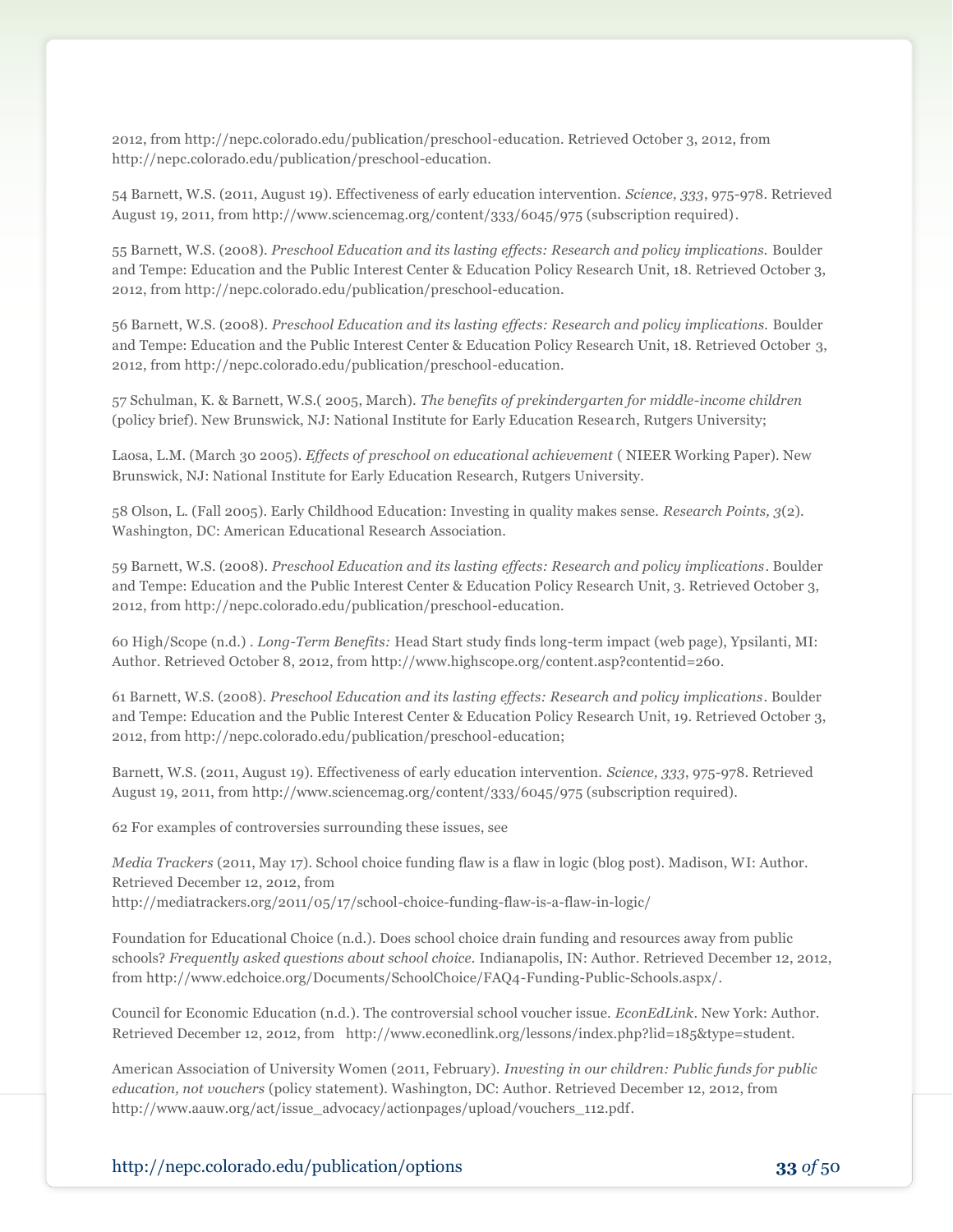Also, see the discussion in Welner, K. G. (2008). *NeoVouchers: The emergence of tuition tax credits for private schooling*. New York: Rowman & Littlefield.

63 Belfield, C. (2008). *Funding formulas, school choice and inherent incentives*. Boulder, CO: National Education Policy Center, 3. Retrieved November 1, 2012 from http://nepc.colorado.edu/publication/funding-formulas-school-choice-and-inherent-incentives.

64 Belfield, C. (2008). *Funding formulas, school choice and inherent incentives*. Boulder, CO: National Education Policy Center, 1. Retrieved November 1, 2012 from http://nepc.colorado.edu/publication/funding-formulas-school-choice-and-inherent-incentives.

65 Batdorff ,M., Maloney, L. & May,J. (2010). *Charter school funding: Inequity persists*. Muncie, Ind.: Ball State University.

66 She, Y. & Berger, A.(2011). *Charter School Finance*. National Conference of State Legislatures. Retrieved November, 20,2012 from http://www.ncsl.org/documents/educ/charterschoolfinance.pdf.

67 For example, contrast Florida, Connecticut and Ohio on finance issues:

Florida Department of Education (n.d.)/ *Charter Schools FAQs* (web page). Tallahassee, FL: Author. Retrieved November 20,2012 from http://www.floridaschoolchoice.org/information/charter\_schools/faqs.asp/.

Merritt, G. E. (January 25, 2011). Change recommended in school choice funding. *Hartford Courant*. Retrieved November 20,2012 from

http://articles.courant.com/2011-01-25/news/hc-education-funding-0125-20110124\_1\_school-choice-magnetgranby-student/.

Local schools feel the pinch from loss of state funding (2012, November 9). *The Vindicator* (Youngstown, OH). Retrieved November 21, 2012, from

http://www.vindy.com/news/2012/nov/09/local-schools-feel-the-pinch-from-loss-o/.

68 She, Y. & Berger, A.(2011). *Charter School Finance*. National Conference of State Legislatures. Retrieved November, 20,2012 from http://www.ncsl.org/documents/educ/charterschoolfinance.pdf.

69 For further exploration of these issues, see, the U. S. Government and American Institute for Research's site, "National Charter School Resources," at http://www.charterschoolcenter.org/.

70 Belfield, C. (2008). *Funding formulas, school choice and inherent incentives*. Boulder, CO: National Education Policy Center, 18. Retrieved November 1, 2012 from http://nepc.colorado.edu/publication/funding-formulas-school-choice-and-inherent-incentives.

71 Mathis, W. J. (2005) The cost of implementing the federal No Child Left Behind Act: different assumptions, different answers. *Peabody Journal of Education*, *80*(2), 91-120.

See also, for example:

*EdSources* (2010, September). How does California's per-pupil expenditure compare with that of other states? (web page). Oakland, CA: Author. Retrieved November 28, 2012, from http://www.edsource.org/data-ca-per-pupil-exp-compare-states.html/.

See also: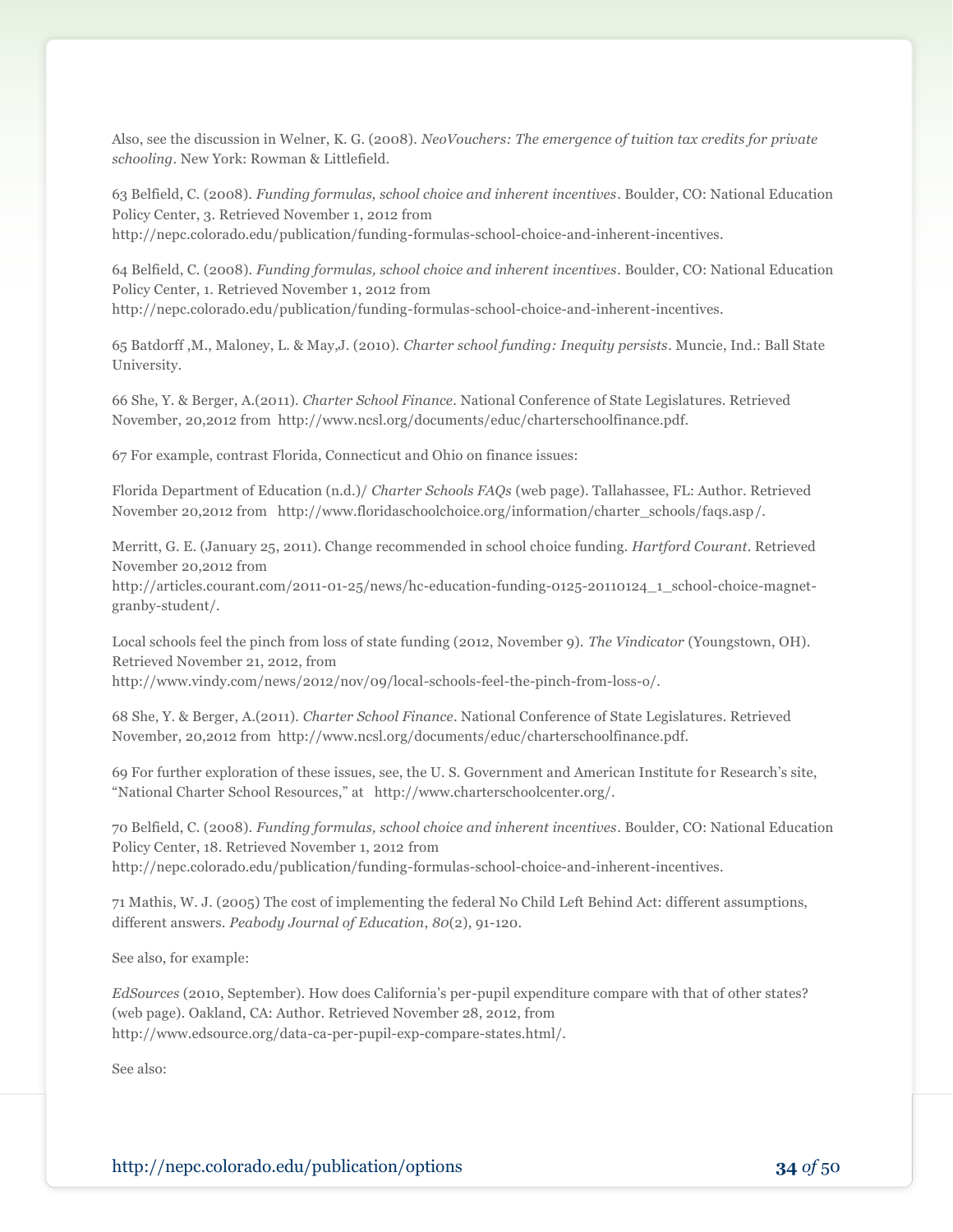Duncombe, W. & Goldhaber, D. (2003). *Adjusting for geographic differences in the cost of educational provision in Maryland*. Baltimore: Maryland State Department of Education. Retrieved November 20, 2012, from http://tinyurl.com/b3nw4vl.

72 Belfield, C. (2008). *Funding formulas, school choice and inherent incentives*. Boulder, CO: National Education Policy Center, 5. Retrieved November 1, 2012 from http://nepc.colorado.edu/publication/funding-formulas-school-choice-and-inherent-incentives.

73 Panepinto, P.( November 12, 2012). Easton Area School District to bill cyber and charter schools for students who play sports. *The Express-Times* ( Easton, PA) */ lehighvalleylive.com*. Retrieved November 14, 2012, from http://www.lehighvalleylive.com/easton/index.ssf/2012/11/easton\_area\_school\_district\_to\_6.html.

74 Mathis, W. J. (2005) The cost of implementing the federal No Child Left Behind Act: different assumptions, different answers. *Peabody Journal of Education*, *80*(2), 91-120.

75 Belfield, C. (2008). *Funding formulas, school choice and inherent incentives*. Boulder, CO: National Education Policy Center, 1. Retrieved November 1, 2012 from http://nepc.colorado.edu/publication/funding-formulas-school-choice-and-inherent-incentives.

76 Belfield, C. (2008). *Funding formulas, school choice and inherent incentives*. Boulder, CO: National Education Policy Center, 17. Retrieved November 1, 2012 from http://nepc.colorado.edu/publication/funding-formulas-school-choice-and-inherent-incentives.

77 Mathis, W. J. (2005) The cost of implementing the federal No Child Left Behind Act: different assumptions, different answers. *Peabody Journal of Education*, *80*(2), 91-120.

78 Belfield, C. (2008). *Funding formulas, school choice and inherent incentives*. Boulder, CO: National Education Policy Center, 18. Retrieved November 1, 2012 from http://nepc.colorado.edu/publication/funding-formulas-school-choice-and-inherent-incentives.

79 Belfield, C. (2008). *Funding formulas, school choice and inherent incentives*. Boulder, CO: National Education Policy Center, 18. Retrieved November 1, 2012 from http://nepc.colorado.edu/publication/funding-formulas-school-choice-and-inherent-incentives.

Arsen, D. & Ni, Y. (2012). *Is administration leaner in charter schools? Resource allocation in charter and traditional public schools*. New York: National Center for the Study of Privatization in Education; Teachers College, Columbia University. Retrieved, November 21, 2012 from http://www.ncspe.org/publications\_files/OP201.pdf.

80 Mathis, W. J. (2008, April 11). *Will we keep the promise? Trends in adequacy studies and funding recommendations for poverty and English language learner students: 1999-2008*. Presented at the annual meeting of the American Education Finance Association, Denver, Colorado.

81 Belfield, C. (2008). *Funding formulas, school choice and inherent incentives*. Boulder, CO: National Education Policy Center, 18. Retrieved November 1, 2012 from http://nepc.colorado.edu/publication/funding-formulas-school-choice-and-inherent-incentives.

82 Belfield, C. (2008). *Funding formulas, school choice and inherent incentives*. Boulder, CO: National Education Policy Center, 18. Retrieved November 1, 2012 from

http://nepc.colorado.edu/publication/funding-formulas-school-choice-and-inherent-incentives.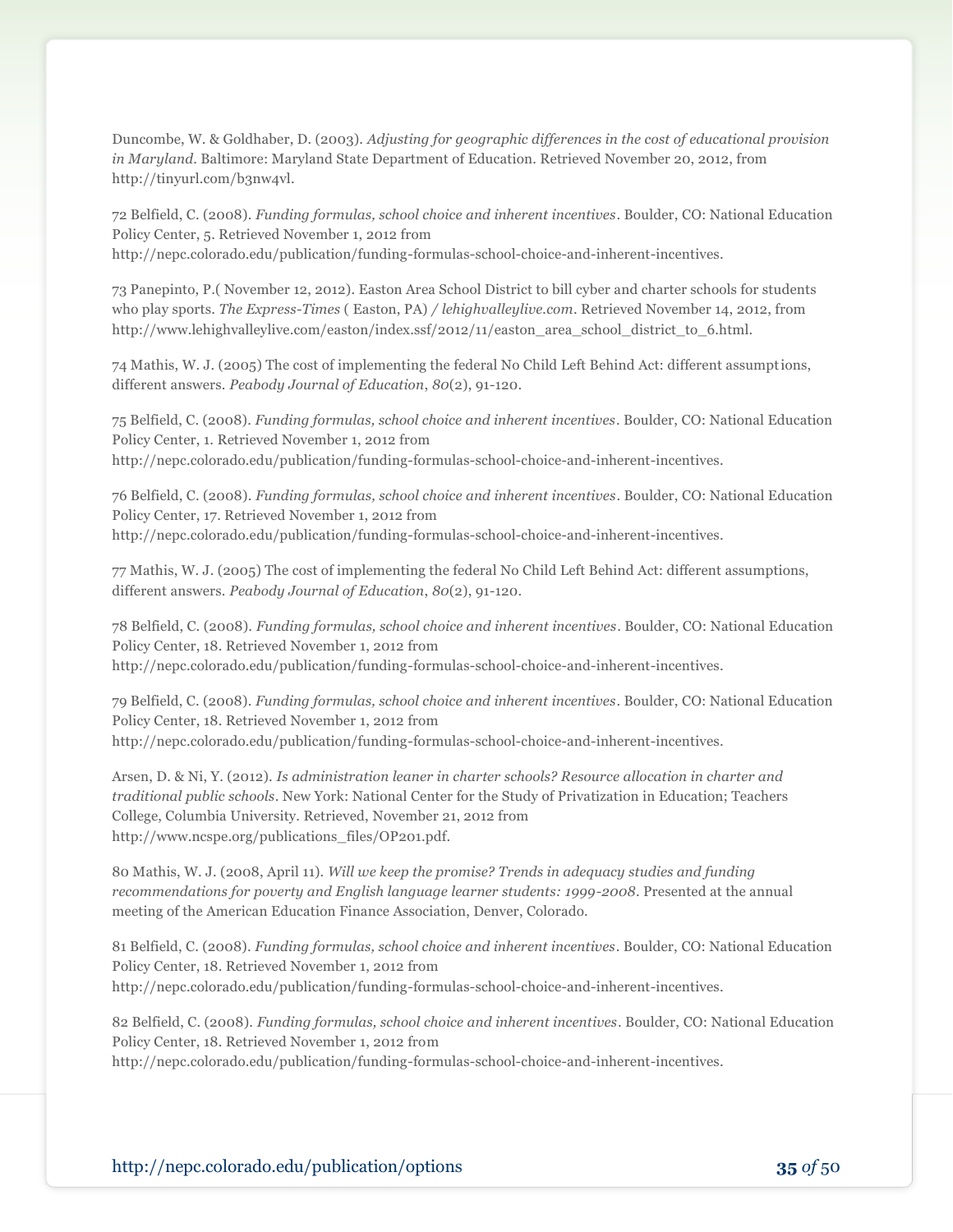U. S. needs more charter schools – with better rules. (2012, September 9). *Bloomberg View*. Retrieved November 20, 2012, from

http://www.bloomberg.com/news/2012-09-09/u-s-needs-more-charter-schools-with-better-rules.html.

83 National Center for Education Statistics (NCES) (2011). *[Trends in High School Dropout and Completion Rates](http://nces.ed.gov/pubs2011/dropout08/index.asp)  [in the United States: 1972](http://nces.ed.gov/pubs2011/dropout08/index.asp)–2008*. Washington, DC: Institute of Education Sciences, U.S. Department of Education. Retrieved December 5, 2012, from http://nces.ed.gov/pubs2011/dropout08/index.asp/;

Alliance for Excellent Education (2006, August). *Saving Futures, Saving Dollars: The Impact of Education on Crime Reduction and Earnings*. Washington, DC: Author. Retrieved December 5, 2012, from http://www.all4ed.org/about\_the\_crisis/impact/economic\_analysis/.

84 Strauss, V. (2012, January 24). Obama: States should require kids stay in school until 18 or graduation. *WashingtonPost.com* Retrieved December 5, 2012, from

http://www.washingtonpost.com/blogs/answer-sheet/post/obama-states-should-require-kids-stay-in-schooluntil-18-or-graduation/2012/01/24/gIQAPg63OQ\_blog.html/.

85 Office of the Press Secretary (2010, March 1). *President Obama announces steps to reduce dropout rate and prepare students for college and careers* (press release). Washington, DC: Author. Retrieved December 5,2012 from

http://www.whitehouse.gov/the-press-office/president-obama-announces-steps-reduce-dropout-rate-andprepare-students-college-an.

86 See, for example,

Alliance for Excellent Education (2012, January). *Waiving away high school graduation rate accountability?* Washington, DC: Author. Retrieved December 5, 2012, from

http://www.all4ed.org/publication\_material/fact\_sheets/waiving\_away\_high\_school\_graduation\_rate\_accounta bility;

Boundy, K.B. (2008, May 14). Limited Testimony of Kathleen B. Boundy, Co-Director, Center for Law and Education, on Proposed Title I Regulations §200.2, 200.7, and 200.19. Washington, DC: Center for Law and Education. Retrieved December 5, 2012, from

http://www.cleweb.org/sites/default/files/NCLBBostontestimony.pdf/.

87 National Center for Education Statistics (NCES) (2011). *[Trends in High School Dropout and Completion Rates](http://nces.ed.gov/pubs2011/dropout08/index.asp)  [in the United States: 1972](http://nces.ed.gov/pubs2011/dropout08/index.asp)–2008*. Washington, DC: Institute of Education Sciences, U.S. Department of Education. Retrieved December 5, 2012, from http://nces.ed.gov/pubs2011/dropout08/index.asp/.

88 Press office (2012, November 26). *States report new high school graduation rates using more accurate, common measure (*press release). Washington, DC: U.S. Department of Education. Retrieved December 5, 2012, from

http://www.ed.ov/news/press-releases/states-report-new-high-school-graduation-rates-using-more-accuratecommon-measur.

89 Sawchuk, S. (2008).Graduation rate proposals draw controversy. *Education Daily*. Retrieved December 15, 2012, from http://www.all4ed.org/files/EdDaily\_062608a.pdf.

90 U.S. Department of Education (2012). *Provisional data file: sy2010-11 four-year regulatory adjusted cohort graduation rates* (table). Washington, DC: Author. Retrieved December 5, 2012 from http://www2.ed.gov/documents/press-releases/state-2010-11-graduation-rate-data.pdf/.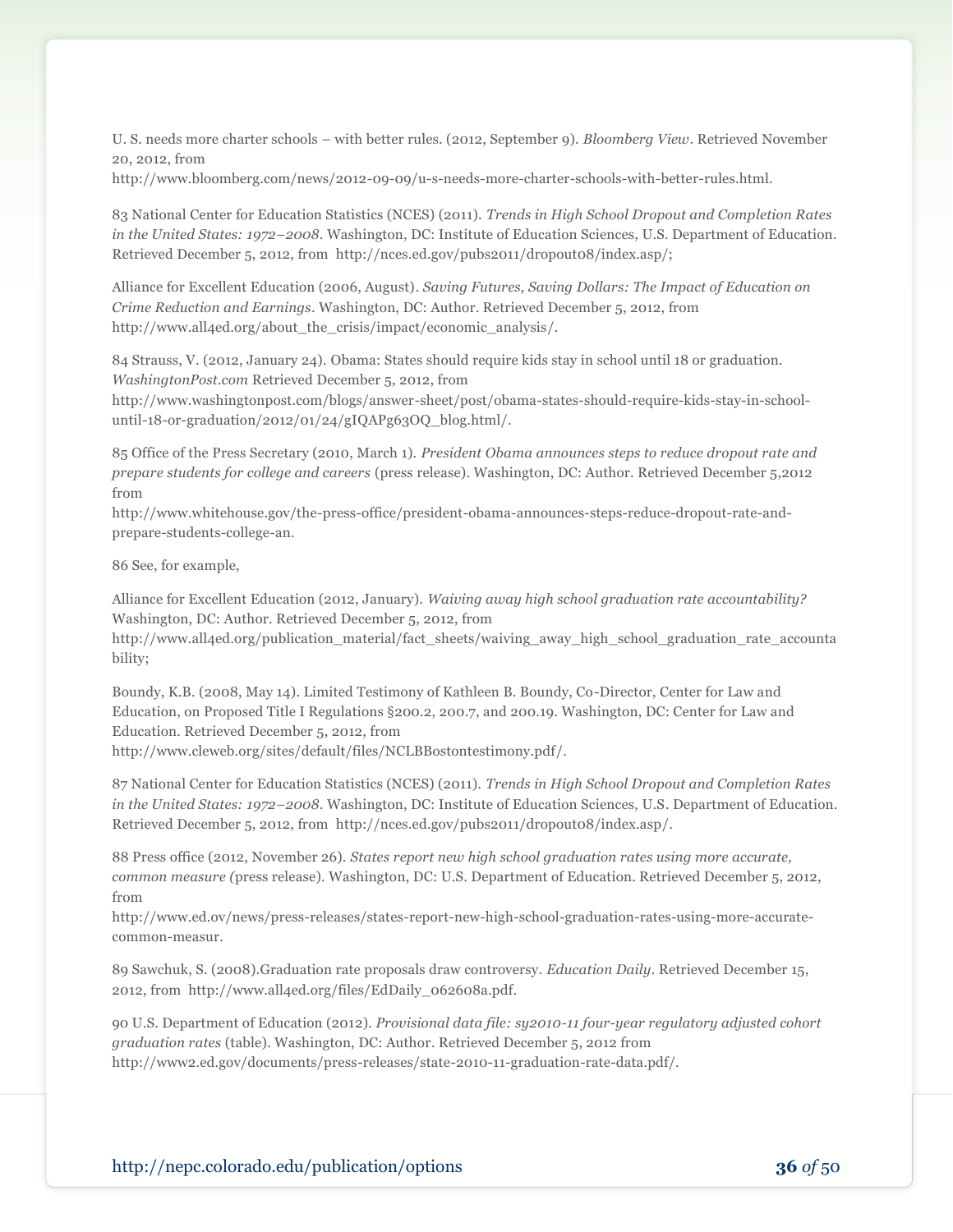91 Diplomas count: Report pegs national high school graduation rate at 71.7 percent, highest since 1980s (2011, June 13). *Straight A's: Public Education Policy And Progres, 11* (12).Retrieved December 13, 2012 from http://www.all4ed.org/publication\_material/straight\_as/06132011

92 Hammond, C., Smink, J., Drew, S. & Linton, D. (May 2007, May*). Dropout risk factors and exemplary programs: A technical report*, 2. Clemson, SC: National Dropout Prevention Center/Network. Retrieved December 5, 2012, from

http://www.dropoutprevention.org/major-research-reports/dropout-risk-factors-exemplary-programs-technicalreport/.

93 Hammond, C., Smink, J., Drew, S. & Linton, D. (May 2007, May*). Dropout risk factors and exemplary programs: A technical report*, 2. Clemson, SC: National Dropout Prevention Center/Network. Retrieved December 5, 2012, from

http://www.dropoutprevention.org/major-research-reports/dropout-risk-factors-exemplary-programs-technicalreport/.

94 Rumberger, R. & Lim, S. (2008, October). *Why students drop out of school: A review of 25 years of research.* Santa Barbara, CA: California Dropout Research Project. Retrieved December 1, 2012, from http://www.slocounty.ca.gov/Assets/CSN/PDF/Flyer+-+Why+students+drop+out.pdf/.

95 Christie, C.A., Jolivette, K., & Nelson, C. M. (2007, January 1). School characteristics related to high school dropout rates. *Remedial and Special Education, 28* (6), 325-339.

96 Rumberger, R. & Lim, S. (2008, October). *Why students drop out of school: A review of 25 years of research.* Santa Barbara, CA: California Dropout Research Project. Retrieved December 1, 2012, from http://www.slocounty.ca.gov/Assets/CSN/PDF/Flyer+-+Why+students+drop+out.pdf/.

97 Associated Press (2007). *Dropout Factories: Take a closer Look at failing schools across the country* (interactive online graphic). Retrieved December 5, 2012 from http://hosted.ap.org/specials/interactives/wdc/dropout/index.html.

98 Balfanz, R. & Legters, N. (2004, September). *locating the dropout crisis: Which high schools produce the nation's dropouts? Where are they located? Who attends them?.* Baltimore: Center for Research on the Education of Students Placed At Risk, Johns Hopkins University. Retrieved December 1, 2012, from http://www.csos.jhu.edu/crespar/techReports/Report70.pdf/.

99 What Works Clearinghouse (2008, August). *Dropout Prevention*. Washington, DC: Institute of Education Sciences, U.S. Department of Education. Retrieved December 1, 2012, from http://ies.ed.gov/ncee/wwc/PracticeGuide.aspx?sid=9/;

National Center for Education Evaluation and Regional Assistance (2008). *Dropout prevention practice guide*, NCEE 2008-4025. Washington, DC: Institute of Education Sciences, U.S. Department of Education. Retrieved December 1, 2012, from http://ies.ed.gov/ncee/wwc/pdf/practice\_guides/dp\_pg\_090308.pdf/.

100 Hammond, C., Smink, J., Drew, S. & Linton, D. (May 2007, May*). Dropout risk factors and exemplary programs: A technical report*, 2. Clemson, SC: National Dropout Prevention Center/Network. Retrieved December 5, 2012, from

http://www.dropoutprevention.org/major-research-reports/dropout-risk-factors-exemplary-programs-technicalreport/;

Silverstein, J., Yettick, H., Foster, S., Welner, K., & Shepard, L. (2007). *Dropout policies: Research based strategies* (brochure). Retrieved December 6, 2012 from http://nepc.colorado.edu/publication/dropout-policies-research-based-strategies/;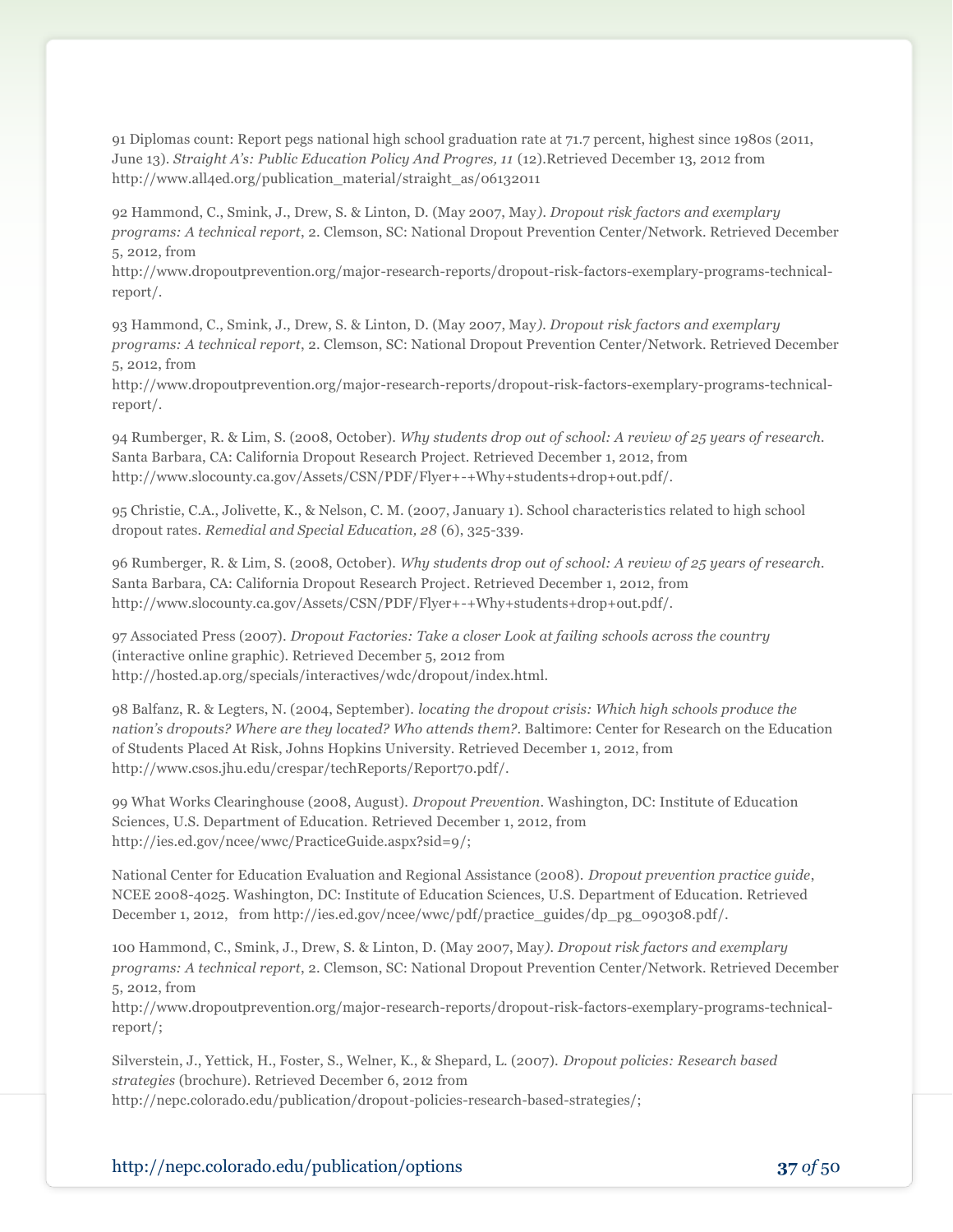Rumberger, R. & Lim, S. (2008, October). *Why students drop out of school: A review of 25 years of research.* Santa Barbara, CA: California Dropout Research Project. Retrieved December 1, 2012, from http://www.slocounty.ca.gov/Assets/CSN/PDF/Flyer+-+Why+students+drop+out.pdf/.

101 Barnett. W. S. (2008). *Preschool Education and its lasting effects: Research and policy implications*. Boulder and Tempe: Education and the Public Interest Center & Education Policy Research Unit. Retrieved October 3, 2012 from http://nepc.colorado.edu/publication/preschool-education/.

RAND (2005). *Proven Benefits of Early Childhood Interventions*, Research Brief. RB-9145-PNC. Santa Monica, CA.: Author.

Nores, M., Belfield, C., Barnett, S., & Schweinhart, L. (2005, Fall). Updating the economic impacts of the High/Scope Perry preschool program. *Education Evaluation and Policy Analysis. 27*(3), 245-262.

102 Silverstein, J., Yettick, H., Foster, S., Welner, K., & Shepard, L. (2007). *Dropout policies: Research based strategies* (brochure). Retrieved December 6, 2012 from http://nepc.colorado.edu/publication/dropout-policies-research-based-strategies/;

Rumberger, R. & Lim, S. (2008, October). *Why students drop out of school: A review of 25 years of research.* Santa Barbara, CA: California Dropout Research Project. Retrieved December 1, 2012, from http://www.slocounty.ca.gov/Assets/CSN/PDF/Flyer+-+Why+students+drop+out.pdf/.

103 National Center for Education Evaluation and Regional Assistance (2008). *Dropout prevention practice guide*, NCEE 2008-4025. Washington, DC: Institute of Education Sciences, U.S. Department of Education. Retrieved December 1, 2012, from http://ies.ed.gov/ncee/wwc/pdf/practice\_guides/dp\_pg\_090308.pdf/.

104 National Center for Education Evaluation and Regional Assistance (2008). *Dropout prevention practice guide*, NCEE 2008-4025. Washington, DC: Institute of Education Sciences, U.S. Department of Education. Retrieved December 1, 2012, from http://ies.ed.gov/ncee/wwc/pdf/practice\_guides/dp\_pg\_090308.pdf/.

105 Rumberger, R. & Lim, S. (2008, October). *Why students drop out of school: A review of 25 years of research.* Santa Barbara, CA: California Dropout Research Project. Retrieved December 1, 2012, from http://www.slocounty.ca.gov/Assets/CSN/PDF/Flyer+-+Why+students+drop+out.pdf/;

Strauss, V. (2012, January 24). Obama: States should require kids stay in school until 18 or graduation. *WashingtonPost.com* Retrieved December 5, 2012, from http://www.washingtonpost.com/blogs/answer-sheet/post/obama-states-should-require-kids-stay-in-schooluntil-18-or-graduation/2012/01/24/gIQAPg63OQ\_blog.html/.

106 Rumberger, R. & Lim, S. (2008, October). *Why students drop out of school: A review of 25 years of research.* Santa Barbara, CA: California Dropout Research Project. Retrieved December 1, 2012, from http://www.slocounty.ca.gov/Assets/CSN/PDF/Flyer+-+Why+students+drop+out.pdf/;

Dropouts (2004, August 3; updated 2011, June 16). Issues (online supplement). *Education Week.* Retrieved December 6, 2012, from http://www.edweek.org/ew/issues/dropouts/.

107 Rumberger, R. & Lim, S. (2008, October). *Why students drop out of school: A review of 25 years of research.* Santa Barbara, CA: California Dropout Research Project. Retrieved December 1, 2012, from http://www.slocounty.ca.gov/Assets/CSN/PDF/Flyer+-+Why+students+drop+out.pdf/;

Sparks, S. (2011, June 8). Panel finds few learning benefits in high-stakes exams. *Education Week*. Retrieved December 6, 2012, from

http://www.edweek.org/ew/articles/2011/06/08/33academy-2.h30.html (subscription required).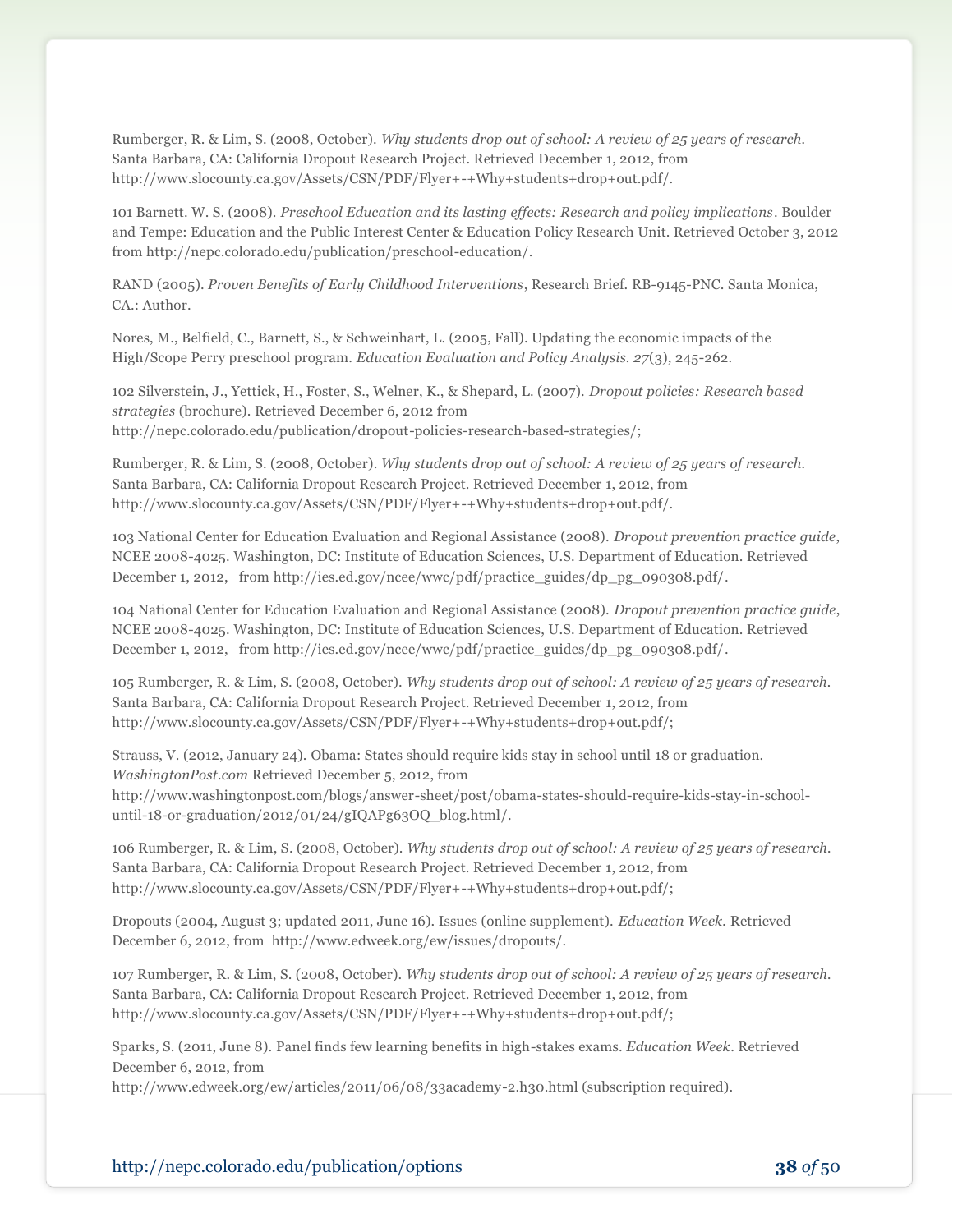108 Losen, D. (2011). *Discipline Policies, Successful Schools, and Racial Justice*. Boulder, CO: National Education Policy Center. Retrieved December 5, 2012, from http://nepc.colorado.edu/publication/discipline-policies.

109 Rumberger, R. & Lim, S. (2008, October). *Why students drop out of school: A review of 25 years of research.* Santa Barbara, CA: California Dropout Research Project. Retrieved December 1, 2012, from http://www.slocounty.ca.gov/Assets/CSN/PDF/Flyer+-+Why+students+drop+out.pdf/.

110 Chudowski, N. & Gayler, K. (2003, March 15). *Effects of high school exit exams on dropout rates* (panel discussion summary report). Washington, DC: Center on Education Policy. Retrieved January 16, 2013, from http://www.cep-dc.org/publications/index.cfm?selectedYear=2003; direct link available at

http://www.cep-dc.org/cfcontent\_file.cfm?

Attachment=ChudowskyGayler%5FPanelSummary%5FHSDropoutRates%5F031503%2Epdf.

111 Biegel, S. & Kuehl, S. J. (2010). *Safe at school: Addressing the school environment and LGBT safety through policy and legislation*. Boulder, CO: National Education Policy Center. Retrieved Dece,ber 6. 2012, from http://nepc.colorado.edu/publication/safe-at-school/.

112 Hedges, L.V., Laine, R.D., & Greenwald, R. (1994). Does money matter? A meta-analysis of studies of the effects of differential school inputs on student outcomes. *Educational Researcher, 23,* 5-14. (Finding that for every additional \$1,000 spent per student, test scores increased one-third of a standard deviation.)

#### See also:

Laine, R.D., Greenwald, R., & Hedges, L.V. (1996). Money does matter: A research synthesis of a new universe of education production function studies. In L. Picus & J. Wattenbarger (Eds.), *Where Does the Money Go?*, 44-70. Thousand Oaks, CA: Corwin Press Incorporated.

113 Hoke Co Board of Ed v. State of North Carolina I, 95 CVS 1158 (N. C. Gen. ct of Justice, Sup. Ct. Div, 2000) at 74

114 Rothstein, R. (1995). Summary of *Where's the Money Gone: Changes in the Level and Composition of Education Spending (1967-1991)*. Washington, DC: National Center for Education Statistics. Retrieved January 7, 2013, from http://nces.ed.gov/pubs/web/96344rot.asp.

115 OECD (2010). *PISA 2009 Results: Executive Summary*. Paris: Author. Retrieved February 5, 2013, from *http://*www.oecd.org/pisa/pisaproducts/46619703.pdf/.

116 Erik Hanushek, arguably the most prominent of the "money doesn't matter" theorists, said that "money spent wisely, logically, and with accountability would be very useful indeed."

#### See:

*Montoy v. State*,99-C-1738, 2003 WL 22902963, at \*49 (Kan. Dist. Ct. Dec. 2.2003), affd,112 P.3d 923 (Kan.2005).

117 Mathis, W. J. (2005). The Cost of Implementing the Federal No Child Left Behind Act: Different Assumptions, Different Answers. *Peabody Journal of Education, 80*(2), 90–119.

#### 118 For examples of templates, see

Odden,A. R., Goetz, M.E. & Picus, L.O. (Summer 2008). Using available evidence to estimate the cost of an educational adequacy. *Education Finance and Policy, 3*(3), 374-397.

R. C. Wood, in Rolle, A. (2008). *Strengthening the link between effective school expenditures and state funding mechanisms*, 16. Retrieved January 3, 2013 from http://nepc.colorado.edu/publication/strengthening-the-link.

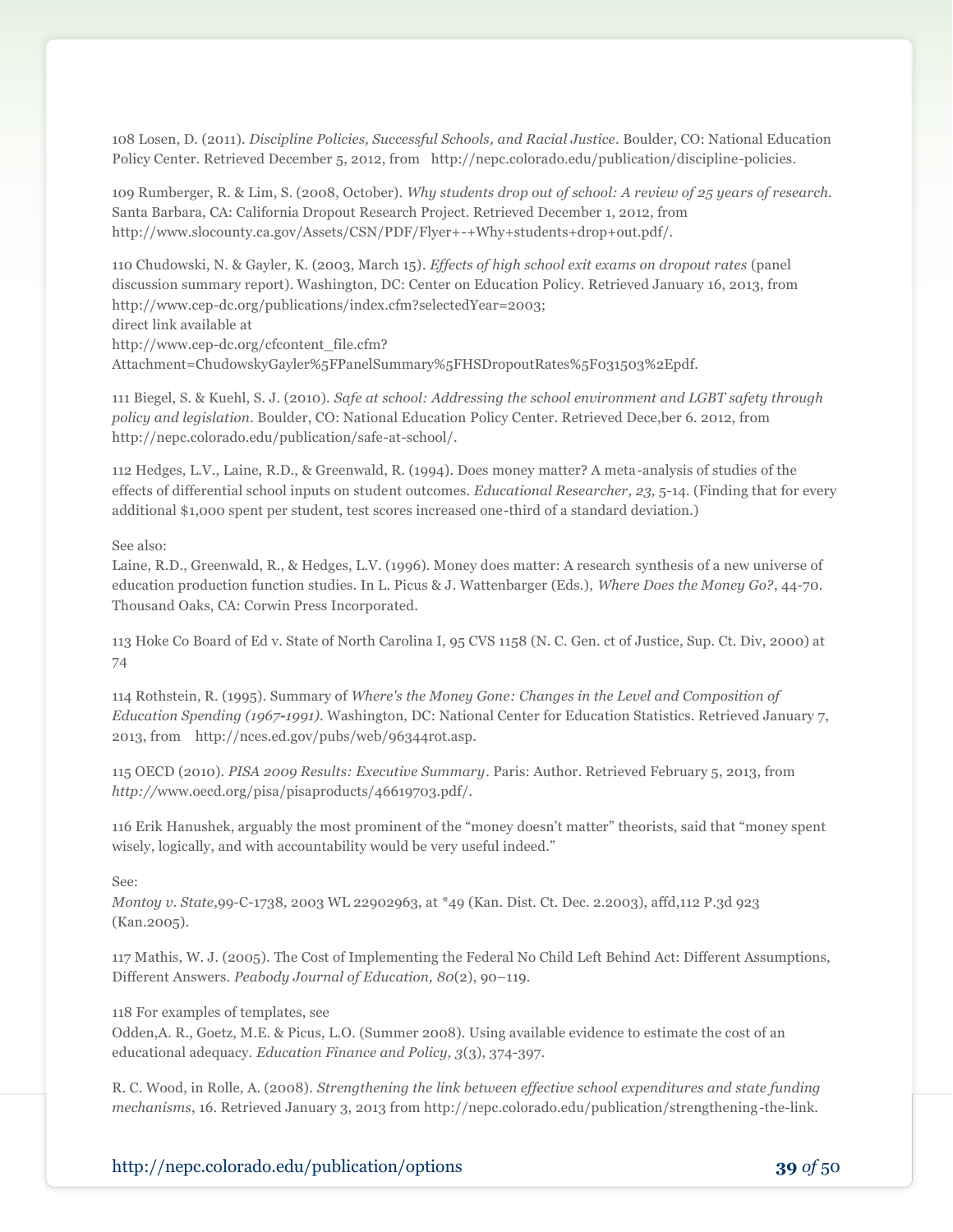119 Rolle, A. (2008). *Strengthening the link between effective school expenditures and state funding mechanisms*, 16. Retrieved January 3, 2013 from http://nepc.colorado.edu/publication/strengthening-the-link.

120 Rothstein, R (November/December 2012). Race and public housing: Revisiting the federal role. *Poverty & Race, 21*(6).Washington, DC: Poverty & Race Research Action Council.

*Making Money Matter: Financing America's Schools* (1999). Washington, DC: National Academies Press. Retrieved January 7, 2013, from http://www.nap.edu/openbook.php?record\_id=9606&page=276.

Berliner, D. (2009). *Poverty and Potential: Out-of-School Factors and School Success*. Boulder and Tempe: Education and the Public Interest Center & Education Policy Research Unit. Retrieved December 28, 2012 from http://nepc.colorado.edu/publication/poverty-and-potential.

121 Ladd, H. (2011, November 4). *Education and poverty: Confronting the evidence* (Working paper Series SAN11- 01). Durham, NC: Sanford School of Public Policy, Duke University.

122 Kahlenberg, R. D. (2010, October 20). Lifting student performance: Housing policy is school policy. *Education Week, 36*(8), 24, 21;

Schwartz, H. (2010). *Housing policy is school policy; Economically integrative housing promotes academic success in Montgomery County, Maryland*. Washington, DC: The Century Foundation.

123 OECD (2010). *PISA 2009 Results: Executive Summary*. Paris: Author. Retrieved February 5, 2013, from *http://*www.oecd.org/pisa/pisaproducts/46619703.pdf/.

124 Berliner, D. (2012).Effects of Inequality and Poverty vs. Teachers and Schooling on America's youth. *Teacher's College Record*.

Ladd, H. (2011, November 4). *Education and poverty: Confronting the evidence* (Working paper Series SAN11- 01). Durham, NC: Sanford School of Public Policy, Duke University;

125 Barnett, W.S. (2008). *Preschool Education and its lasting effects: Research and policy implications*. Boulder, CO: National Education Policy Center, 3. Retrieved October 3, 2012, from http://nepc.colorado.edu/publication/preschool-education;

OECD (2010). *PISA 2009 Results: Executive Summary*. Paris: Author. Retrieved February 5, 2013, from *http://*www.oecd.org/pisa/pisaproducts/46619703.pdf/.

126 Dryfoos, J. G. (2000). *Evaluation of Community Schools: findings to date* (Carnegie Corporation commissioned study). Retrieved January 5, 2013 from

http://www.communityschools.org/assets/1/assetmanager/evaluation%20of%20community%20schools\_joy\_dryf oos.pdf.

127 Cooper, H., Nye, B., Charlton, K., Lindsay, J., & Greathouse, S. (1996). The effects of summer vacation on achievement test scores: A narrative and meta-analytic review. *Review of Educational Research, 66* (3), 227-268.

128 Evans, W. & Bechtel, D. (1997). *Extended School Day/Year Programs: A Research Synthesis* (LSS-Ser-212). Philadelphia, PA: Mid-Atlantic Laboratory for Student Success,. Retrieved January 5, 2013, from http://www.eric.ed.gov/PDFS/ED461695.pdf/.

129 Odden, A. R., Goetz, M.E. & Picus, L.O. (Summer 2008). Using available evidence to estimate the cost of an educational adequacy. *Education Finance and Policy, 3* (3), 374-397.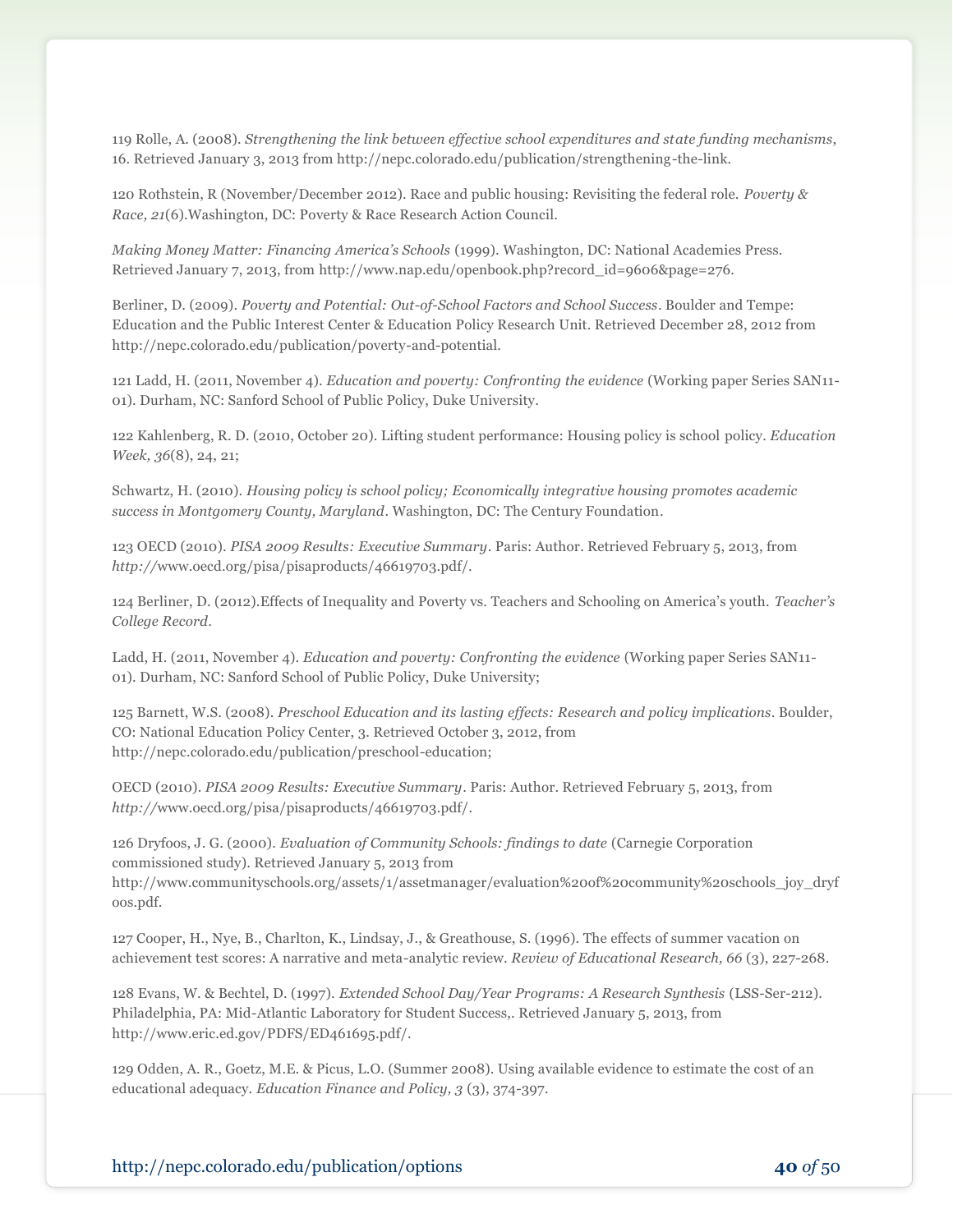130 Villegas, M. (2005). *Full-day kindergarten: Expanding learning opportunities* (policy brief). San Francisco: WestEd. Retrieved January 3, 2013, from http://www.wested.org/online\_pubs/po-05-01.pdf/;

Odden,A. R., Goetz, M.E. & Picus, L.O. (2008, Summer). Using available evidence to estimate the cost of an educational adequacy. *Education Finance and Policy, 3* (3), 374-397.

131 Finn, J. D. & Achilles, C. (1990, September). Answers and Questions About Class Size: A Statewide Experiment. *American Education Research Journal, 27* (3**), 557-577.**

Recommended class sizes from Odden *et al* are smaller than Wood; see:

R. C. Wood, in Rolle, A. (2008). *Strengthening the link between effective school expenditures and state funding mechanisms*, 16. Retrieved January 3, 2013 from http://nepc.colorado.edu/publication/strengthening-the-link/;

See Odden, A. R., Goetz, M.E. & Picus, L.O. (Summer 2008). Using available evidence to estimate the cost of an educational adequacy. *Education Finance and Policy, 3* (3), 374-397.

See also

R.C. Wood & Associates (n.d.). *Improving "adequacy" concepts in education finance: A heueristc examination of the professional judgment research protocol.* Retrieved February 5, 2013, from http://woodrolleandassociates.com/pdf/adequacy.pdf.

132 What Works Clearinghouse (2008, August). *Dropout Prevention*. Washington, DC: Institute of Education Sciences, U.S. Department of Education. Retrieved December 1, 2012, from http://ies.ed.gov/ncee/wwc/PracticeGuide.aspx?sid=9/.

133 Clotfelter, C.T., Ladd, H. F. & Vigdor, J. L. (2007, December). Teacher credentials and student achievement: Longitudinal analysis with student fixed effects. *Economics of Education Review. 16* (6), 673-682.

Rice, J. K. (2003). *Teacher Quality:* [Understanding the Effectiveness of Teacher Attributes.](http://www.epi.org/publication/books_teacher_quality_execsum_intro/) Washington, DC: Economic Policy Institute.

134 See, for example:

Briggs, D. & Domingue, B. (2011). *Due Diligence and the Evaluation of Teachers: A review of the value-added analysis underlying the effectiveness rankings of Los Angeles Unified School District teachers by the* Los Angeles Times. Boulder, CO: National Education Policy Center. Retrieved January 3, 2013, from http://nepc.colorado.edu/publication/due-diligence;

Corcoran, S. P. (2010). *Can teachers be evaluated by their test scores? Should they be? The Use of Value-Added Measures of Teacher effectiveness in policy and practice*. Providence, RI: Annenburg Institute for School Reform, Brown University. Retrieved January 3, 2013, from http://annenberginstitute.org/pdf/valueaddedreport.pdf./

The most prominent of the research efforts using test scores to evaluate teachers is the MET project. Their reports can be found at http://www.metproject.org/reports.php/.

Reviews of the MET reports can be found at:

Rothstein, J. (2011). *Review of "Learning About Teaching: Initial Findings from the Measures of Effective Teaching Project."* Boulder, CO: National Education Policy Center. Retrieved January 3, 2013, from http://nepc.colorado.edu/thinktank/review-learning-about-teaching/;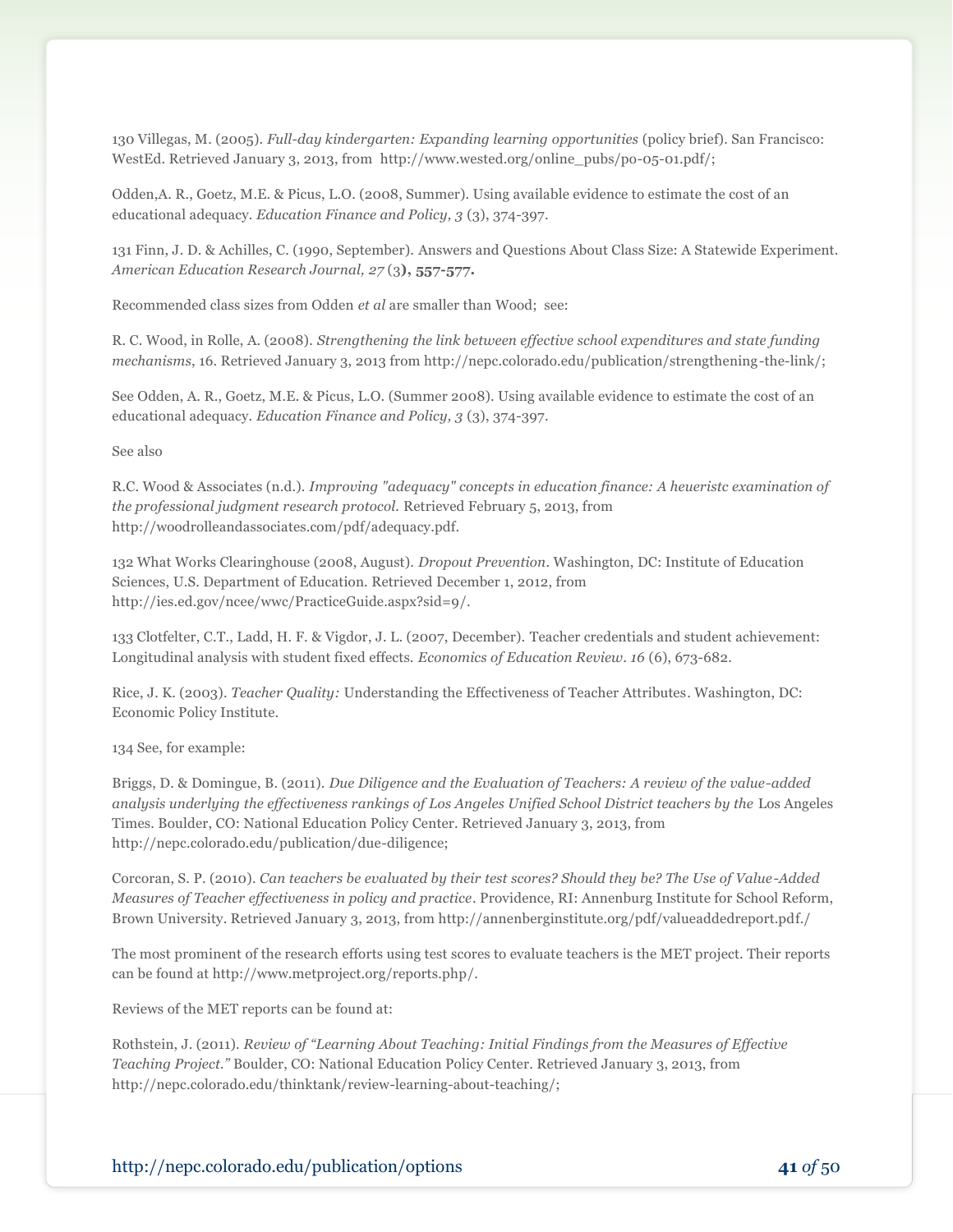Guarino, S. & Stacy, B. (2012). *Review of Gathering Feedback for Teaching: Combining High-Quality Observation with Student Surveys and Achievement Gains.* Boulder, CO: National Education Policy Center. Retrieved January 3, 2013, from http://nepc.colorado.edu/thinktank/review-gathering-feedback;

Rothstein, J. & Mathis, W. (2013). *Review of "Have We Identified Effective Teachers? Validating Measures of Effective Teaching Using Random Assignment,"* and *"A Composite Estimator of Effective Teaching."* Boulder, CO: National Education Policy Center. Retrieved February 5, 2013, from http://nepc.colorado.edu/thinktank/review-MET-final-2013.

135 Mathis, W. J. (2009). After five years: Revisiting the costs of the No Child Left Behind Act. In J.K. Rice and C. Roellke (eds.), *High Stakes Accountability: Implications for Resources and Capacity*. Charlotte, NC: Information Age Publishing.

136 Winer, R. & Pristoop, E. (2006). *How states shortchange the districts that need the most help funding gaps.* Washington, DC: Education Trust. Retrieved January 5, 2013, from http://www.edtrust.org/sites/edtrust.org/files/publications/files/FundingGap2006.pdf.

137 See also:

Rolle, A. (2008). *Strengthening the link between effective school expenditures and state funding mechanisms*, 16. Retrieved January 3, 2013 from http://nepc.colorado.edu/publication/strengthening-the-link/.

Just as importantly, many popular policies and reforms cannot be on such lists, because research has shown them to be ineffective or harmful. These include mandatory grade retention, test-based accountability reforms, ability grouping, and increased school choice.

138 Arroyo, C. (2008). *The funding gap.* Washington, DC: The Education Trust. Retrieved February 7, 2013, from http://brokersofexpertise.com/cognoti/content/file/resources/documents/01/014d3305/ 014d3305dd6f3b28a890159744832dc703d9cb0e/FundingGap2007.pdf/.

139 *Education Week* (2004, August 4; updated June 16,2011). English language Learners. *Education Week* Research Center. Retrieved February 8, 2013, from http://www.edweek.org/ew/issues/english-languagelearners/.

140 Mathis, W. J. (2009). After five years: Revisiting the cost of the No Child Left Behind act. In C. Roellke & J.R. King (Eds.), *High Stakes Accountability: Implications for Resources and Capacity*, 197-223. Charlotte, NC: Information Age Publishing.

141 See for example:

*Mendoza and US v Tucson,* U. S. District Court, Court District of Arizona CV 74-204 TUC DCB (AZ) Case 4:74-cv-00090-DCB, Document 1436, Filed 02/06/13;

Hunter M. (April 25, 2012). Colorado underfunds programs needed to teach English. *Education Justice: School Reform around the Nation.* Retrieved February 8, 2013, from http://www.educationjustice.org/news/april-23-2012-colorado-underfunds-programs-needed-to-teachenglish.html/.

142 Mathis, W. J. (2009). After five years: Revisiting the cost of the No Child Left Behind act. In C. Roellke & J.R. King (Eds.), *High Stakes Accountability: Implications for Resources and Capacity*, 197-223. Charlotte, NC: Information Age Publishing.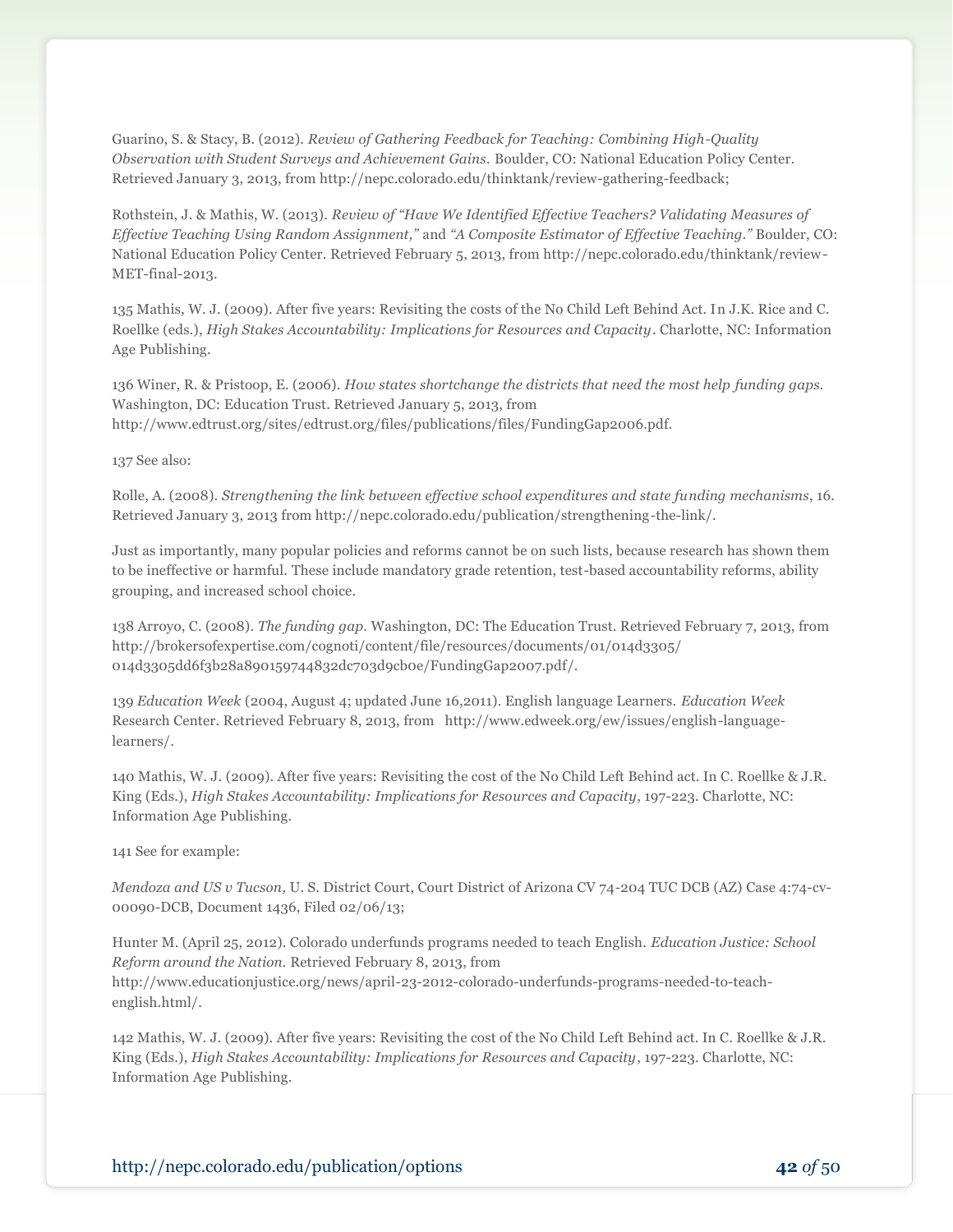143 Arias, M. B. & Morillo-Campbell, M. (January 2008). *Promoting ELL parental involvement: Challenges in contested times.* Boulder, CO: National Education Policy Center. Retrieved February 6, 2013, from http://nepc.colorado.edu/publication/promoting-ell-parental/.

The Arias & Morillo-Campbell brief is also available in Spanish at http://nepc.colorado.edu/node/3467.

144 *Education Week* (2004, August 4; updated June 16,2011). English language Learners. *Education Week* Research Center. Retrieved February 8, 2013, from http://www.edweek.org/ew/issues/english-languagelearners/.

145 Glass, G. V ( 2008). *Fertilizers, Pills, and Magnetic Strips: The Fate of Public Education in America.* Charlotte, NC: Information Age Publishing.

146 Arias, M. B. & Morillo-Campbell, M. (January 2008). *Promoting ELL parental involvement: Challenges in contested times.* Boulder, CO: National Education Policy Center. Retrieved February 6, 2013, from http://nepc.colorado.edu/publication/promoting-ell-parental/.

147 Arias, M. B. & Morillo-Campbell, M. (January 2008). *Promoting ELL parental involvement: Challenges in contested times.* Boulder, CO: National Education Policy Center. Retrieved February 6, 2013, from http://nepc.colorado.edu/publication/promoting-ell-parental/;

Payán, R. M. & Nettles, M. T. (n.d., ca. 2007). *Current state of English-language learners in the U.S. K-12 student population.* Princeton, NJ: Educational Testing Service. Retrieved March 5, 2013, from http://www.ets.org/Media/Conferences\_and\_Events/pdf/ELLsympsium/ELL\_factsheet.pdf.

148 Arias, M. B. & Morillo-Campbell, M. (January 2008). *Promoting ELL parental involvement: Challenges in contested times.* Boulder, CO: National Education Policy Center. Retrieved February 6, 2013, from http://nepc.colorado.edu/publication/promoting-ell-parental/;

Abedi, J. & Herman J. (2010, March). English language learners' opportunity to learn mathematics: Issues and limitations. *Teachers College Record. 112* (3), 723–746. Retrieved March 5, 2013, from http://www.ncaase.com/docs/Abedi\_OTL\_TRC\_2010.pdf;

Kinner, A. L. (2002, October). *Survey of the states' limited English proficient students and available educational programs and services 2000-2001--Summary report*. Washington, DC: National Clearinghouse for English Language Acquisition & Language Instruction. Educational Programs, or the U.S. Department of Education. Retrieved February 7, 2013, from http://www.ncela.gwu.edu/files/rcd/BE021853/Survey\_of\_the\_States.pdf;

Arroyo, C. (2008). *The funding gap.* Washington, DC: The Education Trust. Retrieved February 7, 2013, from http://brokersofexpertise.com/cognoti/content/file/resources/documents/01/014d3305/ 014d3305dd6f3b28a890159744832dc703d9cb0e/FundingGap2007.pdf/.

149 Arias, M. B. & Morillo-Campbell, M. (January 2008). *Promoting ELL parental involvement: Challenges in contested times.* Boulder, CO: National Education Policy Center. Retrieved February 6, 2013, from http://nepc.colorado.edu/publication/promoting-ell-parental/.

150 Arias, M. B. & Morillo-Campbell, M. (January 2008). *Promoting ELL parental involvement: Challenges in contested times.* Boulder, CO: National Education Policy Center. Retrieved February 6, 2013, from http://nepc.colorado.edu/publication/promoting-ell-parental/.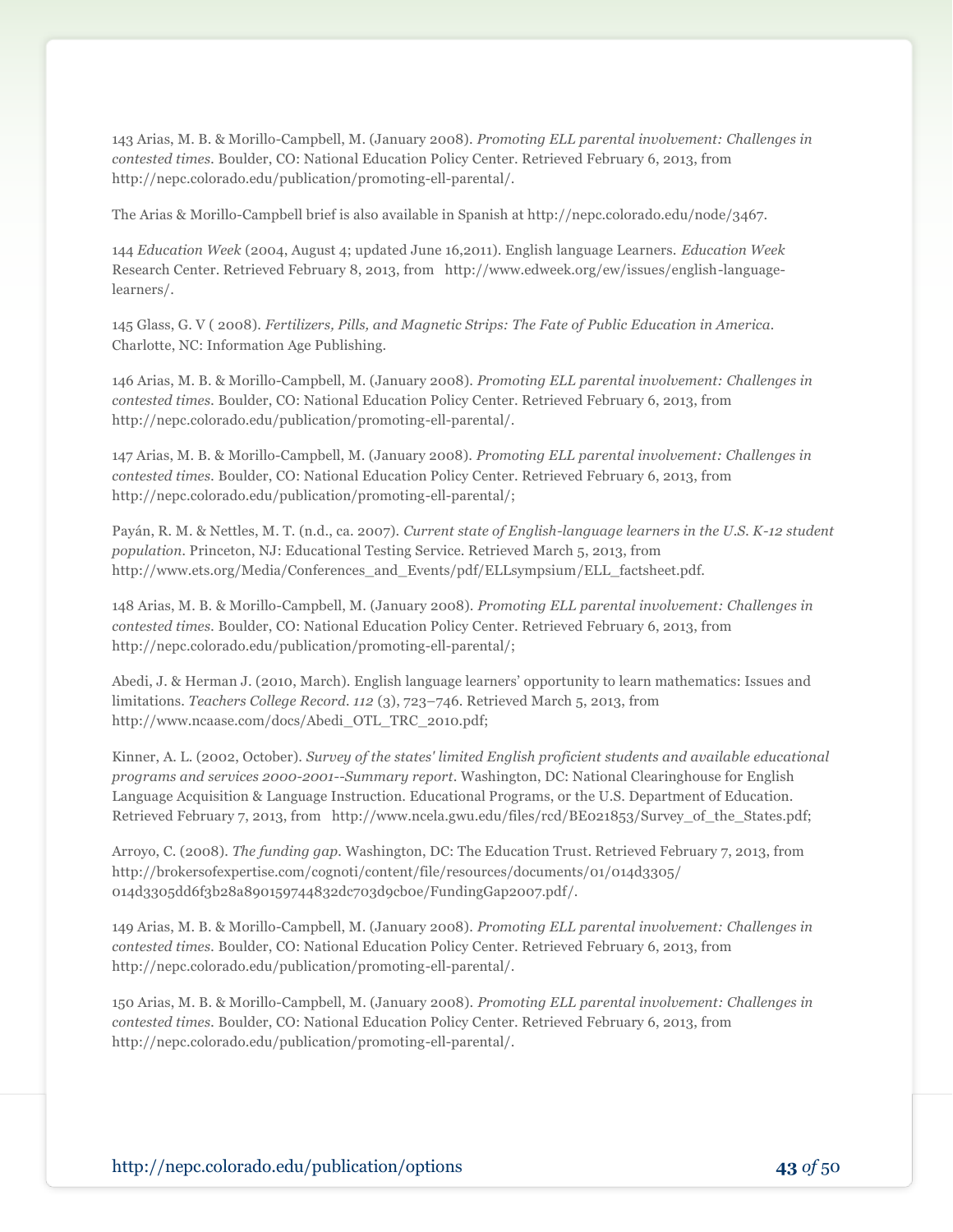151 Arias, M. B. & Morillo-Campbell, M. (January 2008). *Promoting ELL parental involvement: Challenges in contested times.* Boulder, CO: National Education Policy Center. Retrieved February 6, 2013, from http://nepc.colorado.edu/publication/promoting-ell-parental/;

Epstein, J. L. & Sheldon, S. B. (2006). Moving forward: Ideas for research on school, family, and community partnerships*.* In C. F. Conrad & R. Serlin (Eds.), *SAGE Handbook for Research in Education: Engaging Ideas and Enriching Inquiry*, 117-138. Thousand Oaks, CA: Sage Publications. Retrieved March 5, 2013 from http://www.csos.jhu.edu/p2000/pdf/Literature%20Review%20-%20Epstein%20and%20Sheldon%2006.pdf;

Epstein, J. L. (2005). School, family, and community partnerships in the middle grades. In T. O. Erb (ed.), *This We Believe in Action: Implementing Successful Middle Level Schools*, 77-96. Westerville, OH: National Middle School Association. Retrieved March 5, 2013, from

http://mltei.tripod.com/newsite/cqn/Adolescent%20Development/Files/School/ School%20family%20and%20community%20partnerships.pdf/.

152 Arias, M. B. & Morillo-Campbell, M. (January 2008). *Promoting ELL parental involvement: Challenges in contested times.* Boulder, CO: National Education Policy Center. Retrieved February 6, 2013, from http://nepc.colorado.edu/publication/promoting-ell-parental/.

153 *What Work Requires of Schools: A SCANS Report for America 2000* (1991). Washington, DC: The Secretary's Commission on Achieving Necessary Skills, U. S. Department of Labor, June, 1991. Retrieved March 21, 2013, from http://www.uni.edu/darrow/frames/scans.html/;

Lerman, R. (November 2010*). Symposium on 21st Century Skills,* APPAM annual meeting, Boston. See also "Building a wider skills net for workers" at http://www.issues.org/24.4/lerman.html/.

154 Murnane, R. J. & and Levy, F. (1996).*Teaching the New Basic Skills: Principles for Educating Children to Thrive in a Changing Economy*. New York: The Free Press.

155 National Governors Association (2003). *Ready for Tomorrow: Helping All Students Achieve Secondary and Postsecondary Success: A Guide for Governors: 4.* Retrieved November 8, 2008, from http://www.nga.org/cda/files/0310READY.pdf/;

Brand, B. (2003). *Rigor and relevance: A new vision for career and technical education*, A white paper. Washington, DC: American Youth Policy Forum. Retrieved November 8, 2008, from http://www.aypf.org/publications/aypf\_rigor\_0004v.3.pdf/.

156 Montopoli, B. (March 10, 2009). "Obama's Remarks on Education." *CBS news*. Retrieved February 27, 2013, from http://www.cbsnews.com/8301-503544\_162-4855902-503544.html/;

Duncan, A. (November 9, 2009). *Economic Security and a 21st Century Education: Secretary Arne Duncan's Remarks at the U.S. Chamber of Commerce's Education and Workforce Summit.* Retrieved February 27, 2013, from http://www2.ed.gov/news/speeches/2009/11/11092009.html/;

*College and Career Ready Standards and Assessments*. U. S. Government. Retrieved February 27, 2013, from http://www2.ed.gov/policy/elsec/leg/blueprint/faq/college-career.pdf/;

Yatvin, J. (March 2013). Warning: The Common Core standards may be harmful to children. *Phi Delta Kappan*. *94*(6), 42-44.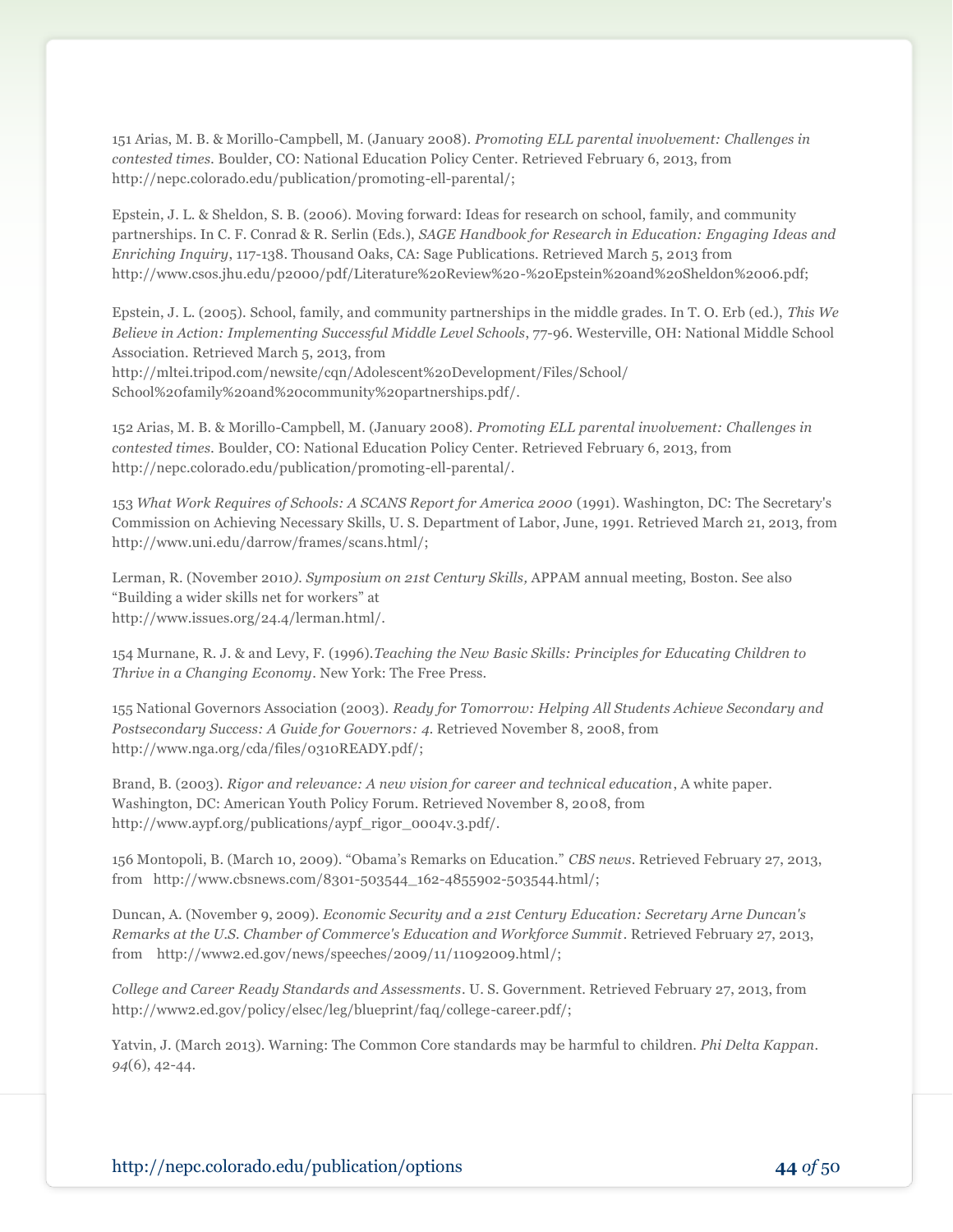While the Yatvin article concentrates on English Language Arts content, the high school mathematics content, raises similar concerns. Retrieved February 27, 2013, from http://www.corestandards.org/Math/.

157 Brenchly, C. (February 13, 2013). In State of the Union, Obama Outlines Bold Education Proposals to Grow the Middle Class (blog post). Retrieved February 27, 2013, from

http://www.ed.gov/blog/2013/02/in-state-of-the-union-obama-outlines-bold-education-proposals-to-grow-themiddle-class/.

158 Retrieved May 6, 2013, from http://www.ocde.us/CommonCoreCA/Pages/Habits-of-Mind.aspx/.

159 A Nation at Risk (August 3, 2004). *Education Week*. Retrieved April 2, 2013, from http://www.edweek.org/ew/issues/a-nation-at-risk/;

Ravitch, D. (October 30, 2002). A Brief History of Testing and Accountability. *Hoover Digest, No. 4*. Retrieved April 2, 2013, from http://www.hoover.org/publications/hoover-digest/article/7286/.

160 *Summary of Goals 2000: Educate America* Act. Retrieved April 2, 2013, from http://www.ncrel.org/sdrs/areas/issues/envrnmnt/stw/sw0goals.htm/.

161 Retrieved May 6,2013 from http://www2.ed.gov/policy/elsec/leg/esea02/index.html/.

162 Edley, C. & Mariano-Forentino, C., Co-chairs (February 2, 2013). *A Strategy for Equity and Excellence for Every Child. A Report to the Secretary*. Retrieved March 21, 2013 from http://www2.ed.gov/about/bdscomm/list/eec/equity-excellence-commission-report.pdf/.

163 National Academies (May 26, 2011). *Incentives and Test-Based Accountability in Education.* Retrieved March 21, 2013 from http://www8.nationalacademies.org/onpinews/newsitem.aspx?recordid=12521/.

164 See *Partnership for 21st century Skills*. http://www.p21.org/ For a similar perspective see Center for 21st Century Skills at http://www.skills21.org/.

165 The brief is accompanied by model statutory code, written by Christopher Chrisman. See:

Saunders, M. & Chrisman, C. (April 2011). *Linking Learning to the Twenty-first Century: Preparing all students for college, career and civic participation*. Boulder, CO: National Education Policy Center. Retrieved March 21, 2013, from http://nepc.colorado.edu/publication/linking-learning/.

166 Among the myriad articles, from many perspectives, on this topic, see:

Public Broadcasting Service (n.d.). John Dewey (1859-1952) *Only a Teacher: Schoolhouse Pioneers.* Retrieved April 2, 2013, from

http://www.pbs.org/onlyateacher/john.html/;

DuFour, Richard, DuFour, Rebecca, Eaker, R. & Many, T. (2010) *Learning by Doing: A Handbook for Professional Learning Communities at Work* (Second Edition). Retrieved April 2, 2013, from http://files.solution-tree.com/pdfs/Reproducibles\_LBD2nd/LBD2ndeditionactionguide.pdf/;

Schank, Roger C. (1995) *What We Learn When We Learn by Doing* (Technical Report No. 60). Northwestern University, Institute for Learning Sciences. Retrieved April 4, 2013, from http://cogprints.org/637/1/LearnbyDoing\_Schank.html/.

http://nepc.colorado.edu/publication/options **45** *of* 50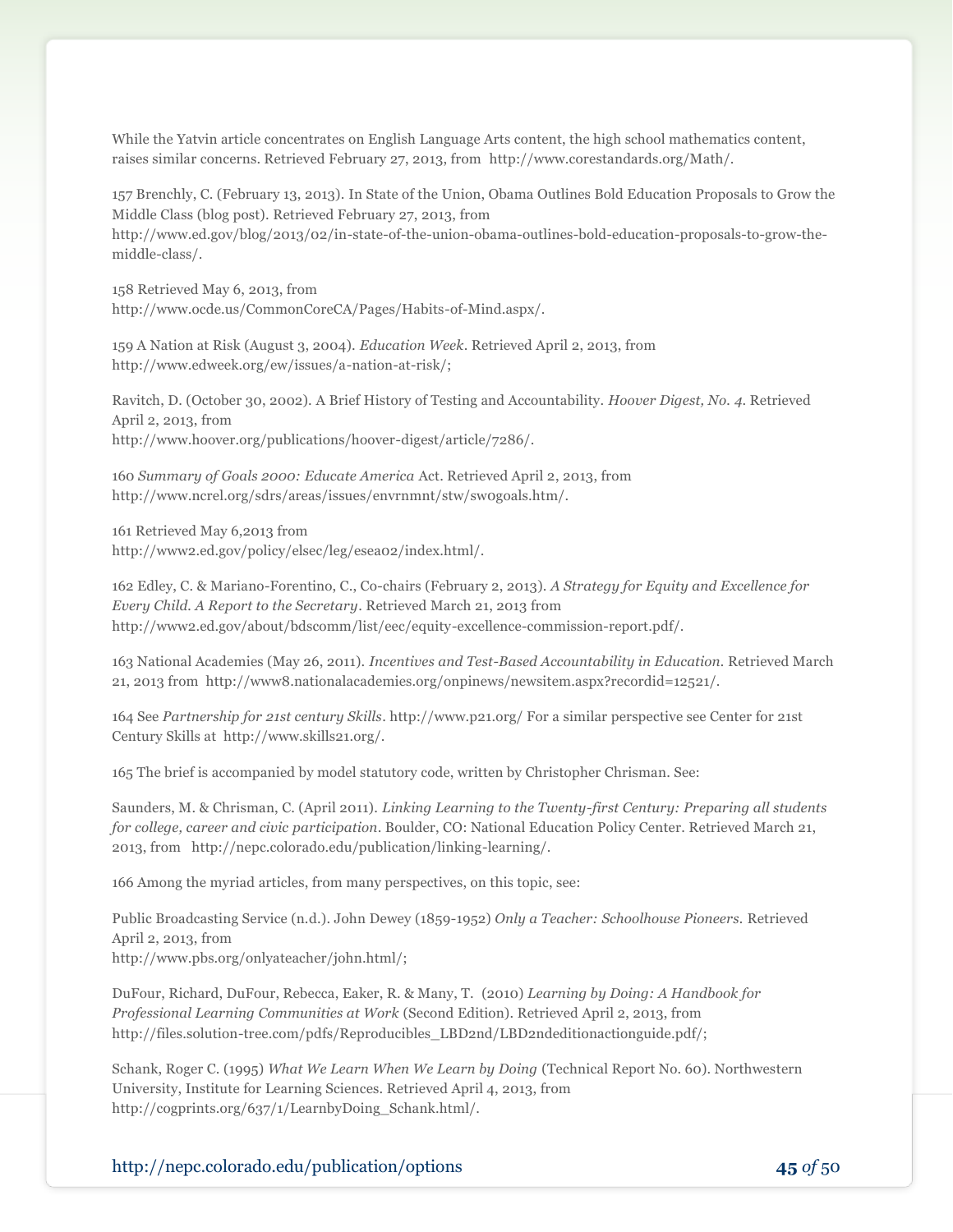167 Saunders, M. & Chrisman, C. (April 2011). *Linking Learning to the Twenty-first Century: Preparing all students for college, career and civic participation.* Boulder, CO: National Education Policy Center. Retrieved March 21, 2013, from http://nepc.colorado.edu/publication/linking-learning/.

168 Saunders, M. & Chrisman, C. (April 2011). *Linking Learning to the Twenty-first Century: Preparing all students for college, career and civic participation.* Boulder, CO: National Education Policy Center. Retrieved March 21, 2013, from http://nepc.colorado.edu/publication/linking-learning/.

169 National Academies (2011, May 26). *Incentives and Test-Based Accountability in Education*. Retrieved March 21, 2013, from

http://www8.nationalacademies.org/onpinews/newsitem.aspx?recordid=12521/;

Center on Education Policy (July 2005). *NCLB: Narrowing the Curriculum* (Policy Brief No. 3). Retrieved April 3,2013, from http://www.cep-dc.org/displayDocument.cfm?DocumentID=239/.

170 See for example:

Carter, P. L. & Welner, K. G. (Eds) (2013). *Closing the Opportunity Gap: What America Must Do to Give All Children an Even Chance*. New York: Oxford University Press;

Oakes, J. (1990). *Multiplying Inequalities: The Effects of Race, Social Class, and Tracking on Opportunities to Learn Mathematics and Science*. Santa Monica, CA: RAND. Retrieved April 2, 2013, from http://www.eric.ed.gov/PDFS/ED329615.pdf/.

171 Burris, C. C., Welner, K. G., & Bezoza, J. W. (2009). *Universal Access to a Quality Education: Research and Recommendations for the Elimination of Curricular Stratification*. Boulder, CO: Nation Education Policy Center. Available online at

http://nepc.colorado.edu/publication/universal-access/.

172 Oakes, J. & Saunders, M. (2008). *Beyond Tracking: Multiple Pathways to College, Career and Civic participation*. Cambridge, MA: Harvard Education Press.

173 Kosciw, J.G., Greytak,E.A., Bartkiewicz, M. J., Boesen, M. J., & Palmer, N. A. (2012). *The 2011 National School Climate Survey: The Experiences of Lesbian, Gay, Bisexual and Transgender Youth in Our Nation's Schools.* Gay, Lesbian and Straight Education Network. Retrieved May 16, 2013, from http://www.glsen.org/binary-data/GLSEN\_ATTACHMENTS/file/000/002/2105-1.pdf/;

Kosciw, J.G., Diaz, E. M. & Greytak, E. A. (2008). *2007 National School Climate Survey: The experiences of lesbian, gay, bisexual and transgender youth in our nation's schools.* Gay, Lesbian and Straight Education Network. Retrieved May 9, 2013, from http://www.glsen.org/cgi-bin/iowa/all/news/record/2340.html/.

174 Biegel, S. & Kuehl, S. J. (2010, October). *Safe at School: Addressing the school environment and LGBT safety through policy and legislation (*NEPC policy brief). Boulder, CO: National Education Policy Center.. Retrieved May 9, 2013, from http://nepc.colorado.edu/files/Biegel\_LGBT.pdf/;

Wagner, D. (2010). *Nowhere to go: Issue brief on gay and transgender youth homelessness*. Center for American Progress. Retrieved May 9,2013, from

http://www.americanprogress.org/issues/2010/08/homelessness\_brief.html/;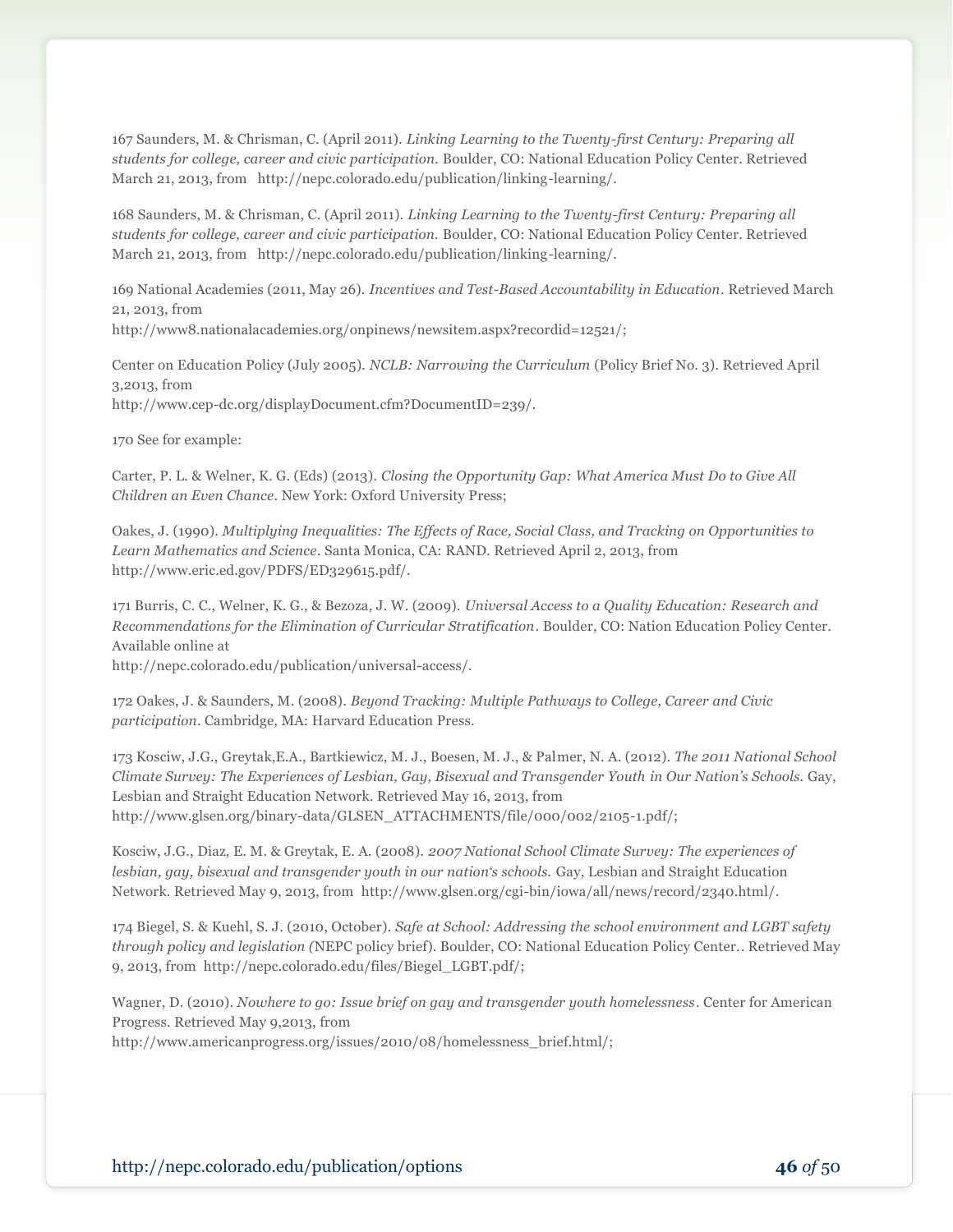Ray, N. (2006). *Lesbian, gay, bisexual and transgender youth: An epidemic of homelessness*. National Gay and Lesbian Task Force. Retrieved May 9,2013, from http://www.thetaskforce.org/downloads/HomelessYouth.pdf/;

Russell, S. T. (2003). Sexual minority youth and suicide risk. *American Behavioral Scientist, 46*, 1241-1257.

175 Biegel, S. & Kuehl, S. J. (2010, October). *Safe at School: Addressing the school environment and LGBT safety through policy and legislation (*NEPC policy brief). Boulder, CO: National Education Policy Center.. Retrieved May 9, 2013, from http://nepc.colorado.edu/files/Biegel\_LGBT.pdf/;

Kosciw, J.G., Diaz, E. M. & Greytak, E. A. (2008). *2007 National School Climate Survey: The experiences of lesbian, gay, bisexual and transgender youth in our nation's schools.* Gay, Lesbian and Straight Education Network. Retrieved May 9, 2013, from http://www.glsen.org/cgi-bin/iowa/all/news/record/2340.html/;

Kosciw, J.G., Greytak,E.A., Bartkiewicz, M. J., Boesen, M. J., & Palmer, N. A. (2012). *The 2011 National School Climate Survey: The Experiences of Lesbian, Gay, Bisexual and Transgender Youth in Our Nation's Schools.* Gay, Lesbian and Straight Education Network. Retrieved May 16, 2013, from http://www.glsen.org/binary-data/GLSEN\_ATTACHMENTS/file/000/002/2105-1.pdf/.

176 Ryan, C. C. & Futterman, D. (1998). *Lesbian and gay youth: Care and counseling.* New York: Columbia University Press.

177 These mandates are reflected in legal doctrine addressing K-12 public school safety in every state, under principles derived from negligence law, threat law, and harassment law. See generally:

Biegel, S. (2009). *Education and the law*. St. Paul, MN: West, 12-46, 71-95, 226-249, 261-302

178 Biegel, S. & Kuehl, S. J. (2010, October). *Safe at School: Addressing the school environment and LGBT safety through policy and legislation (*NEPC policy brief). Boulder, CO: National Education Policy Center, 9-16. Retrieved May 9, 2013, from http://nepc.colorado.edu/files/Biegel\_LGBT.pdf/.

179 Biegel, S. & Kuehl, S. J. (2010, October). *Safe at School: Addressing the school environment and LGBT safety through policy and legislation (*NEPC policy brief). Boulder, CO: National Education Policy Center, 9-10. Retrieved May 9, 2013, from http://nepc.colorado.edu/files/Biegel\_LGBT.pdf/.

180 Innovative scholarship exploring the boundaries and overlapping of multiple identities in this context has emerged in recent decades, with researchers identifying the potential for new paradigms. See, e.g.:

Wu, J. (2010). *An alternative is possible: A rebellious vision of intersectional lawyering.* Unpublished manuscript, UCLA School of Law, Los Angeles, CA.;

Grady, J. & Marquez, R. (2010). *Rethinking revolutionary critical pedagogy: Queer youth of color creating dialogues of resistance*. Paper presented at the annual meeting of the American Educational Research Association, Denver, CO.

Also, see generally:

Crenshaw, K. (1989). Demarginalizing the intersection of race and sex: A black feminist critique of antidiscrimination doctrine, feminist theory, and antiracist politics. *University of Chicago Legal Forum, 1989*, 139-167.

181 The basic principles linking student freedom of expression to campus safety in the K-12 public schools are set forth in *Tinker*, where the U.S. Supreme Court held that First Amendment rights are explicitly made available to

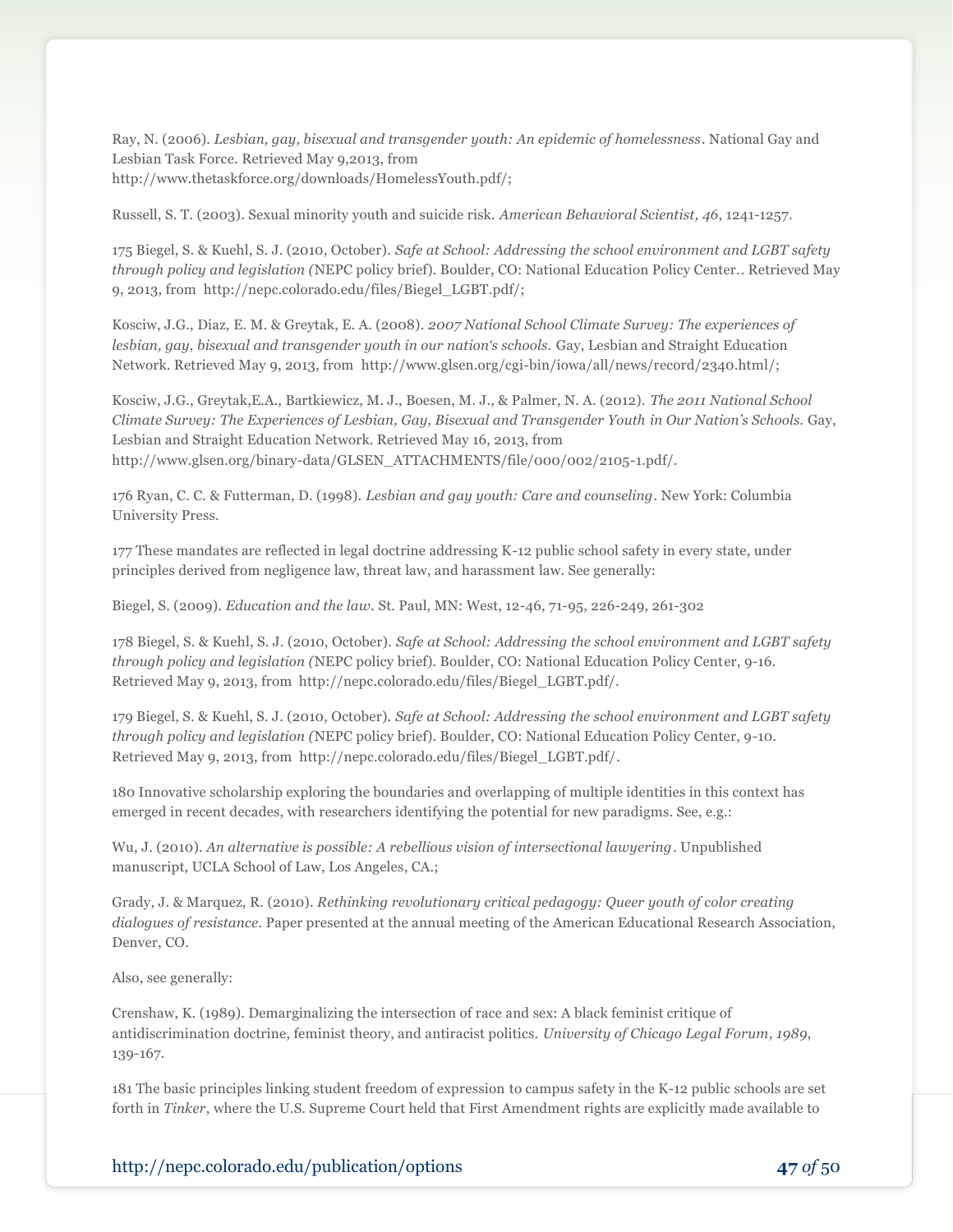public school students, subject to limitations that arise out of the special characteristics of the school environment. See:

#### *Tinker v. Des Moines Indep. Commun. Sch. Dist*., 393 U.S. 503 (1969).

The 2007 case *Ponce v. Socorro Indep. Sch. Dist.* built on the jurisprudence of Tinker and its progeny in this context. In Ponce, the Fifth Circuit determined that in the aftermath of the tragic events at Columbine High School in 1999 and in light of the U.S. Supreme Court's 2007 decision in *Morse v. Frederick*, 551 U.S. 393 (2007), the heightened vulnerability of students arising from the lack of parental protection and the close proximity of students with one another make schools places of special danger' to the physical safety of the student. And it is this particular threat that functions as the basis for restricting the First Amendment in schools: school officials must have greater authority to intervene before speech leads to violence. See:

*Ponce v. Socorro Indep. Sch. Dist.*, 508 F.3d 765 (5th Cir. 2007), at 770.

182 In another recent decision, the Seventh Circuit Court of Appeals, per Judge Richard Posner, upheld the constitutionality of a policy that sought to improve school climate by prohibiting derogatory comments that refer to race, ethnicity, religion, gender, sexual orientation, or disability.

*Nuxoll v. Indian Prairie Sch. Dist. #204 Bd. of Educ.*, 523 F.3d 668 (7th Cir. 2008), at 669-674.

183 Recent poll data and national survey results continue to support the conclusion that there has been a significant positive change in the attitudes of Americans toward LGBT educators. It remains the case, however, that a substantial percentage of people--particularly in rural areas and certain regions of the country--continue to oppose the hiring of LGBT teachers. See:

Neidorf, S. & Morin, R. (2007). *Four in ten Americans have close friends or relatives who are gay: Survey finds familiarity is closely linked to greater tolerance.* Pew Research Center for the People & the Press. Retrieved May 9, 2013, from http://pewresearch.org/pubs/485/friends-who-are-gay/.

184 The seminal research study, which also includes a discussion of other research, is *Keeping Track* by Jeannie Oakes:

Oakes, J. (2005). *Keeping Track: How Schools Structure Inequality* (2nd edition). New Haven, CT: Yale University Press.

#### See also:

Burris, C. C., Welner, K. G. & Bezoza, J. W. (2009). *Universal access to a quality education: Research and recommendations for the elimination of curricular stratification*. Boulder, CO: National Education Policy Center. Retrieved May 28, 2013, from http://nepc.colorado.edu/files/Epic-Epru\_LB-UnivAcc-FINAL.pdf/.

Welner, K. G. (2001). *Legal rights, local wrongs: When community control collides with educational equity*. Albany, New York: SUNY Press.

185 Burris, C. C., Welner, K. G. & Bezoza, J. W. (2009). *Universal access to a quality education: Research and recommendations for the elimination of curricular stratification*. Boulder, CO: National Education Policy Center. Retrieved May 28, 2013, from http://nepc.colorado.edu/files/Epic-Epru\_LB-UnivAcc-FINAL.pdf/;

Oakes, J. (2005). *Keeping Track: How Schools Structure Inequality* (2nd edition). New Haven, CT: Yale University Press.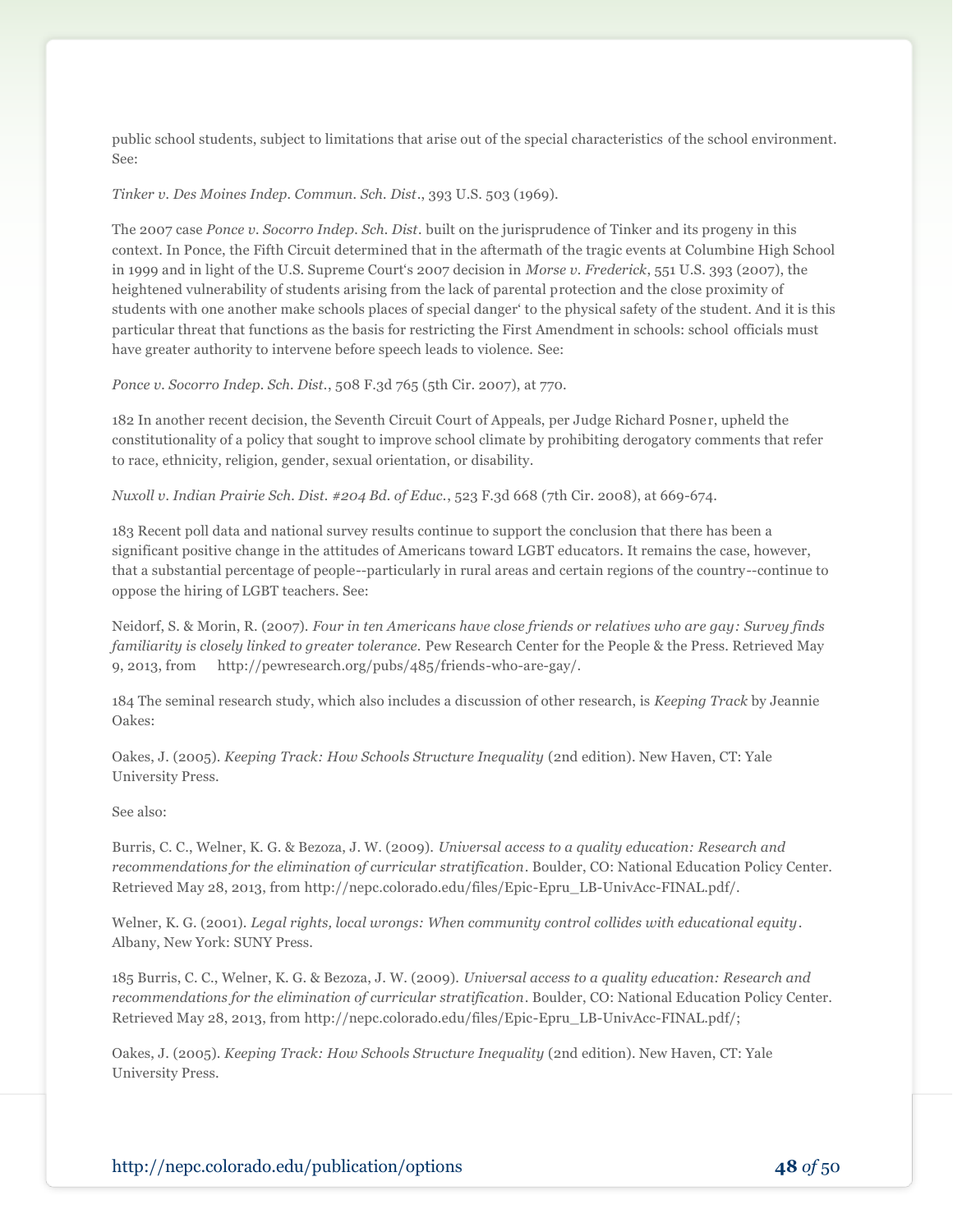186 Hattie, J. (2009). *Visible learning: A synthesis of over 800 meta-analyses relating to achievement.* New York, NY: Routledge, 90. See also:

Is Ability Grouping or Streaming Effective? (2012) *ASCD Edge*. Retrieved May 16, 2013 from http://edge.ascd.org/\_Is-Ability-Grouping-or-Streaming-Effective/blog/6394531/127586.html/;

Slavin, R. E. (1990). Achievement effects of ability grouping in secondary schools: A best-evidence synthesis. *Review of Educational Research, 60,* 471-499;

Kulik, C. L., & Kulik, J. A. (1982). Effects of ability grouping on secondary school students: A meta-analysis of evaluation findings. *American Educational Research Journal, 19,* 415-448;

Kulik, J. A. (1992). *An analysis of the research on ability grouping: Historical and contemporary perspectives.*  Storrs, CT: National Center of the Gifted and Talented;

Slavin, R. E. (1990). Ability grouping in secondary schools: A response to Hallinan. *Review of Educational Research, 60,* 505-507;

Slavin, R. E. (1995). Detracking and its detractors: Flawed evidence, flawed values. *Phi Delta Kappan, 77,* 220-223.

187 Burris, C. C., Welner, K. G. & Bezoza, J. W. (2009). *Universal access to a quality education: Research and recommendations for the elimination of curricular stratification*. Boulder, CO: National Education Policy Center. Retrieved May 28, 2013, from http://nepc.colorado.edu/files/Epic-Epru\_LB-UnivAcc-FINAL.pdf/;

Oakes, J. (1982). The reproduction of inequity: The content of secondary school tracking. *Urban Review, 14*(2), 107-120.

Oakes, J. (1986). Keeping track, Part 1: The policy and practice of curriculum inequality. *Phi Delta Kappan, 68,* 12- 18.

188 Burris, C. C., Welner, K. G. & Bezoza, J. W. (2009). *Universal access to a quality education: Research and recommendations for the elimination of curricular stratification*. Boulder, CO: National Education Policy Center. Retrieved May 28, 2013, from http://nepc.colorado.edu/files/Epic-Epru\_LB-UnivAcc-FINAL.pdf/.

189 OECD (2010), *PISA 2009 Results: Executive Summary.* (p. 9). Retrieved May 17,2013 from http://www.oecd.org/pisa/pisaproducts/46619703.pdf/.

190 Burris, C. C., Welner, K. G. & Bezoza, J. W. (2009). *Universal access to a quality education: Research and recommendations for the elimination of curricular stratification*. Boulder, CO: National Education Policy Center. Retrieved May 28, 2013, from http://nepc.colorado.edu/files/Epic-Epru\_LB-UnivAcc-FINAL.pdf/;

Aho, E., Pitkanen, K., & Sahlberg, P. (2006). *Policy development and reform principles of basic and secondary education in Finland since 1968*. Washington, DC: The World Bank;

Finnish National Board of Education. (2004). *Background for Finnish PISA success*. Retrieved July 9, 2007, from: http://www.edu.fi/english/page.asp?path=500,571,36263/.

191 Burris, C. C., Welner, K. G. & Bezoza, J. W. (2009). *Universal access to a quality education: Research and recommendations for the elimination of curricular stratification*. Boulder, CO: National Education Policy Center. Retrieved May 28, 2013, from http://nepc.colorado.edu/files/Epic-Epru\_LB-UnivAcc-FINAL.pdf/;

Oakes, J. Wells, A. S., & associates (1996). *Beyond the technicalities of school reform: Policy lessons from detracking schools*. Los Angeles: UCLA Graduate School of Education & Information Studies, 40.